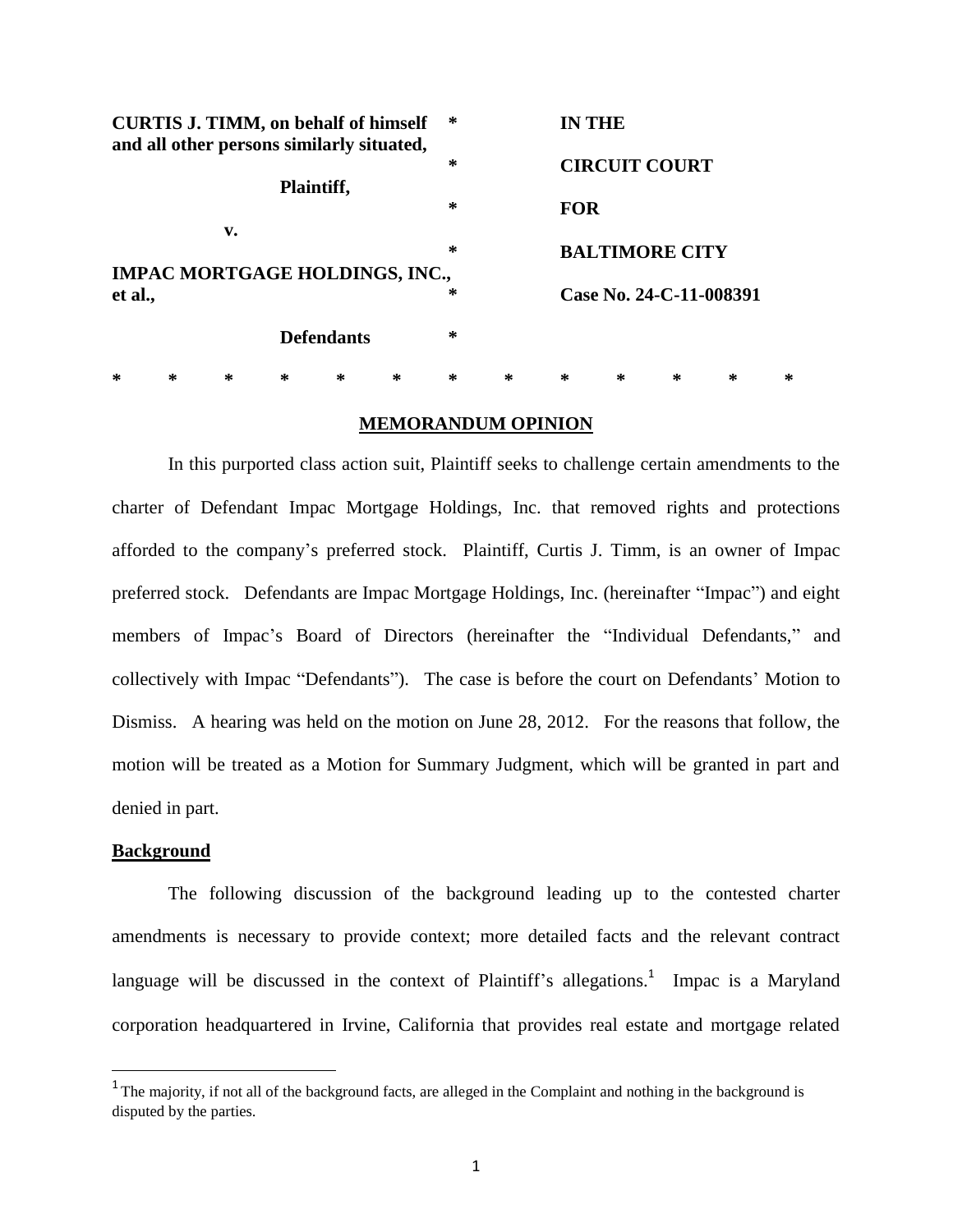services. Impac is a publicly traded company capitalized with common stock and two classes of preferred stock. Impac created the preferred stock in 2004 by filing two separate Articles Supplementary, which amended the Impac charter. The first Articles Supplementary created 7,500,000 shares of 9.375% Series B Cumulative Redeemable Preferred Stock (hereinafter "Preferred B"), and the second Articles Supplementary reclassified and designated 5,500,000 shares of authorized but unissued Preferred B stock as 9.125% Series C Cumulative Redeemable Preferred Stock (hereinafter "Preferred C" and together with the Preferred B, the "Preferred Stock" or "Preferred Shares"). Also in 2004, Impac issued and sold two million shares of Preferred B and 4.47 million shares of Preferred C for \$25 per share in two separate public offerings, raising a total of \$161.7 million from the sale of Preferred B and C stock.

Among other terms and conditions, the Articles Supplementary conferred upon the Preferred Shares certain preferences, specific voting powers, and conversion and other rights. More specifically, the Articles Supplementary provided the Preferred Shares with a \$25.00 liquidation preference, and a cumulative preferred quarterly dividend at the rate of 9.375% of the \$25.00 liquidation preference (approximately \$2.34) per year for the Preferred B stock, and 9.125% of the \$25.00 liquidation preference (approximately \$2.28) per year for the Preferred C stock. The Articles Supplementary required Impac to pay or set apart the dividends for the Preferred B and C stock before any dividends could be paid on common stock or before any Impac stock could be redeemed. The Articles Supplementary also provided preferred stockholders with the right to elect two directors to Impac's board, in the event that a dividend was not declared or set aside for either Preferred B or C stock for six quarters.

In March of 2009, Impac was capitalized by 7,618,146 shares of issued and outstanding common stock, 2 million shares of Preferred B stock, and 4.47 million shares of Preferred C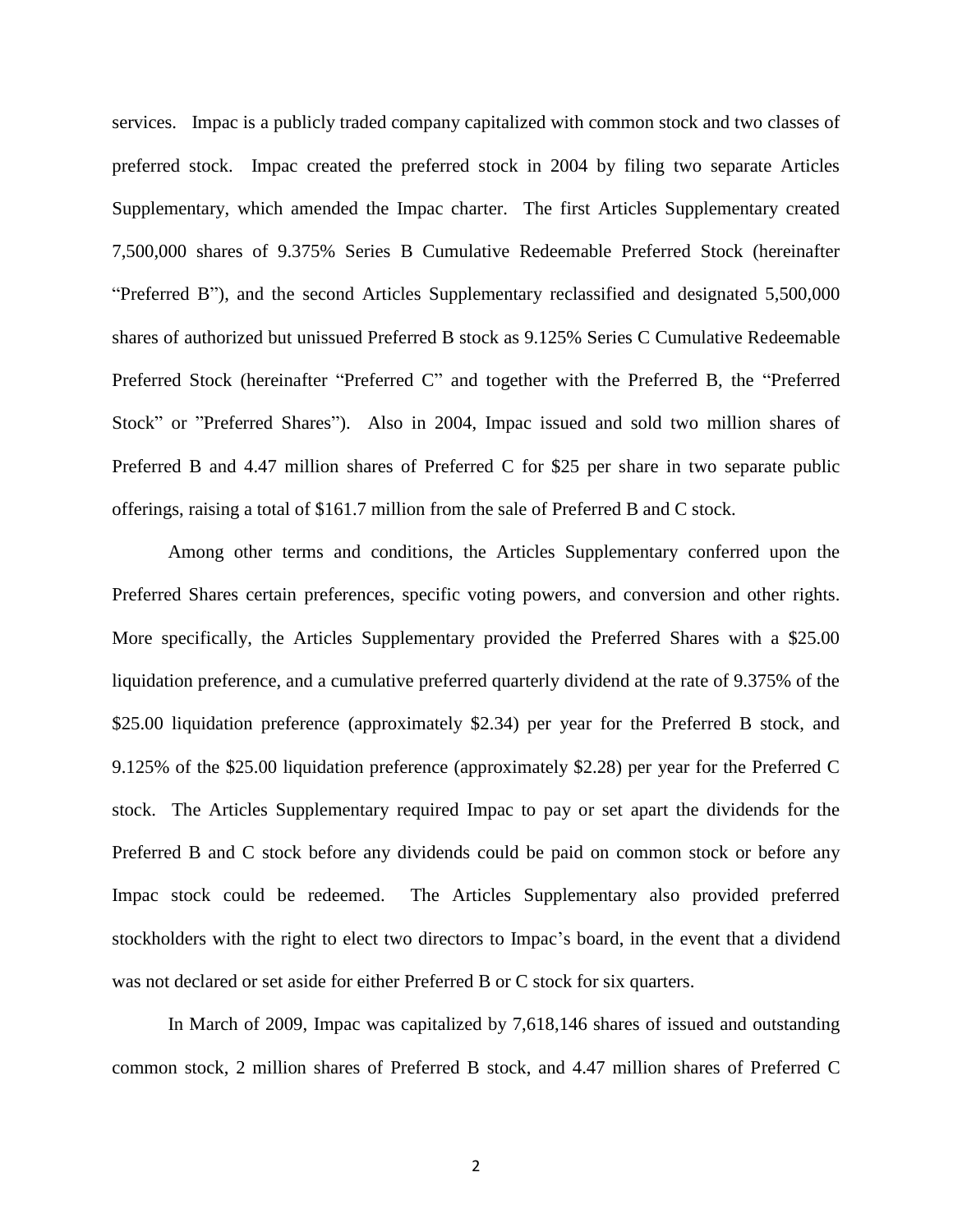stock. Impac had not declared a dividend on the Preferred B and C stock for the quarters ending December 31, 2008 and March 31, 2009 and indicated in an SEC filing for the quarter ending March 31, 2009 that it had, "no present intentions to pay dividends on the Series B and Series C Preferred stock." Compl. ¶ 32. As of the quarter ending March 31, 2009, Impac estimated total stockholder equity in the company, previously valued at \$1 billion, to be around \$9 million. Impac"s status as a real estate investment trust, which required distribution of 90% of its annual profits, had been terminated by the board of directors. The Preferred Shares had been delisted by the New York Stock Exchange. Immediately prior to the tender offer and consent solicitation that are the subject of this lawsuit, Preferred B shares traded on the pink sheets for approximately \$1.20 per share, while Preferred C shares traded for approximately \$0.50 - \$0.60 per share.

Against this backdrop, Impac sought to reduce the obligations it owed to the holders of Preferred B and C stock. In May of 2009, Impac announced a tender offer for the Preferred Shares in which it offered to purchase shares of Preferred B for \$0.29297 per share and shares of Preferred C for \$0.28516 per share. The offer was linked to a consent solicitation, which required any shareholder who submitted shares in response to the tender offer to consent to certain amendments to the Preferred Articles Supplementary. In essence, the proposed amendments stripped the Preferred B and C shares of almost all of their preferred rights, including the cumulating and preference rights for the Preferred B and C dividends, the ability of Preferred B and C shareholders to elect directors in the event of nonpayment of dividends, and the prohibition on issuance of stock senior to the Preferred B and C shares.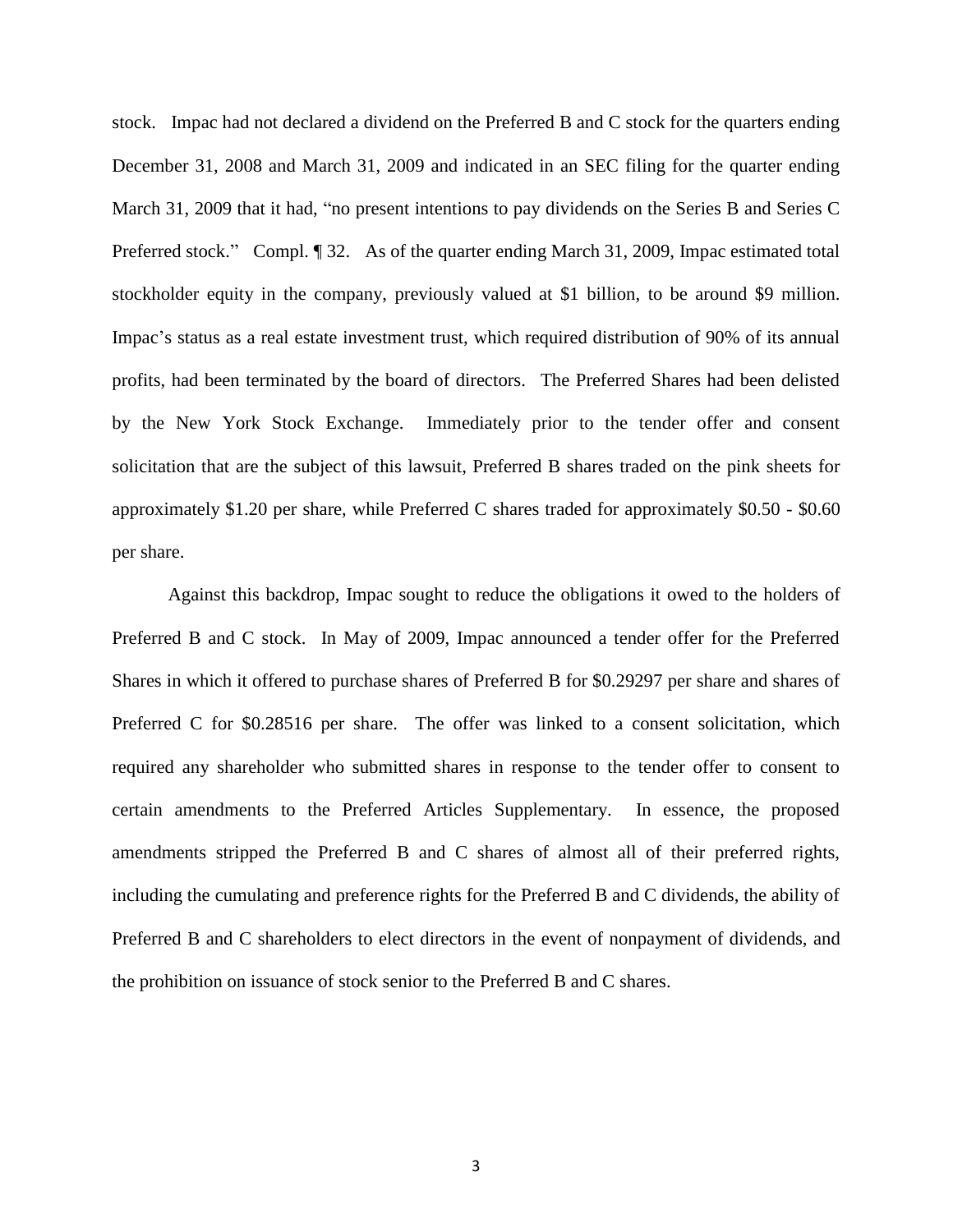The transaction was undertaken pursuant to the terms and conditions of the Offering Circular applicable to both series of Preferred Shares<sup>2</sup> and separate but identical Letters of Transmittal and Consent for each series (hereinafter the "Letters" and together with the Offering Circular, the "Transaction Documents").<sup>3</sup> Ex. C, Tender Offer Statement, Schedule TO at 1. The Transaction Documents dictated the conditions, timing, and procedure for tender and acceptance of the preferred shares. Pursuant to the Offering Circular, Impac offered to purchase outstanding shares of Preferred B and C stock, under certain conditions, which included the approval of the transaction by a majority of the common shareholders and 66 ⅔% of the Preferred shareholders. Ex. D, Offer to Purchase and Consent Solicitation, p.33. Participating preferred shareholders were required to indicate their consent and tender their shares together with the applicable Letter to the Depositary selected by Impac to manage the transaction, American Stock Transfer & Trust Company (hereinafter the "Depositary"). Upon successful completion of the tender offer, "all shares of Preferred Stock that [were] validly tendered and accepted for purchase by [Impac] in the Offer to Purchase and Consent Solicitation [would] become authorized but unissued shares." Ex. D, at 7; see also Ex. C, Schedule TO, Item 6(b). In the offering documents for the tender offer and consent solicitation, Impac advised shareholders that upon successful completion of the consent solicitation and tender offer, Impac anticipated that remaining holders of Preferred Stock would be left with an "illiquid investment indefinitely."

<sup>&</sup>lt;sup>2</sup> The Offering Circular is referred to by the parties as the Offering Circular, the Offer to Purchase and Consent Solicitation, and the Tender Offer and Consent Solicitation. Those terms reference the same document, which is Defendants Exhibit D, and for the purposes of this Motion, the titles will be used interchangeably.

<sup>&</sup>lt;sup>3</sup> While the language of the Letters of Transmittal and Consent is the same, where reference is made to the an individual series, the Preferred B Letter of Transmittal and Consent refers to Preferred B shares, while the Preferred C Letter of Transmittal and Consent refers to Preferred C shares. Where the Letters of Transmittal and Consent contain identical language and a discussion does not require parsing of the individual series, the Court will refer to the Letters together.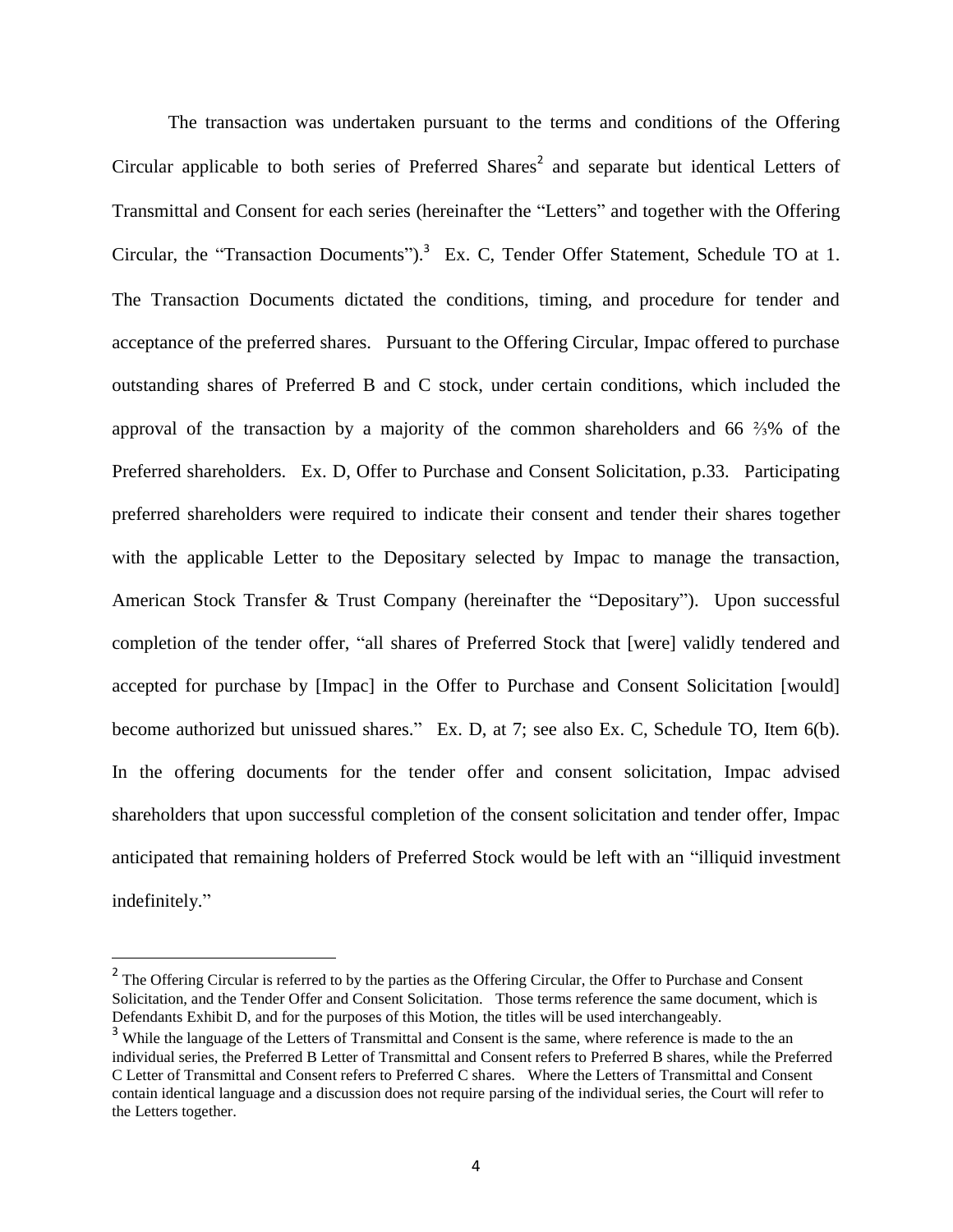The combined offer to purchase and consent solicitation expired on 9:00 a.m. on June 29, 2009.<sup>4</sup> That same day, Impac filed an SEC Form 8-K with a press release announcing that "holders had tendered an aggregate of approximately 67.7% (4,378,880 shares) of the Preferred Stock" and that Impac was amending its charter to modify the terms of each series of Preferred Stock. The amendments to the charter were filed on June 29, 2009.

Plaintiff did not participate in the tender offer/consent solicitation. As predicted by Impac, Plaintiff and other Preferred Shareholders were left with a significantly devalued investment in the company. Plaintiff filed this lawsuit in the Circuit Court for Baltimore City on December 7, 2011, seeking declaratory relief and compensatory and punitive damages. Defendants filed a Motion to Dismiss on February 27, 2012, to which Plaintiff responded on April 30, 2012. Defendants filed a Reply in support of the Motion to Dismiss on May 31, 2012, and the Court held a hearing on the Motion on June 28, 2012. The complaint contains six counts, which will be addressed in turn below, but the gist of Plaintiff"s claims can be summed up as a request that the amendments to the Articles Supplementary be declared invalid and that Defendants be ordered to proceed to act pursuant to the 2004 Articles Supplementary or pay damages for their enactment of invalid amendments.

## **The Applicable Standard**

 $\overline{a}$ 

Defendants seek dismissal of the Complaint pursuant to Md. Rule 2-322(b)(2), arguing that the Complaint fails to state a claim upon which relief can be granted. Upon review of a motion to dismiss for failure to state a claim, "a court must "assume the truth of all well-pleaded facts and allegations in the complaint, as well as all inferences that can reasonably be drawn from them."" *Arfaa v. Martino*, 404 Md. 364, 380 (2008) (*quoting Lloyd v. General Motors* 

<sup>&</sup>lt;sup>4</sup> The Offering Circular provided that the "term 'expiration date' means 9:00 a.m., Eastern Daylight Time, on June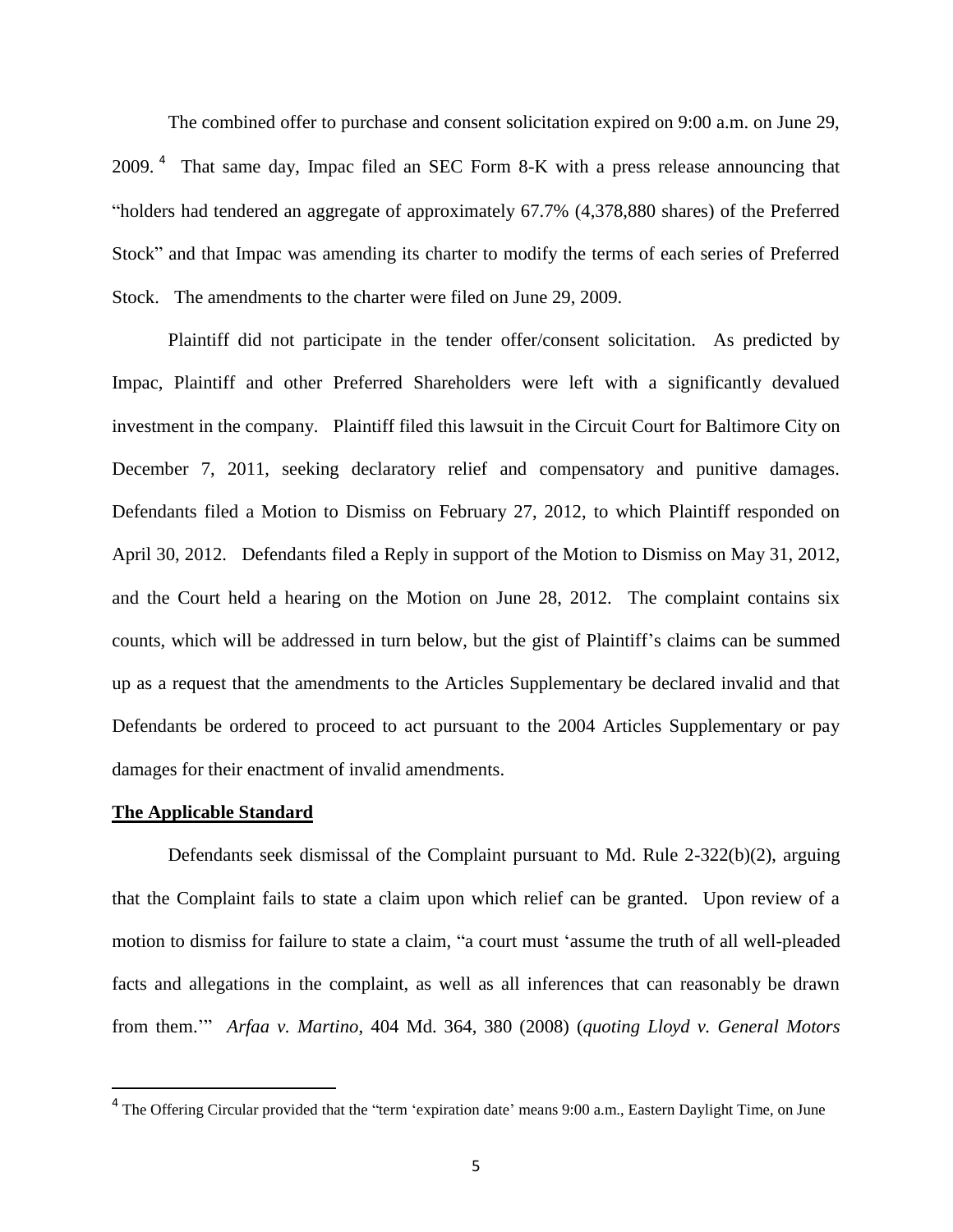*Corp.*, 397 Md. 108, 121-122 (2007)) (internal citations omitted). The Complaint relies on and quotes certain provisions of the Articles Supplementary, the Offering Circular and Letters of Transmittal and Consent through which Impac completed the consent solicitation and tender offer, and several of Impac"s Form 10-K fillings with the SEC. In support of their Motion to Dismiss, Defendants submitted eleven exhibits, which included the complete documents to which Plaintiff referred in the Complaint. In his Opposition, Plaintiff made no objection to Defendants' introduction of matters outside of the Complaint and, in fact, further quoted and relied upon several of Defendants' exhibits. Plaintiff attached two additional exhibits to his Opposition, but those two exhibits were expressly incorporated into the Complaint by reference, pursuant to Rule 2-303(d), by attachment of counsel's affidavit.

Because the court will consider Defendants" exhibits, the motion will be treated as a motion for summary judgment, pursuant to Rule 2-322(c), which provides, in relevant part:

"If, on a motion to dismiss for failure of the pleading to state a claim upon which relief can be granted, matters outside the pleading are presented to and not excluded by the court, the motion shall be treated as one for summary judgment and disposed of as provided in Rule 2-501, and all parties shall be given reasonable opportunity to present all material made pertinent to such a motion by Rule 2-501."

Without addressing Rule 2-322(c), Defendants argue that on a motion to dismiss the court can and should review the language of relevant agreements in considering the sufficiency of the Complaint. Defendants assert that Plaintiff should not be permitted to selectively quote the language of documents upon which his claims rely, and they contend that any discussion or quotation of a document by Plaintiff "effectively" incorporates the document by reference<sup>5</sup> into

<sup>26, 2009,&</sup>quot; unless extended by Impac. Ex. D at 32. Impac"s subsequent SEC filings identify the Expiration Date as June 29, 2009. Ex. G, Form 8-K, dated June 29, 2009.

<sup>&</sup>lt;sup>5</sup> Defendants also assert that any document identified by Plaintiff was incorporated by reference, but they offer no support for that theory of incorporation by reference and this argument directly contrasts Plaintiff"s express incorporation by reference in his Opposition.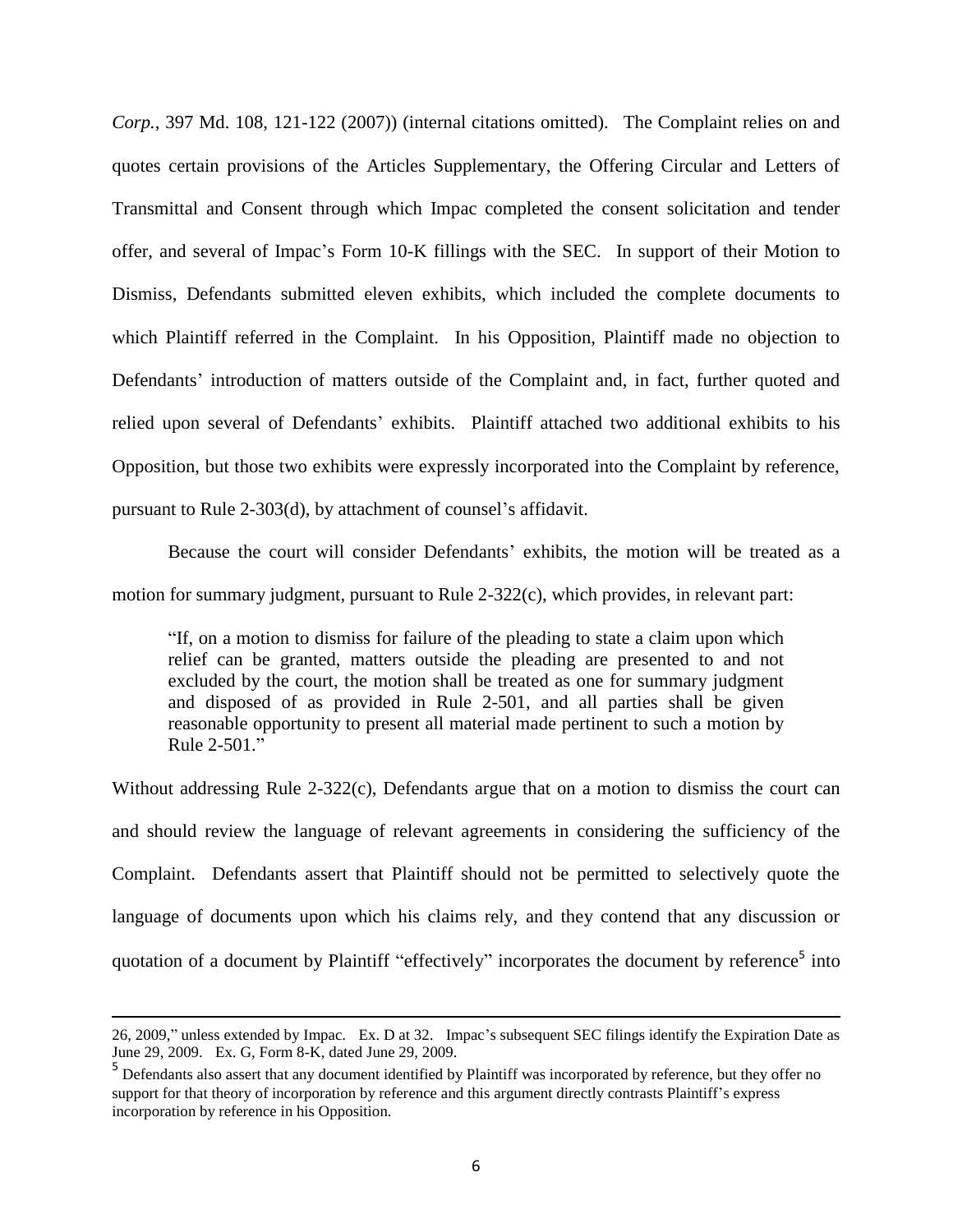the Complaint and entitles Defendants to show the court the actual language or the complete context in which it was used.<sup>6</sup> No such rule exists in Maryland. *Hrehorovich v. Harbor Hospital Ctr., Inc.*, 93 Md. App. 772, 780-781 (1992); *see also Hudson v. Prime Retail*, *Inc.*, 2004 Md. Cir. Ct. LEXIS 26 (Cir. Ct. Balt. City April 1, 2004).

In their Reply, Defendants attempt to bolster their argument by pointing out that Plaintiff does not dispute that the Court can review the documents, and Plaintiff does rely on Defendants' exhibits throughout his Opposition. Even if Plaintiff concedes Defendants' argument that they may complete the record with matters outside of the Complaint, if those matters are considered by the court, "the motion shall be treated as one for summary judgment...." *Muthukumarana* v. *Montgomery County*, 370 Md. 447, 474-75 (2002); *Hrehorovich v. Harbor Hospital Center, Inc.*, 93 Md. App. 772, 782 (1992) (quoting Md. Rule 2-322(c)).

In considering a motion for summary judgment, "the court shall enter judgment in favor of or against the moving party if the motion and response show that there is no genuine dispute as to any material fact and that the party in whose favor judgment is entered is entitled to judgment as a matter of law." Md. Rule 2-501(f). "The threshold issue in a proper motion for summary judgment, therefore, is whether a significant factual dispute exists." *Warner v. German*, 100 Md. App. 512, 516 (1994). "A material fact is a fact the resolution of which will somehow affect the outcome of the case." *King v. Bankerd*, 303 Md. 98, 111 (1985). "Moreover, factual disputes, and the inferences reasonably to be drawn from the facts, are

 $<sup>6</sup>$  In support of this proposition, Defendants direct the court to several cases that stand for the general proposition</sup> that a complaint is properly dismissed when unambiguous contract language contradicts a plaintiff"s allegations, but none of the cases cited by Defendants supports the proposition that a court should consider matters outside of the complaint on a motion to dismiss, nor do Defendants offer any other support for the proposition that the mention of or quotation from a document "effectively" incorporates the document by reference in the Complaint.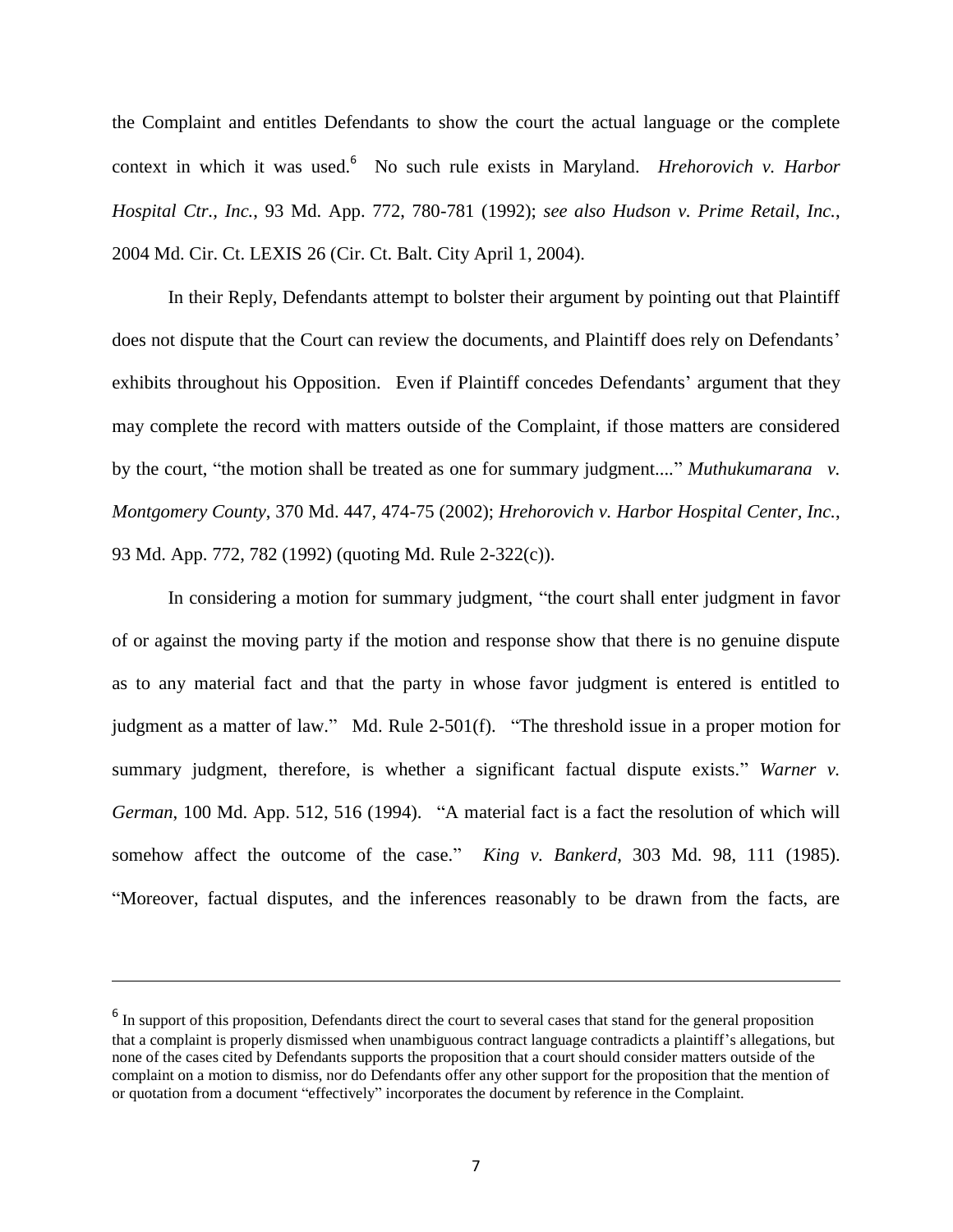resolved in favor of the party opposing summary judgment and against the moving party." *Rite Aid Corp. v. Hagley*, 374 Md. 665, 684 (2003).

## **The Plaintiff's Allegations**

The Complaint contains six counts. Count I alleges that Impac failed to receive the requisite number of votes to amend the Articles Supplementary. Count II alleges that even if Impac did receive the requisite *number* of votes, the votes are nonetheless invalid because Impac owned the shares at the time of the vote. Count III alleges that Defendants breached their fiduciary duty and duties of good faith and fair dealing owed to Plaintiff. Count IV assumes that the amendments will be declared invalid and asserts a breach of contract claim based upon Impac"s repurchase of additional Preferred Shares in violation of the Articles Supplementary as they existed prior to the amendments. Count V asserts a punitive damages claim. Finally, Count VI, like Count IV, assumes that the Amendments will be declared invalid, and requests that the Court order Impac to call a meeting so that the remaining Preferred shareholders can exercise the right to elect directors that they held prior to the amendments. Plaintiff seeks declaratory relief for Counts I, II, and III in the form of a declaration that the amendments to the Articles Supplementary were improper. Plaintiff has also requested class certification.

At the hearing, Plaintiff conceded that Counts I, II, VI, and IV are not applicable to the Individual Defendants, and judgment will be granted in favor of the Individual Defendants on those counts. The Breach of Fiduciary Duty claim in Count III is only applicable to the Individual Defendants, and judgment will be granted in favor of Impac on that claim.

## **Counts I and II**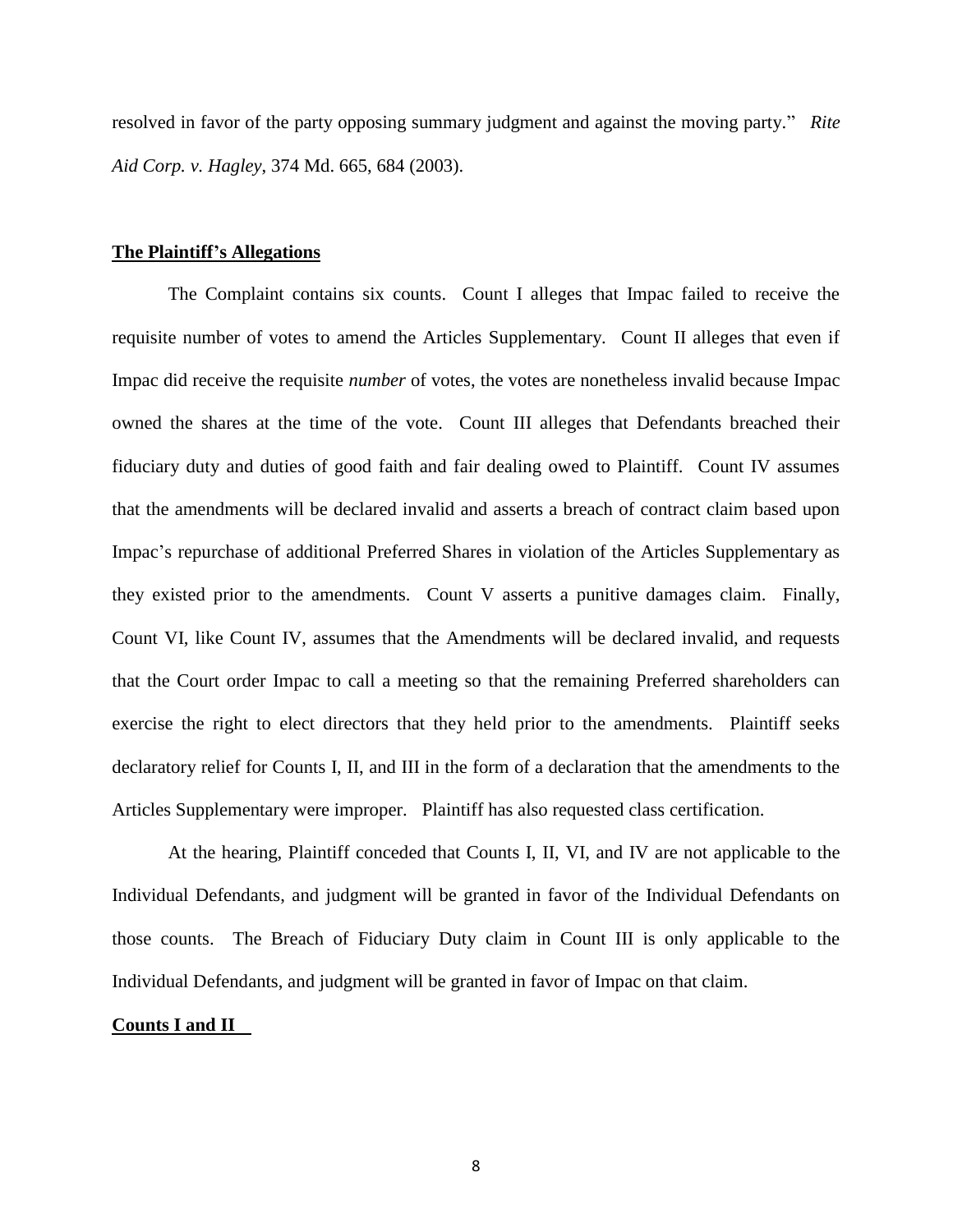Plaintiff"s first two counts find fault with the mechanics of the offer and consent process. In Count I, Plaintiff contends that Impac breached the terms of the Preferred B Articles Supplementary by implementing invalid and unauthorized amendments to the Articles. The Articles Supplementary allow material, adverse amendments only upon approval by two-thirds of the affected shares, and Plaintiff argues that Defendants simply did not have enough Preferred B votes to amend the Articles for the Preferred B shares.<sup>7</sup> The parties agree that, while holders of all Preferred Stock tendered an aggregate of approximately 67.7% (4,378,880 shares) of the outstanding shares in response to the tender offer $\delta$ , the breakdown of the tendered shares reveals that Preferred B holders tendered only 66.2% (1,323,844 of 2,000,000) of the outstanding Preferred B shares.<sup>9</sup> Plaintiff asserts, and Defendants acknowledge, that the number of tendered Preferred B shares alone fell short of the requisite 66.67% of outstanding shares necessary to accomplish a materially adverse amendment to the Articles Supplementary.

Defendants argue that plain language of the Articles Supplementary defeats Plaintiff"s claim. According to Defendants, the number and percentage of consenting Preferred B shares alone is irrelevant because the Articles Supplementary allow (and in fact, require) voting of Preferred B and C shares together as a class. Under this interpretation of the Articles Supplementary, the only vote tally that matters is the total percentage of all Preferred Shares that

<sup>&</sup>lt;sup>7</sup> The record reflects that holders of Preferred C stock tendered 3,055,036 of approximately 4,470,600 shares, and the parties agree that a sufficient number of Preferred C shares consented and were tendered.

<sup>&</sup>lt;sup>8</sup> Following the close of the Tender Offer and Consent Solicitation on June 29, 2009, Impac announced in a press release, filed with an SEC Form 8-K that "holders had tendered an aggregate of approximately 67.7% (4,378,880 shares) of the Preferred Stock."

<sup>&</sup>lt;sup>9</sup> Plaintiff discusses several fluctuations in the number of outstanding B shares reported by Impac in subsequent SEC filings. Although Plaintiff hints at an accusation of impropriety as evidenced by these fluctuations, he never comes out and says it, and Impac concedes that the number of B shares tendered at closing was 1,323,844. Accordingly, any change in the number of outstanding shares after the closing date of the offer is relevant only to a discussion of Impac"s alleged breach of the Articles Supplementary by additional share repurchase after the closing date and such allegations will be addressed in turn in the Court's treatment of Count IV.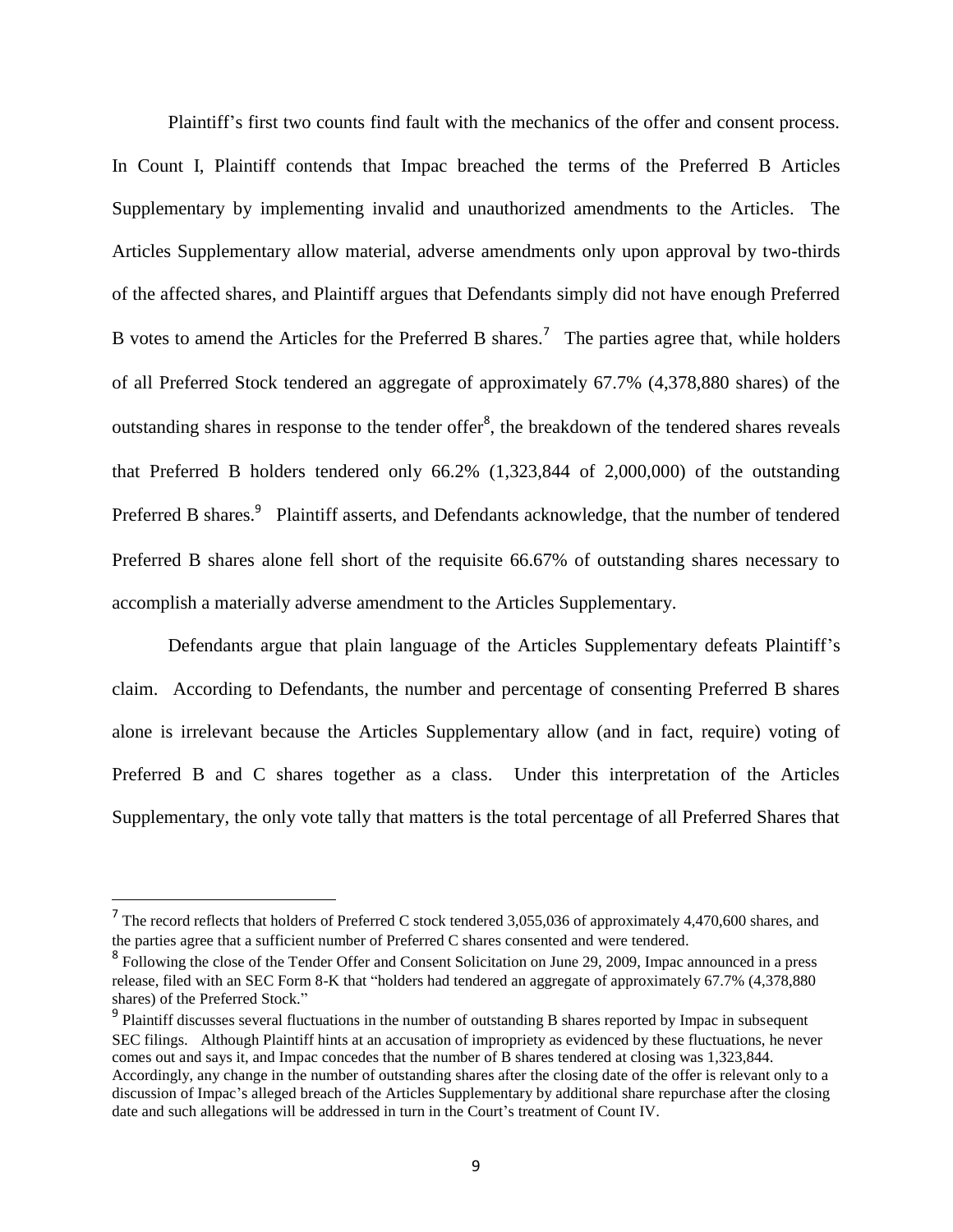were tendered and consented, and failure to obtain consents from holders of two-thirds of the Preferred B shares alone does not prevent a valid amendment of the Articles.

Preferential stock rights are contractual in nature and therefore are governed by the express provisions of a company's certificate of incorporation, in this case the Articles Supplementary. *Elliott Associates, LP v. Avatex Corp.*, 715 A. 2d 843, 825-853, n.46 (Del. 1998)(*quoting Rothschild Int'l Corp. v. Liggett Group Inc.,* 474 A.2d 133, 136, (Del Supr 1984)). Maryland follows the objective theory of contract interpretation, under which the written language embodying the terms of an agreement will govern the rights and liabilities of the parties, irrespective of the parties" intent, if the contract language is clear and unambiguous and free of fraud, duress or mistake. *DeLeon Enterprises, Inc. v. Zaino*, 92 Md. App. 399, 407 (1992). If "doubt arises from the writing itself as to what the parties meant by the language employed," the contract language will be considered ambiguous, and extrinsic evidence will be admitted to determine the intent of the parties. *Id.; see also PaineWeber Inc. v. East*, 363 Md. 408 (2001).

Article 6 of the Preferred B Articles Supplementary governs the voting rights of the Preferred B shares and provides that "holders of the Series B Preferred Stock will not have any voting rights, except as set forth [therein].<sup>"10</sup> Ex. A & B, Articles Supplementary  $\S(6)(a)$ .<sup>11</sup> With regard to material, adverse charter amendments, Article 6(d) provides:

So long as any shares of Series B Preferred Stock remain outstanding, the Corporation shall not, without the affirmative vote or consent of the holders of at least two-thirds of the shares of the Series B Preferred Stock outstanding at the time, given in person or by proxy, either in writing or at a meeting *(voting separately as a class with all series of Parity Preferred that the Corporation may issue upon which like voting rights have been conferred and are* 

<sup>&</sup>lt;sup>10</sup> The Articles Supplementary for the Preferred C shares contain virtually identical language with regard to voting rights of Preferred C shares.

<sup>&</sup>lt;sup>11</sup> Because a set of complete contract documents was submitted by Defendants, references and citations to exhibits are references to Defendants' exhibits, unless otherwise stated.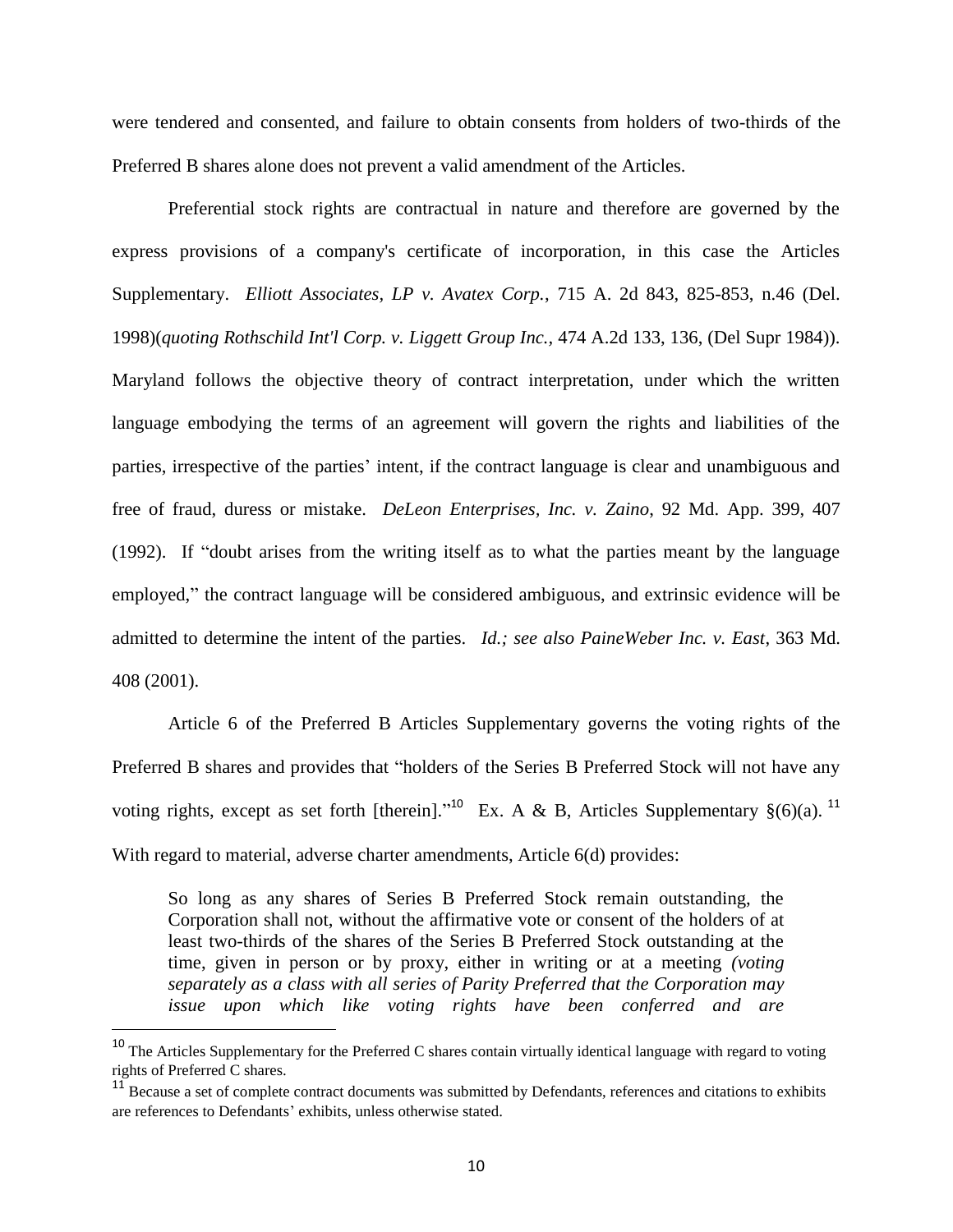*exercisable)*…(ii) amend, alter, or repeal any of the provisions of the Charter, so as to materially and adversely affect any preferences, conversion or other rights, voting powers, restrictions, limitations as to dividends or other distributions, qualifications, or terms of conditions of redemption of the Series B Preferred Stock or the holders thereof…

Art. Supp. §6(d)(ii)(emphasis added). Defendants assert that the parenthetical language requires the Preferred B shares to vote as a class with all series of Parity Preferred. "Parity Preferred" is defined in section 6(b) of the Articles Supplementary, in context of dividend default. Should Impac fail to pay dividends for 6 quarters,

"the holders of such shares of Series B Preferred Stock (voting separately as a class with *any other classes or all other series of our preferred stock ranking on a parity with the Series B Preferred Stock as to the payment of distributions and the distribution of assets upon liquidation* ("Parity Preferred"), upon which like voting rights have been conferred and are exercisable…"

Art. Supp. §6b. The Preferred C Shares rank on a parity with the Preferred B shares as to the payment of distributions and the distribution of assets upon liquidation, and therefore meet the definition of Parity Preferred as they relate to the Preferred B shares.<sup>12</sup>

Plaintiff concedes that section 6(b) calls for a class vote under certain circumstances but maintains that a class vote is not applicable in this instance for several reasons. First, Plaintiff asserts that the Preferred B and C shares do not have "like voting rights" in this transaction. He argues that Preferred C shares cannot have like voting rights as Preferred B shares because they have *no* voting rights with regard to Preferred B shares. The Preferred C Articles Supplementary grant nearly identical voting rights as those in the Preferred B Articles, and they

<sup>&</sup>lt;sup>12</sup> The Articles Supplementary for the Preferred C shares expressly include the Preferred B shares in the definition of Parity Preferred. Section (6)(b) of the Preferred C Articles Supplementary, which discusses the voting rights of the Preferred C shares in the event of a dividend default, provides that Preferred C shares, "(voting separately as a class with any other classes or all other series of our preferred stock, including the 9.375% Series B Cumulative Redeemable Preferred Stock (as defined in the Charter), ranking on a parity with the Series C Preferred Stocks as to the payment of distributions and the distribution of assets upon liquidation ("Parity Preferred"), upon which like voting rights are conferred and exercisable)," will be entitled to vote for the election of additional directors of the Corporation. Def. Ex. B at 7.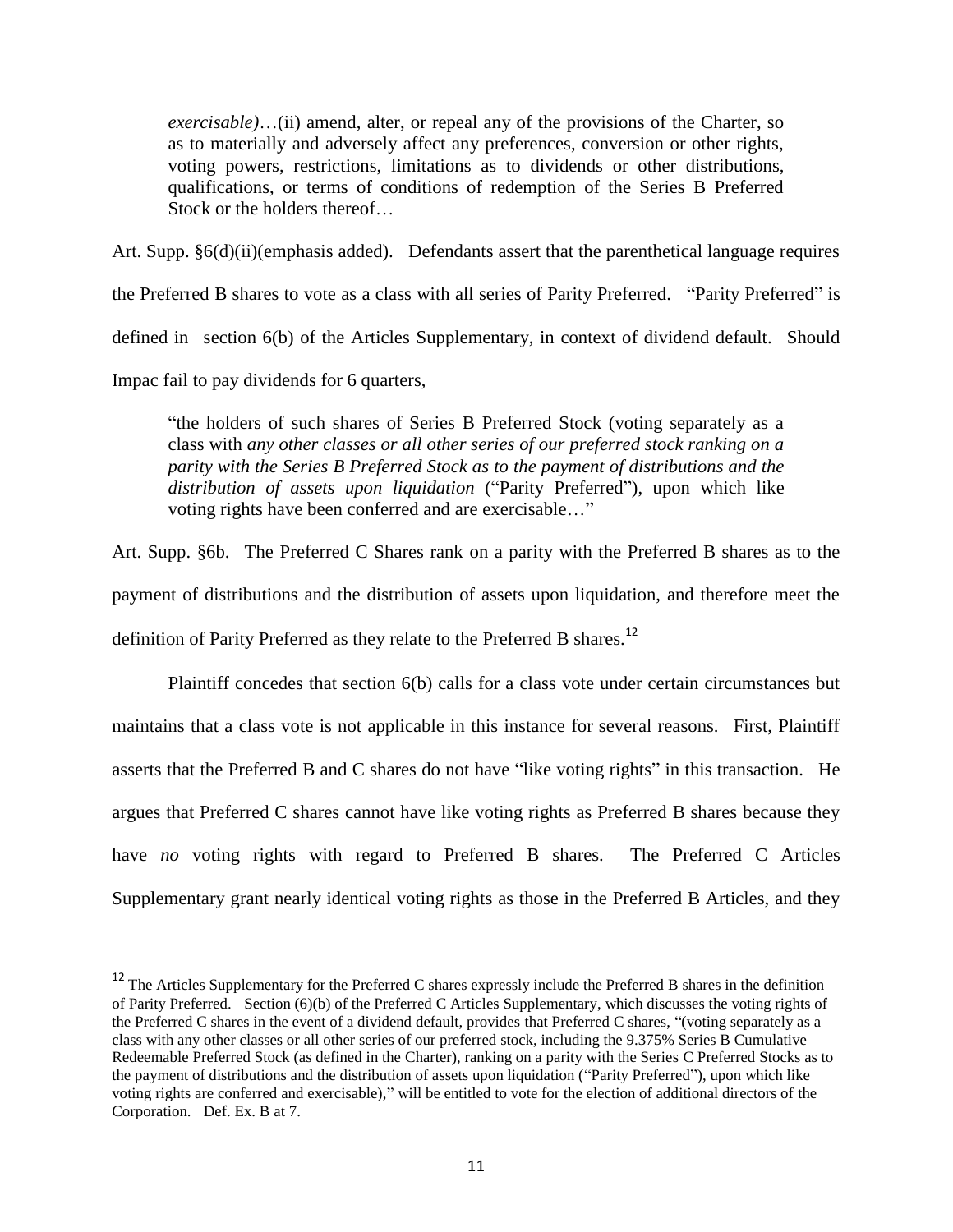provide that the Preferred C holders have no rights, except as set forth in the Preferred C Articles Supplementary. With regard to the right to vote on charter amendments, Article 6(d) of the Preferred C Supplementary provides:

So long as any shares of Series C Preferred Stock remain outstanding, the Corporation shall not, without the affirmative vote or consent of the holders of at least two-thirds of the shares of the Series C Preferred Stock outstanding at the time, given in person or by proxy, either in writing or at a meeting *(voting separately as a class with all series of Parity Preferred that the Corporation may issue upon which like voting rights have been conferred and are exercisable)*…(ii)amend, alter, or repeal any of the provisions of the Charter, so as to materially and adversely affect any preferences, conversion or other rights, voting powers, restrictions, limitations as to dividends or other distributions, qualifications, or terms of conditions of redemption of the Series C Preferred Stock or the holders thereof…

Def. Ex. B at 8. Plaintiff reasons that, because Preferred C Shares have no voting rights unless granted by the Articles Supplementary and because the Preferred C Articles Supplementary do not explicitly grant voting rights for amendments that affect Preferred B shares, holders of Preferred C shares have no right to vote on amendments that affect the Preferred B Articles Supplementary.

The plain language of the Articles Supplementary, however, does not require that Preferred C holders be granted the express right to vote on amendments to the Preferred B articles; rather, it requires that, in order to vote as a class, Preferred B and C shares must have voting rights that are "like" one another. The words employed in a contract are to be given their ordinary and usual meaning, in light of the context within which they are employed. *Wells v. Chevy Chase Bank F.S.B*, 363 Md. 232, 251 (2001).The Oxford Dictionary defines like as "(of a person or thing) having similar qualities or characteristics to another person or thing." Plaintiff does not offer any explanation of the context of the word "like" that would render it susceptible to a different meaning. The Preferred B and Preferred C holders are being asked to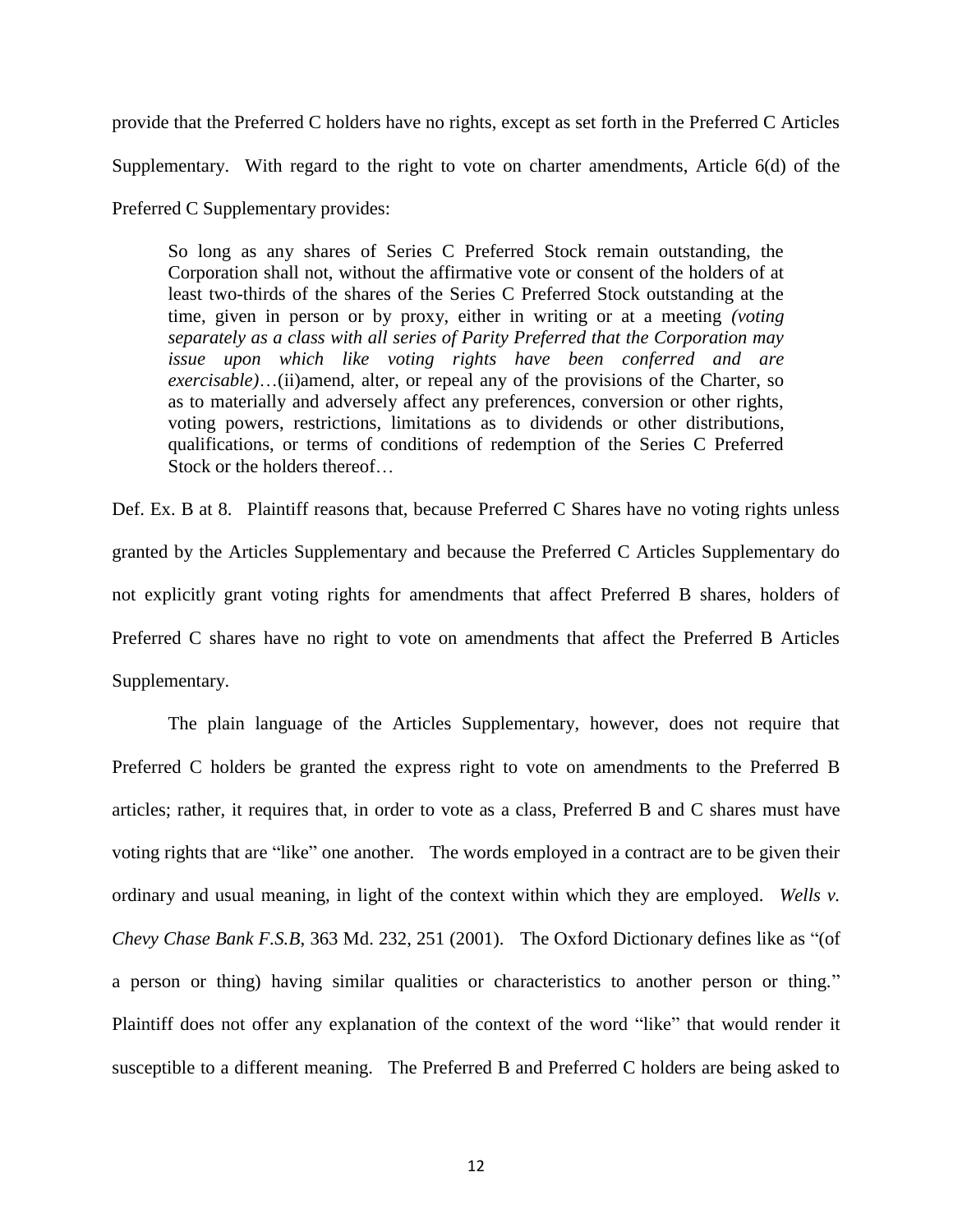vote on a transaction that will affect the same preferences in the same way for both series. The voting rights for both series clearly have similar characteristics to one another under the facts of this transaction, and accordingly they have "like" voting rights in this transaction.

Plaintiff argues that this interpretation of the charter would lead to the absurd result of allowing implementation of a proposal that would eliminate the rights of only one series of preferred shares by soliciting the votes of a different, unaffected class of shares. This argument does not hold water. Plaintiff"s hypothetical presents an example of an instance in which the unaffected series would *not* share "like voting rights" with the affected series. If Impac were to solicit consent for a such a proposal, the unaffected series would not be granted any right to vote under the charter, much less a vote on similar issues or of similar effect as the vote of the affected shares, and thus would not have "like voting rights." It is precisely because Impac sought to affect the rights of both series here in an identical manner that the two series have "like" voting rights and therefore vote as a class.

Moreover, Plaintiff"s reading of the class voting provision would render it meaningless. "It is a fundamental rule of contract construction that the entire contract, and each and all of its parts and provisions, must be given meaning, and force and effect, if that can consistently and reasonably be done. An interpretation which gives reasonable meaning to all its provisions will be preferred to one which leaves a portion of the writing useless or inexplicable." *DeLeon Enterprises, Inc. v. Zaino, supra,* 92 Md. App. at 407 (*quoting Orkin v. Jacobson*, 274 Md. 124, 130 (1975)). Plaintiff"s argument would conclude that Preferred C shares would never have the ability to participate in a class vote on amendments to the Preferred B Articles Supplementary. If this were the case, the class voting provision in Art. 6(d) would be meaningless as applied to section  $6(d)(ii)$  because, under Plaintiff's theory, the two series will never have like voting rights.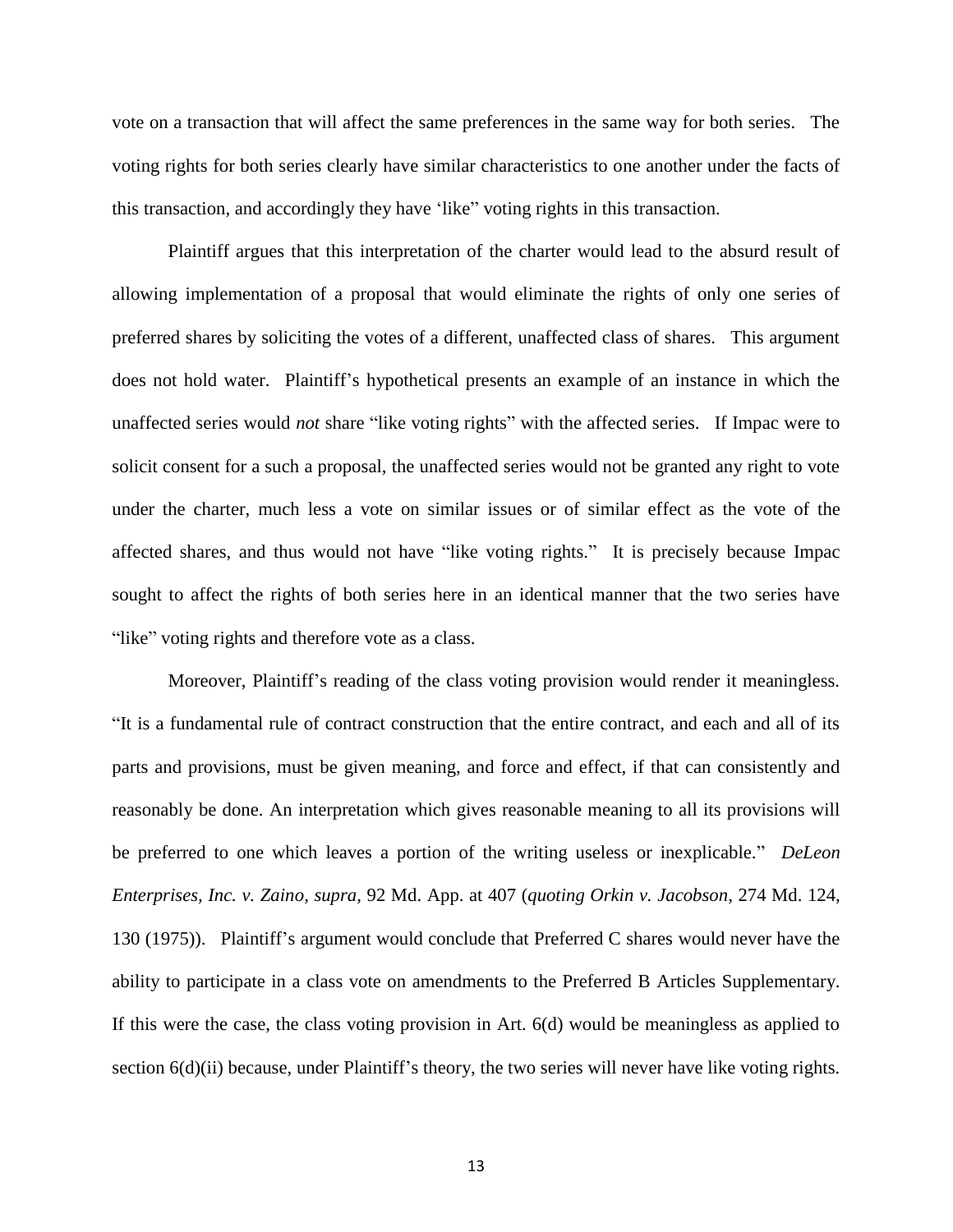An interpretation of the phrase "like voting rights" as similar voting rights gives the phrase meaning.

Plaintiff acknowledges that Preferred B and C shares have like voting rights with regard to every other matter upon which the shares are able to vote (with the exception of material charter amendments), which includes the right to elect directors in the event of a dividend default, the right to approve the issuance of stock ranking higher than the Preferred B and C shares, and the right to approve a reclassification, binding share exchange, consolidation or merger. Plaintiff"s argument is belied by his own logic. He asserts that, while the Preferred B and C shares are in the exact same position with regard to a dividend default, the issuance of shares ranking higher than the Preferred B and C and the right to approve a merger or reclassification, they are not in the same position with regard to the charter amendments at issue here. Plaintiff is correct that Section 6(b) of both series' Articles Supplementary, which grants voting rights in the event of a dividend default, expressly grants the right for each preferred series to vote together for the election of directors, regardless of the series that is effected by the dividend default. It provides that, "[w]henever dividends on any shares of Series B Preferred Stock or *any series of Preferred Stock ranking on parity as to payment of dividends with the Series B Preferred Stock shall be in arrears* for six or more quarterly periods," the holders of such shares, voting as a class with all other series of Parity Preferred, upon which like voting rights have been conferred and are exercisable, shall have the right to elect two additional directors to the Impac board. The Articles do not, however, grant each series express voting rights for a reclassification in Section  $6(d)(i)$  or a binding share exchange in  $6(d)(iii)$  involving the other series. While it may be a stretch to imagine a scenario under which Impac could authorize shares ranking prior to the Preferred B shares that would not similarly affect the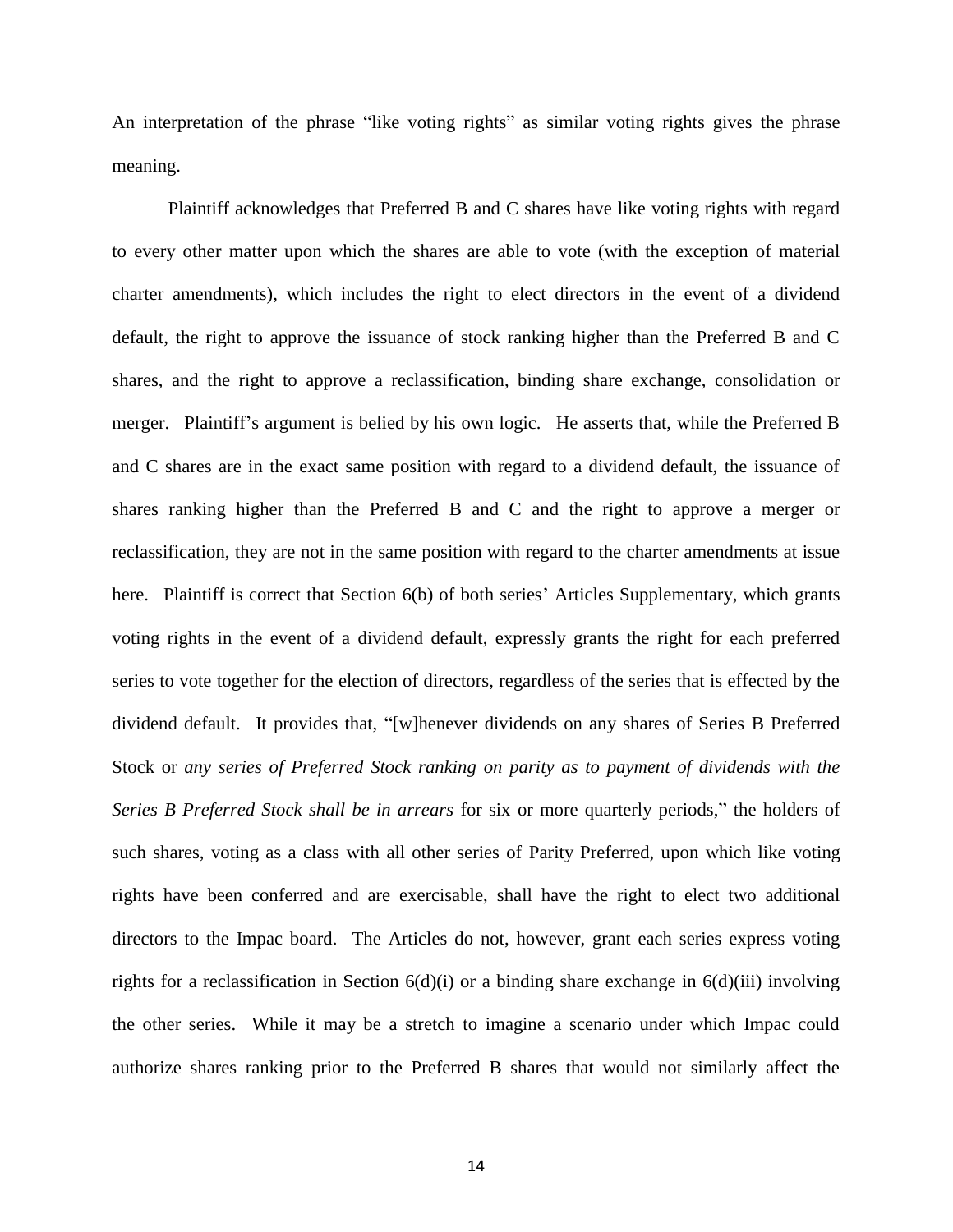Preferred C shares, it is certainly possible that Impac could attempt to complete a share exchange or merger that only affected one series of Preferred shares. In the event of a share exchange or merger, the only reasonable result of the term "like voting rights" would limit the rights of each series to approve the merger or exchange, unless the rights of that series was affected. The inclusion of "like voting rights" appropriately limits the ability of one Preferred series to vote on the rights of the other series, unless the rights of both series are equally affected.

A brief review of Section 10.04 of the Model Business Corporation Act reinforces the reasonableness of Impac's voting scheme.<sup>13</sup> Section 10.04(a) of the Model Act entitles holders of a class to a class vote on certain amendments, including amendments which would change the rights or preferences of all or part of the shares of the class.<sup>14</sup> and provides "(c) If a proposed amendment that entitles the holders of two or more classes or series of shares to vote as separate voting groups under this section would affect those two or more classes or series in the same or a substantially similar way, the holders of shares of all the classes or series so affected must vote together as a single voting group on the proposed amendment, unless otherwise provided in the articles of incorporation or required by the board of directors." The Model Act's default requirement that affected series vote in a single voting group if they are affected by an amendment in the same way provides additional support, in the context of general corporate law, for the interpretation of "like voting rights" as voting rights that are similar to or the same as one another.

<sup>&</sup>lt;sup>13</sup> Maryland has not adopted Section 10.04. While it is not being cited as binding on the court and is not determinative of the outcome of this case, it provides context for the reasonableness of the language in the Articles Supplementary.

<sup>&</sup>lt;sup>14</sup> Section 10.04 provides, in part: "If a corporation has more than one class of shares outstanding, the holders of the outstanding shares of a class are entitled to vote as a separate voting group (if shareholder voting is otherwise required by this Act) on a proposed amendment to the articles of incorporation if the amendment would… (3) change the rights, preferences, or limitations of all or part of the shares of the class;…"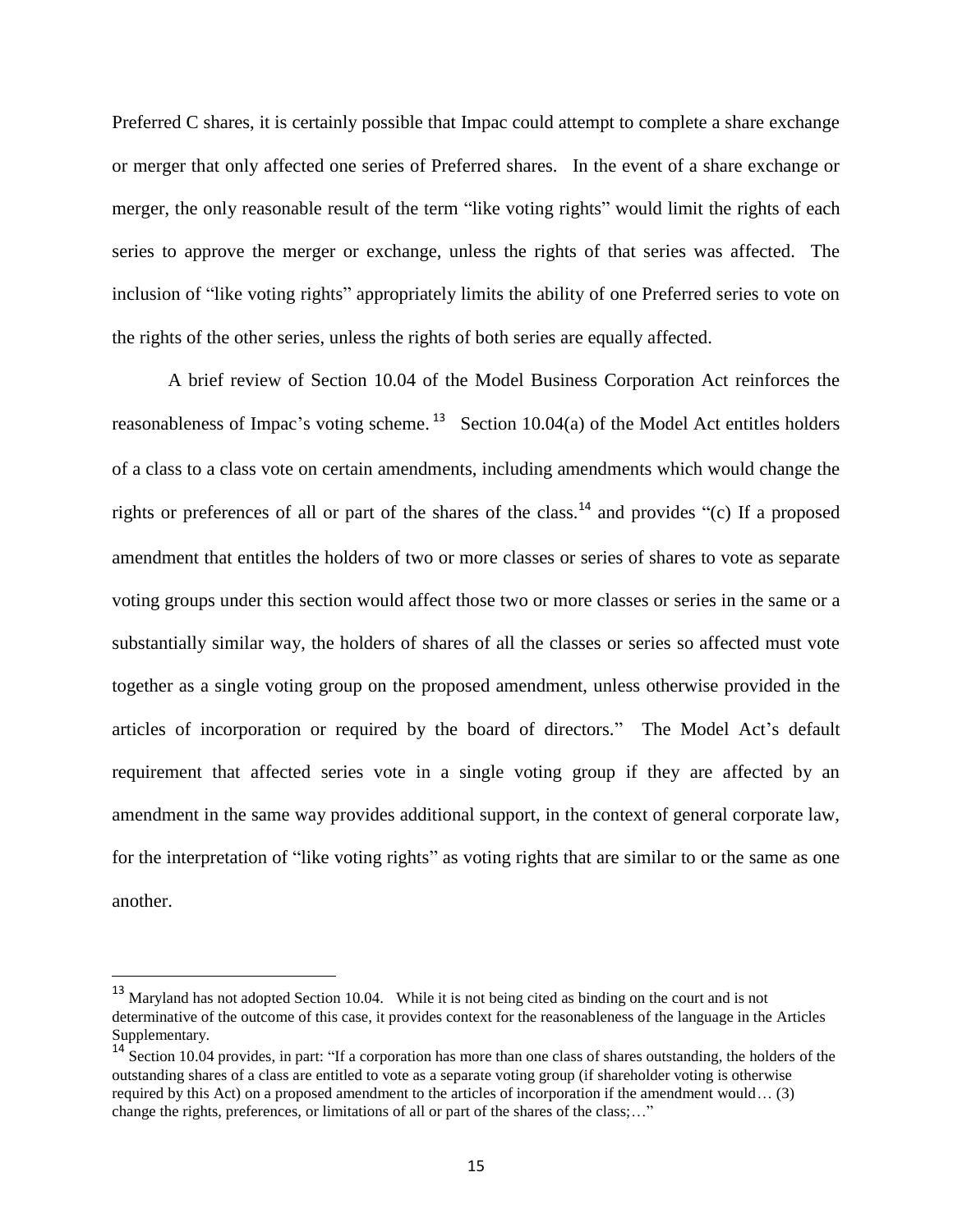Plaintiff next argues that, even if the Preferred B and Preferred C shares had a right to vote as a class to approve the amendments for both series of stock, they did not in fact do so, because the language of the Preferred C Letter of Transmittal and Consent limits the right of the Preferred C holders to consent with regard to Preferred C shares only. Ex. F at 2,5. This argument is without merit. The Offering Circular and Letters of Transmittal and Consent informed shareholders that although each shareholder was entitled to vote only on the shares that it owned individually, both Articles Supplementary would be amended based upon the outcome of the consent vote. Moreover, the nature of a class vote by its definition alone contemplates that the votes of each series within a class will be tallied together.

Finally, Plaintiff argues that, even if Articles Supplementary required the two series to vote as a class, the Articles Supplementary expressly require "the affirmative vote or consent of at least two-thirds of the shares of the series B Preferred Stock outstanding at the time." According to Plaintiff, the language granting a class vote does not relieve Impac of the necessity of obtaining consent of two-thirds of the Preferred B shareholders. The parties did not cite, and the court was unable to locate, a case which analyzed a similar argument regarding a class voting provision.

Plaintiff suggests that the language is at the very least ambiguous because contract terms should be construed against the drafter. The principle that contract terms should be construed against the drafter is a rule of construction that applies only after it is determined that the contract terms are ambiguous; it is not relevant to that determination. *See Labor Ready, Inc. v. Abis*, 137 Md. App. 116, 134 (2001) ("Only if the fact-finder cannot resolve the ambiguity after considering extrinsic evidence may this rule of contract interpretation be applied.")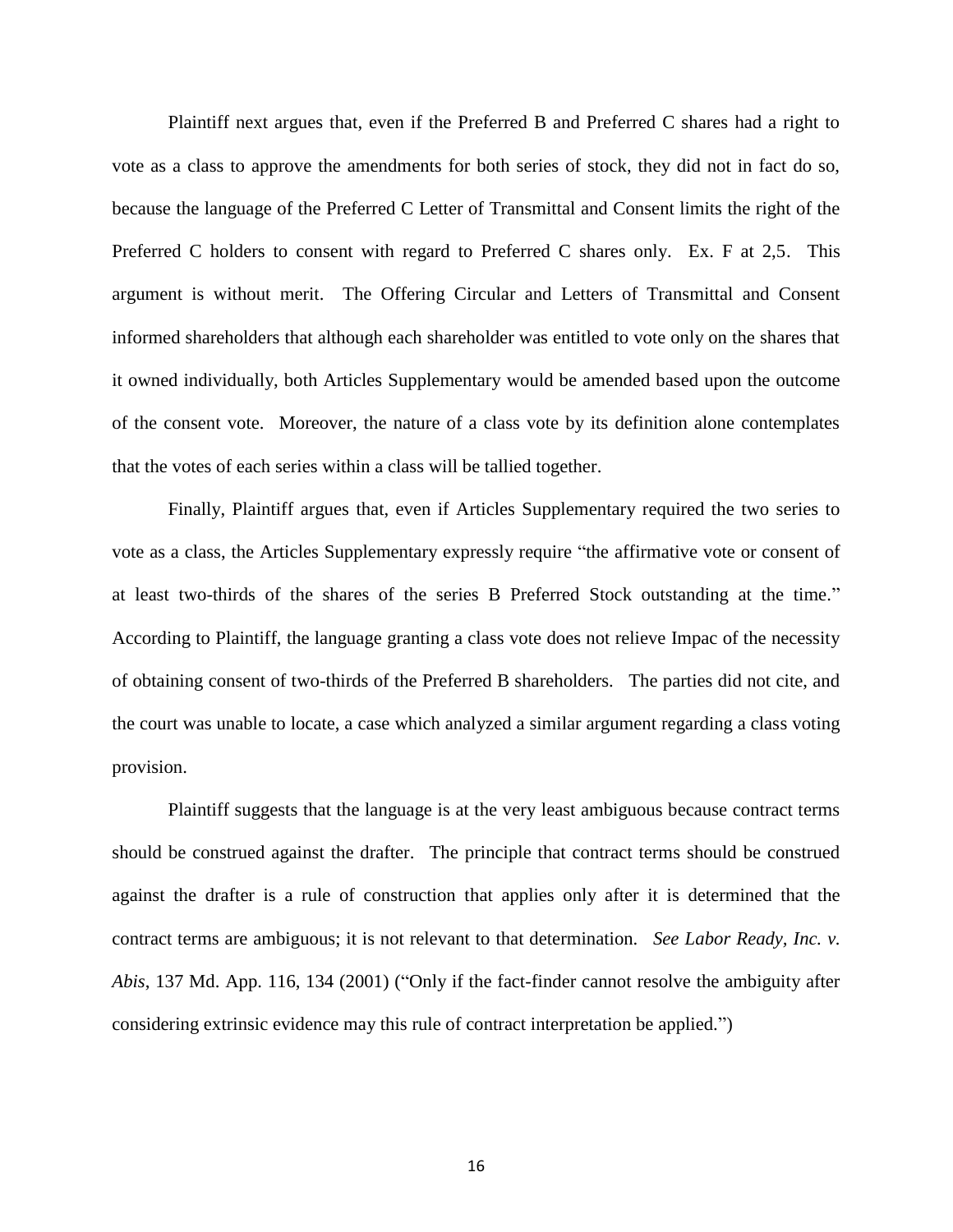A contract provision is ambiguous "if it is subject to more than one interpretation when read by a reasonably prudent person." *John l. Mattingly Const. Co., Inc. v. Hartford Underwriters Ins. Co.*, 415 Md. 313, 327 (2010)(quoting *SyLene of Washington, Inc. v. Starwood Urban Retail II, LLC*, 376 Md. 157, 167 (2003). To conclude that the provision in question is unambiguous, the court must conclude that the two-thirds requirement is susceptible of only one interpretation. Defendants urge a reading of section 6(d) under which the parenthetical class voting provision modifies the requirement for a minimum of two-thirds of the Preferred B shares. Under this reading, the Articles Supplementary could be understood to require a vote of two-thirds of the entire class. However, the language of section 6(d) can also be reasonably interpreted to require approval specifically by two-thirds of each class, regardless of the class voting requirement. Notwithstanding the class voting parenthetical, the language of section 6(d) also states that no amendment shall occur "without the affirmative vote or consent of the holders of at least two-thirds of the shares of the Series B Preferred Stock outstanding at the time." The specific requirement of two-thirds of the Preferred B shares precludes a conclusion, based on the words of the Articles Supplementary alone, that the language is unambiguous.

In contrast to the two-thirds voting requirement in section  $6(d)$ , section  $6(b)$ , which grants voting rights in the event of a dividend default, merely provides that if Impac failed to pay dividends on preferred shares for six or more quarters, "the *holders of such shares* of Preferred B [or C] shares," voting together as a class with all series of Parity Preferred, "will be entitled to vote for the election of a total of two additional directors of the Corporation." Ex. A, B at 7. Section 6(b) grants a class vote but does not contain a specific minimum vote requirement for each series of stock. An additional and perhaps more telling contrast is contained in the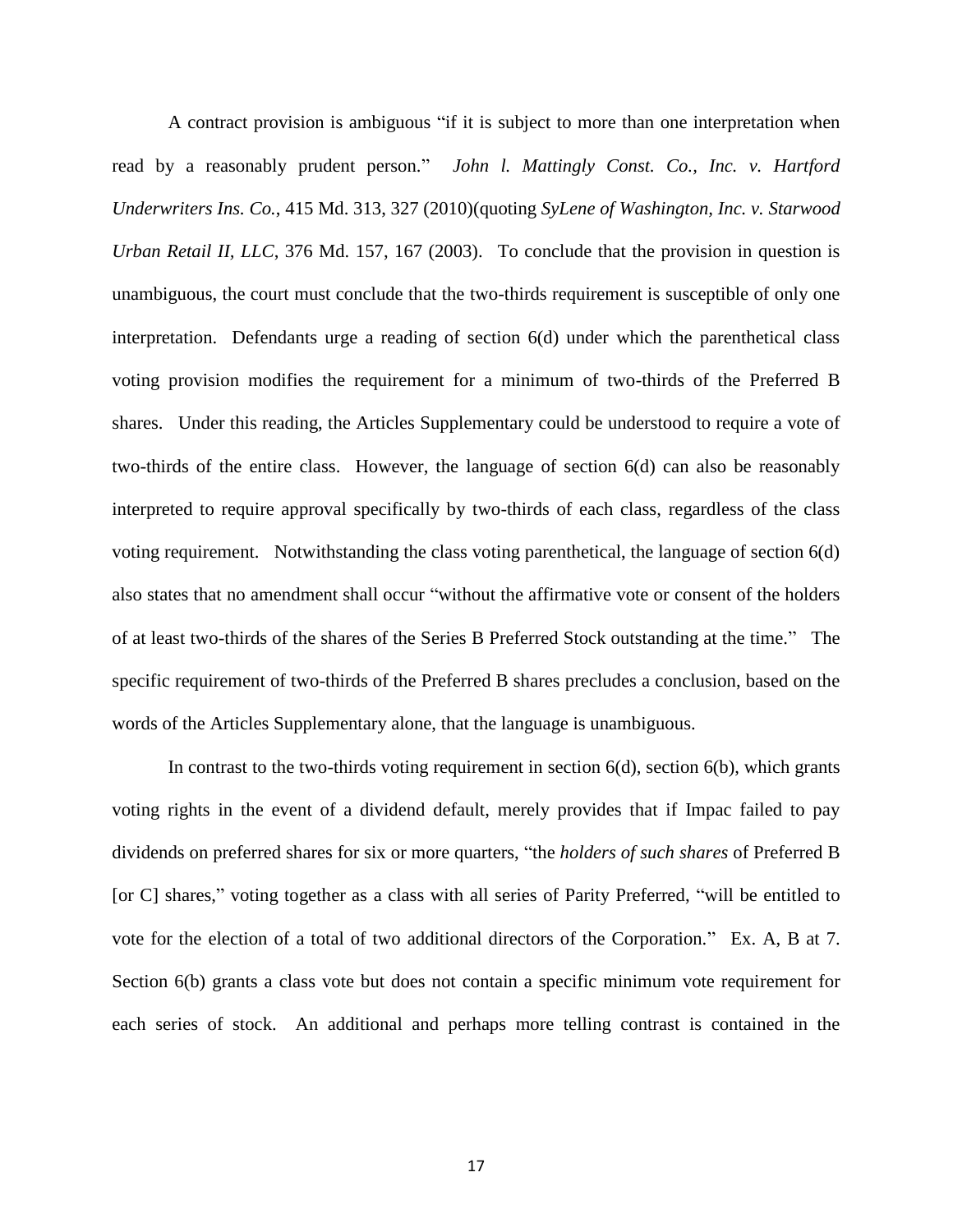combined Tender Offer and Consent Solicitation applicable to both shares. The Offering Circular explains the voting rights in the context of a charter amendment as follows:

So long as and shares of the Preferred Stock remain outstanding, we will not, without the affirmative vote or consent of the holders *of at least two-thirds of the shares of the Preferred Stock outstanding at the time*, given in person or by proxy, either in writing or at a meeting (voting separately as a single class with all series of Parity Preferred that we may issue upon which like voting rights have been conferred and are exercisable), …amend, alter, or repeal any of the provisions of our Charter so as to materially and adversely affect any preferences…of the Preferred Stock.

Defendants argue that the Offering Circular reflects the understanding and assumption that the Preferred B and C shares would vote as a class. The voting rights of the shares, however, are defined in the Articles Supplementary and cannot be altered by the Offering Circular. While Defendants might prefer that the Articles Supplementary required a vote of two-thirds of Preferred Stock, rather than two-thirds of Preferred B and two-thirds of Preferred C shares, they do not clearly do so. The plain language of the Articles Supplementary calls for "at least two-thirds of the shares of the Series B Preferred Stock outstanding at the time…" in order to approve an amendment, and how the import of those words can be modified by the class voting provision is not self-apparent.

Because section 6(d) of the Articles Supplementary is ambiguous, its meaning cannot be fixed as a matter of law without consideration of extrinsic evidence to determine the parties' intent with regard to the provision. Accordingly, summary judgment will be denied as to Count I.

# **Count II**

Count II of the Complaint attacks the process by which the Articles Supplementary were amended. Plaintiff contends that, even if Impac received enough consents to amend the Articles Supplementary, the amendments are nonetheless invalid because Impac owned Preferred Shares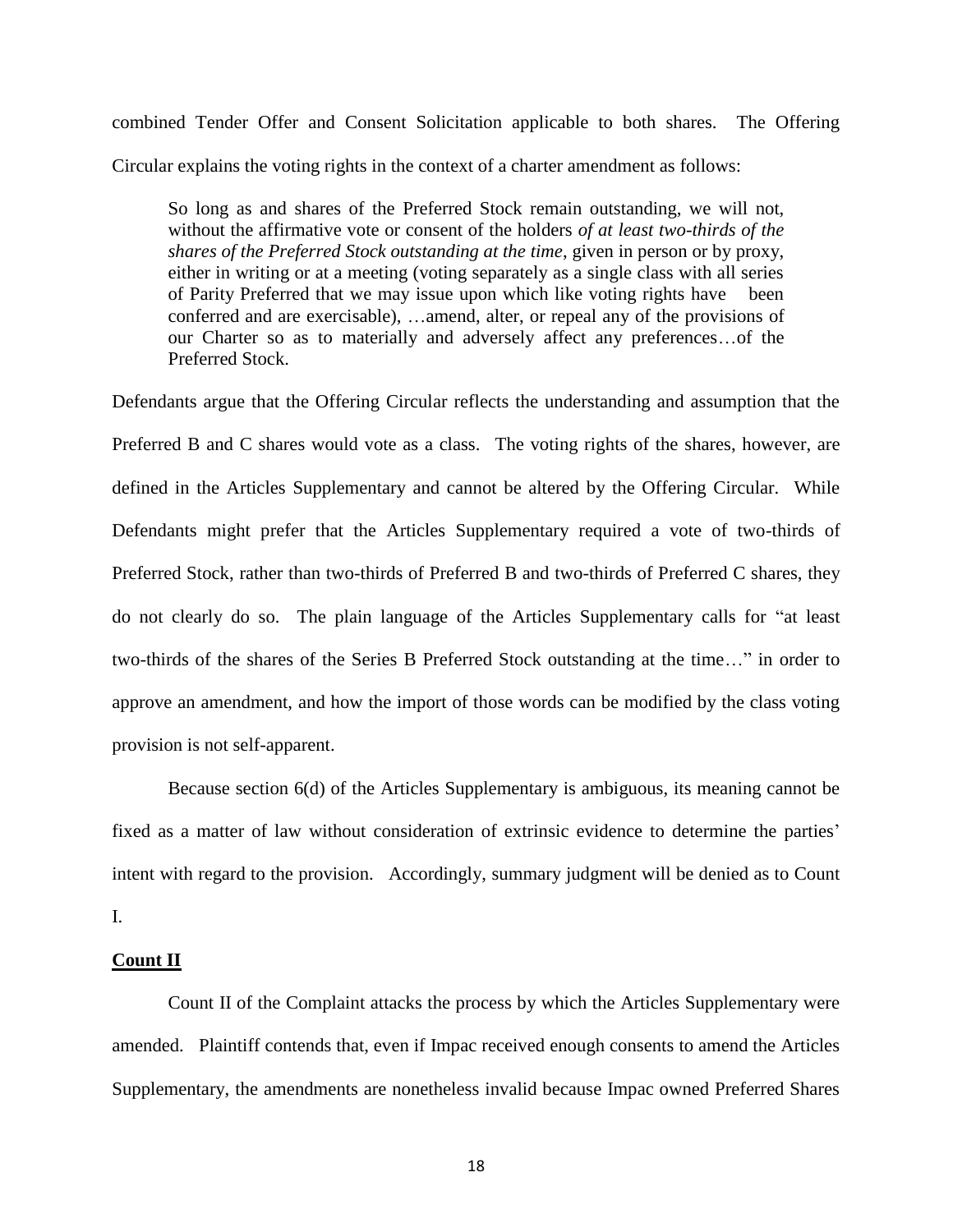at the time of the vote on the amendments. The Articles Supplementary provided that any shares of Preferred Stock that shall have been "…otherwise acquired by the Corporation shall, after such … acquisition, have the status of authorized but unissued preferred stock…" Art. Supp §5(f), Ex. A, at 6; Ex. B at 7. Moreover, Maryland law prohibits a corporation from voting shares of its stock that are owned by it. Md. Ann. Code, Corps. & Ass'ns Art. §2-509(b).

Defendants maintain that the consents were executed by the Preferred Shareholders and delivered to Impac prior to Impac"s acceptance of the stock for purchase. According to Defendants, the transaction occurred as follows: (1) each shareholder"s consent to the amendments, which was expressed by and effective immediately upon the execution of the Consent Letter, and corresponding shares were delivered to the Depositary; (2) the consents and shares delivered by the shareholders became irrevocable on the expiration date and remained irrevocable until "40 business days after the expiration date," or July 25, 2009; (3) after the expiration date, and immediately prior to Impac"s acceptance of the shares, the Depositary consented to the amendments on behalf of the requisite amount of shareholders;<sup>15</sup> and (4) the Depositary then transferred the amended shares to Impac.

Plaintiff alleges several flaws in Defendants' purported timing of the transaction. He begins by arguing that the consent proxies and economic interest in the shares were inextricably linked or "bundled." He contends that because the consents and interest were linked and because Impac would not accept any tendered shares without an accompanying consent, the consents were inextricably bundled to the sale of the shares themselves. Defendants do not, and cannot, deny that the offering documents linked the consents to the tendered shares, and the

<sup>&</sup>lt;sup>15</sup> The Offering Circular provided that, "...if all conditions to the Offer to Purchase and Consent Solicitation have either been satisfied or waived, promptly after the expiration of the Offer to Purchase and Consent Solicitation, we will file Articles of Amendment with the SDAT and then accept for purchase all shares validly tendered and not properly withdrawn by notifying DTC and the Depositary of our acceptance." Ex. D, p.32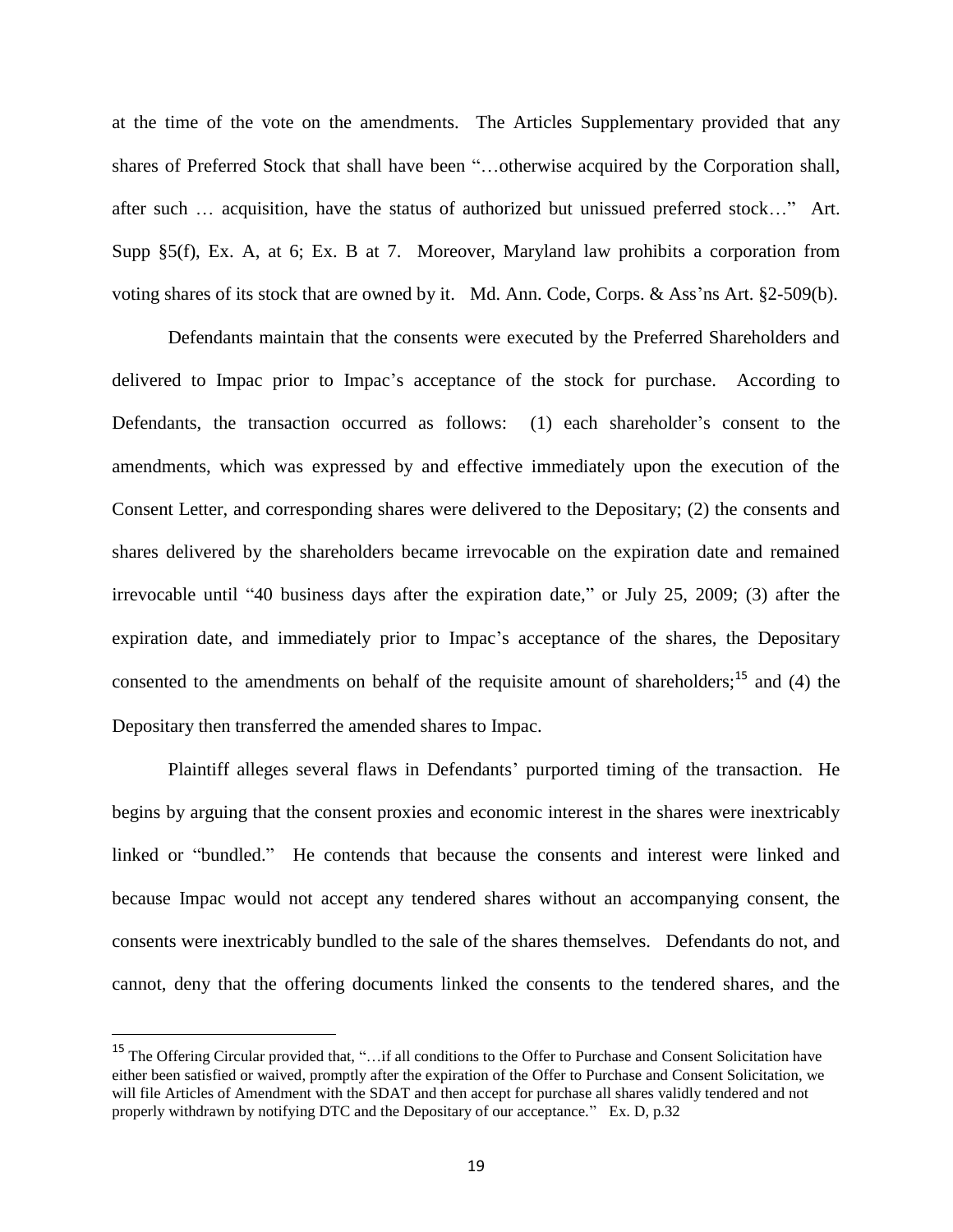Offering Circular and Letters of Transmittal and Consent provide that shareholder proxies were "coupled with an interest in the tendered shares of Preferred Stock." Ex. D at 38. Plaintiff also asserts that the "bundle" of proxy and rights could only be transferred to Impac upon acceptance for purchase.

Plaintiff cites *Crown EMAK Partners, LLC v. Kurz*, 992 A.2d 377 (Del. 2010) as an analogous "bundle of rights" case in which the court rejected form over substance agreements when assessing whether a sale of stock has taken place. In *Crown*, the court considered whether or not a stock sale violated a Restricted Stock Grant Agreement. Several groups of shareholders were attempting to solicit consents. The consent at issue, solicited by Take Back EMAK, LLC (TBE), was to remove incumbent directors and elect three directors to the board. In order to obtain sufficient consents, a director and representative of TBE entered into an agreement with a shareholder to purchase "…all rights to receive all other shares of the Company that the Seller is or may hereafter be entitled or permitted to sell, transfer or assign…" The agreement also provided an irrevocable proxy to TBE, which TBE used to consent to the TBE solicited proposal. *Id.* at 384. The agreement was intended to and did avoid a restrictive agreement that prevented the shareholder from transferring his shares before a certain date in the future. By requiring the seller to execute an irrevocable proxy and acquiring a future interest in the shares, the buyer obtained the formal voting rights in the shares as well as an economic interest. The court held that, by reconnecting the economic ownership to the voting rights, via the irrevocable proxy, "the Purchase Agreement *immediately* conferred upon [the buyer] the functional equivalent of "full ownership… There was nothing for [the seller] to transfer to [the buyer] in the future, other than bare legal title." *Id*. at 391. In so holding, the *Crown* court found that the Purchase Agreement violated the Restricted Stock Grant Agreement.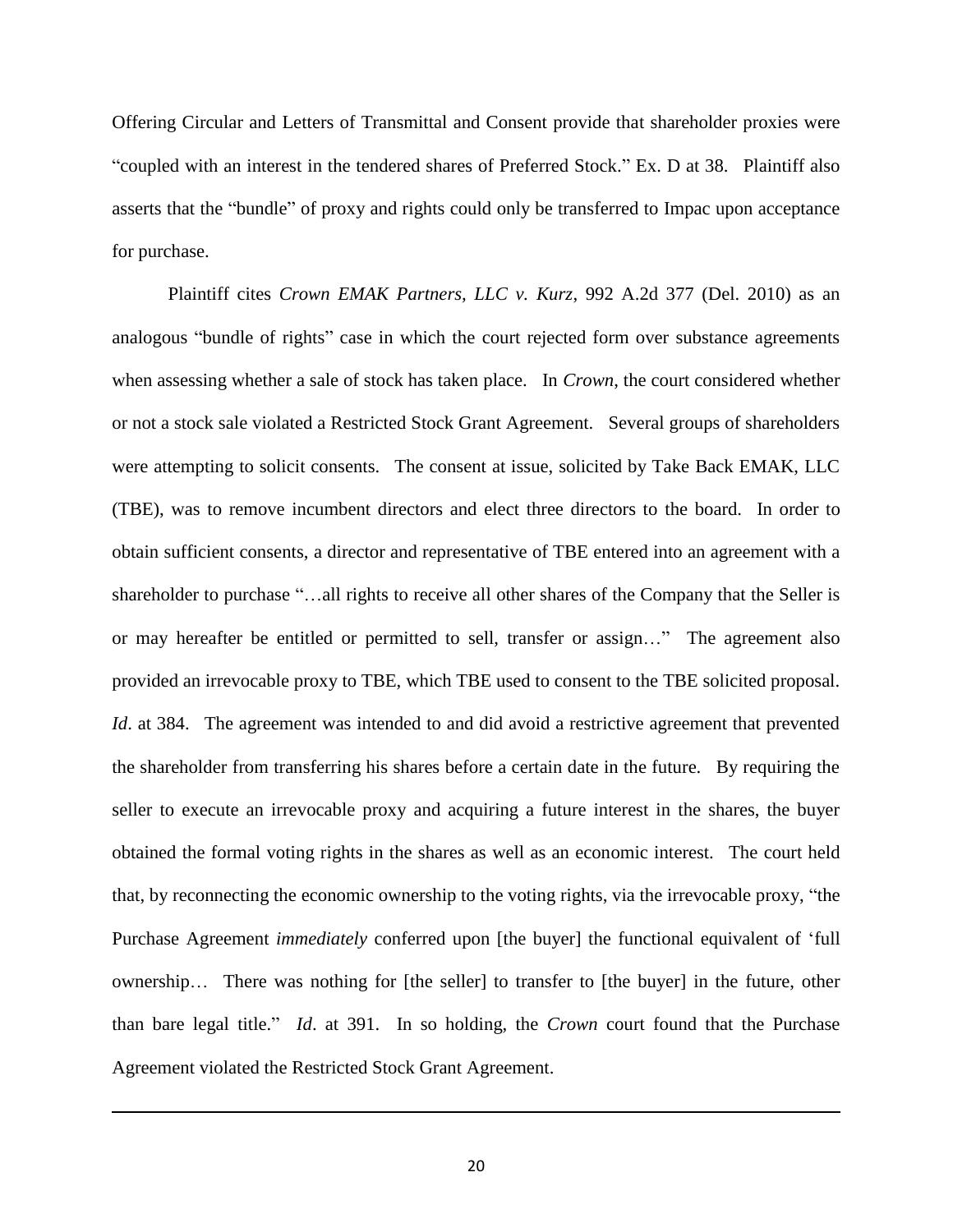In this case, as in *Crown*, consenting shareholders appointed the Depositary as their attorney-in-fact with respect to the tendered shares of Preferred [B or C] stock, "*such power of attorney being deemed to be an irrevocable power coupled with an interest*, subject only to the right of withdrawal described in the Offering Circular, to (1) deliver the tendered shares of Series [B or C] to the Company…(6) receive all benefits and otherwise exercise all rights of ownership if the tendered shares of Series [B or C] Preferred Stock, all in accordance with the terms and conditions of the Offer to Purchase and Consent Solicitation and (7) to do and perform each and every act and thing whether necessary or desirable to be done, as fully as the undersigned might or could do if personally present at a meeting of stockholders of the Company or otherwise." Ex. E, F at 6 (emphasis added). This case is distinguishable from *Crown*, however, by use of the Depositary. The voting rights and economic interest in *Crown* were transferred together directly from seller to buyer, who voted the shares himself. Here, the shareholders themselves made the decision whether or not to consent. The irrevocable proxy was then transferred to the Depository for delivery, while the remaining interest in the shares was transferred, through the Depositary, to Impac. Consent to the amendments was exercised by the shareholders and the Depositary, but not by Impac, and at no time did *Impac* receive a proxy from the shareholders and decide how to cast the vote.

The economic interest was necessarily delivered after the Depositary exercised the proxy because shareholder consent and delivery thereof by the shareholders and Depositary were essentially conditions precedent to the transfer of the shares.

A condition precedent has been defined as "a fact, other than mere lapse of time, which, unless excused, must exist or occur before a duty of immediate performance of a promise arises… The question whether a stipulation in a contract constitutes a condition precedent is one of construction dependent on the intent of the parties to be gathered from the words they have employed and, in case of ambiguity, after resort to the other permissible aids to interpretation.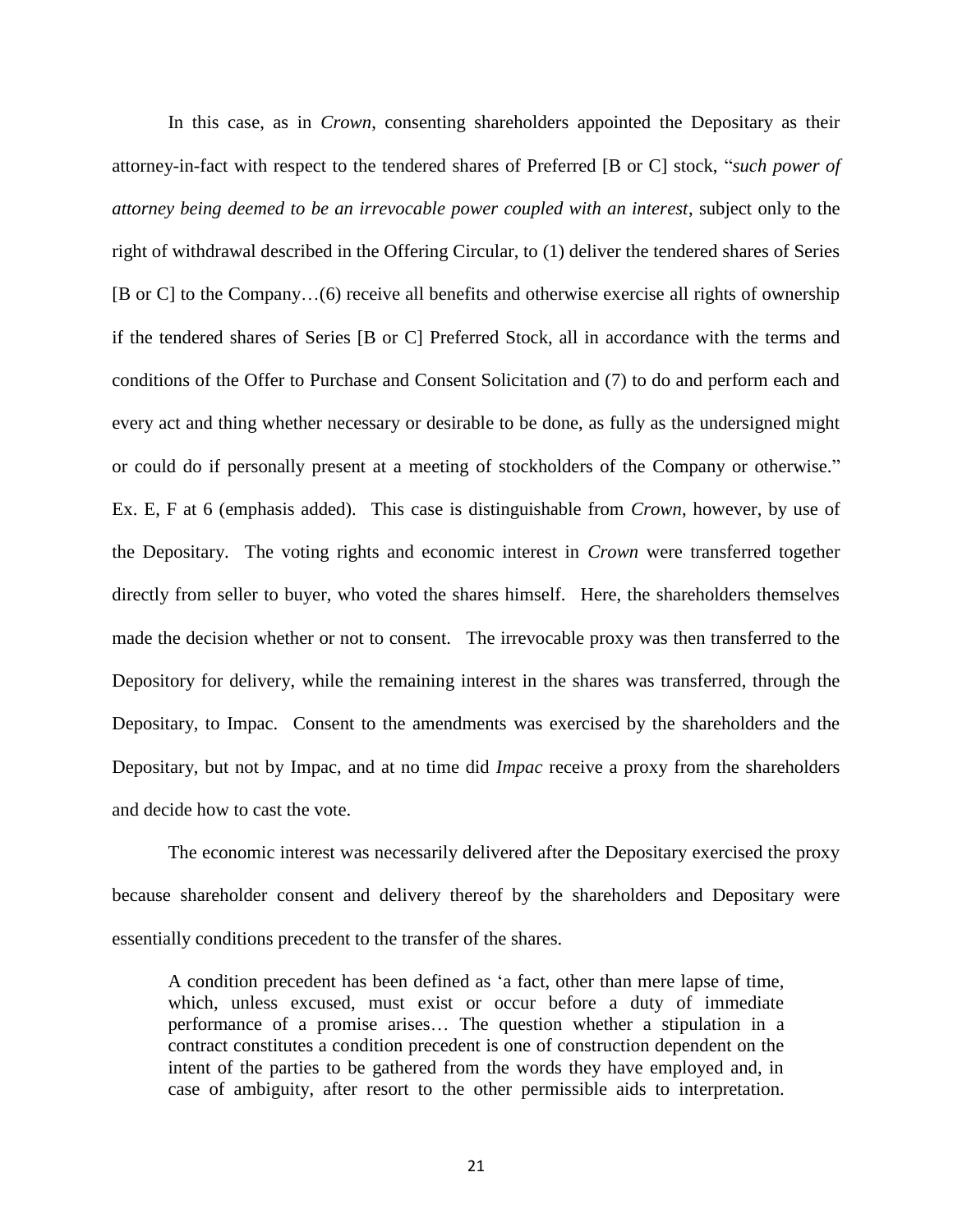Although no particular form of words is necessary in order to create an express condition, such words and phrases as 'if' and 'provided that,' are commonly used to indicate that performance has expressly been made conditional*.*"

*B & P Enterprises v. Overland Equipment Co.*, 133 Md. App. 583, 606 (2000) (*quoting Chirichella v. Erwin*, 270 Md. 178, 182 (1973)). Generally, when a condition precedent is unsatisfied, the corresponding contractual duty of the party whose performance was conditioned on it does not arise. *Id.* (citing *NSC Contractors, Inc. v. Borders,* 317 Md. 394, 405 (1989); *Laurel Race Course, Inc. v. Regal Constr. Co.,* 274 Md. 142, 154 (1975)). The Transaction Documents clearly indicate that the requisite shareholder consent was a fact, the occurrence of which was required, before Impac had a duty to purchase the shares. There is ample language in the Offering Circular and Letters of Transmittal and consent to support such an interpretation:

- Impac was "not obligated to accept for payment, purchase, or pay for, and may delay the acceptance of, any shares of Preferred Stock tendered pursuant to the Offer to Purchase and Consent Solicitation…, if at any time on or after the date of this Offering Circular and prior to the expiration of the Offer to Purchase and Consent Solicitation, any of the following conditions shall exist: …(d) less than 66 2/3% if the outstanding shares of Preferred Stock…are tendered;…" Ex. D, p.33.
- "If any of the conditions to the Offer to Purchase and Consent Solicitation are unsatisfied on the expiration date and we do not or cannot waive such conditions, the Offer to Purchase and Consent Solicitation will expire and we will not accept for purchase the shares of Preferred Stock that have been validly tendered." Ex. D, p.33.
- "Notwithstanding any other provision of this Offering Circular, purchase of Preferred Stock accepted pursuant to the Offer to Purchase and Consent Solicitation will in all cases only be made after timely receipt by the Depositary of …(ii) the applicable letter(s) of transmittal and consent." Ex. D, p. 37.

The shares could not have been transferred without consent, and consent was a condition

precedent to purchase. Accordingly, Impac could not have received the unvoted shares, and it

never received or exercised the right to consent to the amendments; rather, it received the full

shares, once the condition of the charter amendment had been fulfilled.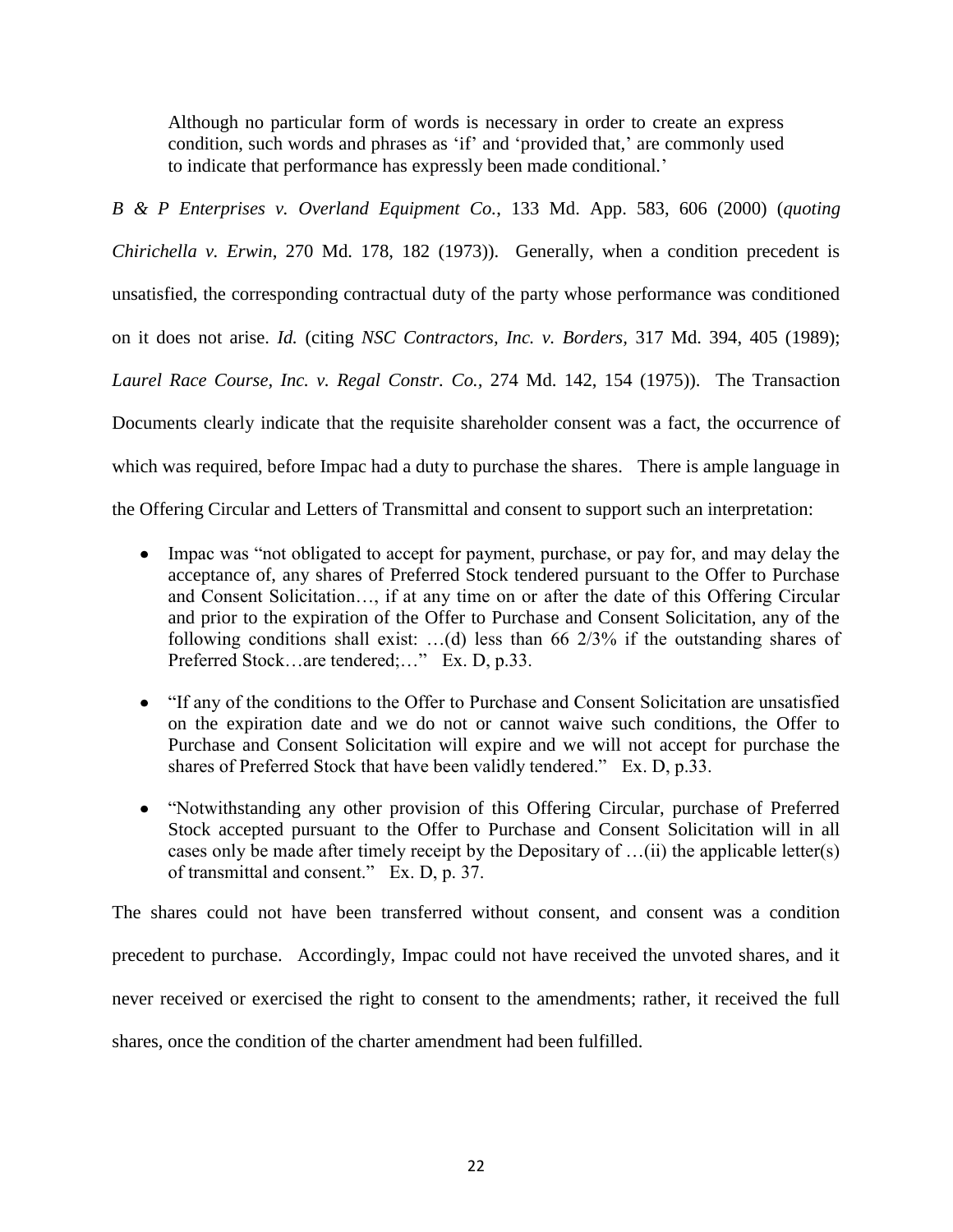Plaintiff next argues that the Letters of Transmittal and Consent "clearly stated that the tender and consent was "subject to, and effective upon, the acceptance for purchase" of the tendered shares." Complaint, ¶ 58. Such statement is by no means clear. The Letters of Transmittal and Consent state as follows:

*Subject to and effective upon, the acceptance for purchase of all of the Series B [or Series C] Preferred Stock tendered by this Letter of Transmittal and Consent* in accordance with the terms and conditions of the Offer to Purchase and Consent Solicitation (and authorization to consent thereby delivered), the undersigned hereby tenders, sells assigns, transfers to or upon the order of the Company, all rights, title and interest in and to the shares of Series B [or Series C] Preferred Stock tendered by this Letter of Transmittal and Consent, and releases and discharges the Company from any and all claims the undersigned may have now, or may have in the future, arising out of, or related to, the shares of Preferred B Stock. The undersigned hereby consents to and approves the Proposed Amendments, described in the Offering Circular… The undersigned hereby irrevocably constituted and appoints the Depositary as its agent and attorney-in-fact…"

Ex. E & F, Letters of Transmittal and Consent at 6. The phrase "subject to and effective upon the acceptance for purchase of stock" clearly modifies the first sentence of the quoted paragraph, in which the undersigned "tenders, sells, assigns," or transfers right title and interest in the shares to Impac. Plaintiff asserts that because the economic interest in the shares was bundled with the consent proxies, consent was also "subject to" acceptance for purchase. The plain language of the Letters contradicts Plaintiff"s assertion. The phrase is not repeated and it cannot reasonably be read to refer to subsequent sentences in the paragraph, which provide that the undersigned "hereby" consents to the amendments and appoints the Depositary as its attorney-in-fact. To the extent that Plaintiff is arguing that the consent is also subject to and effective upon acceptance for purchase based solely on the language in the preceding sentence, that argument is defeated by the plain language of the contract.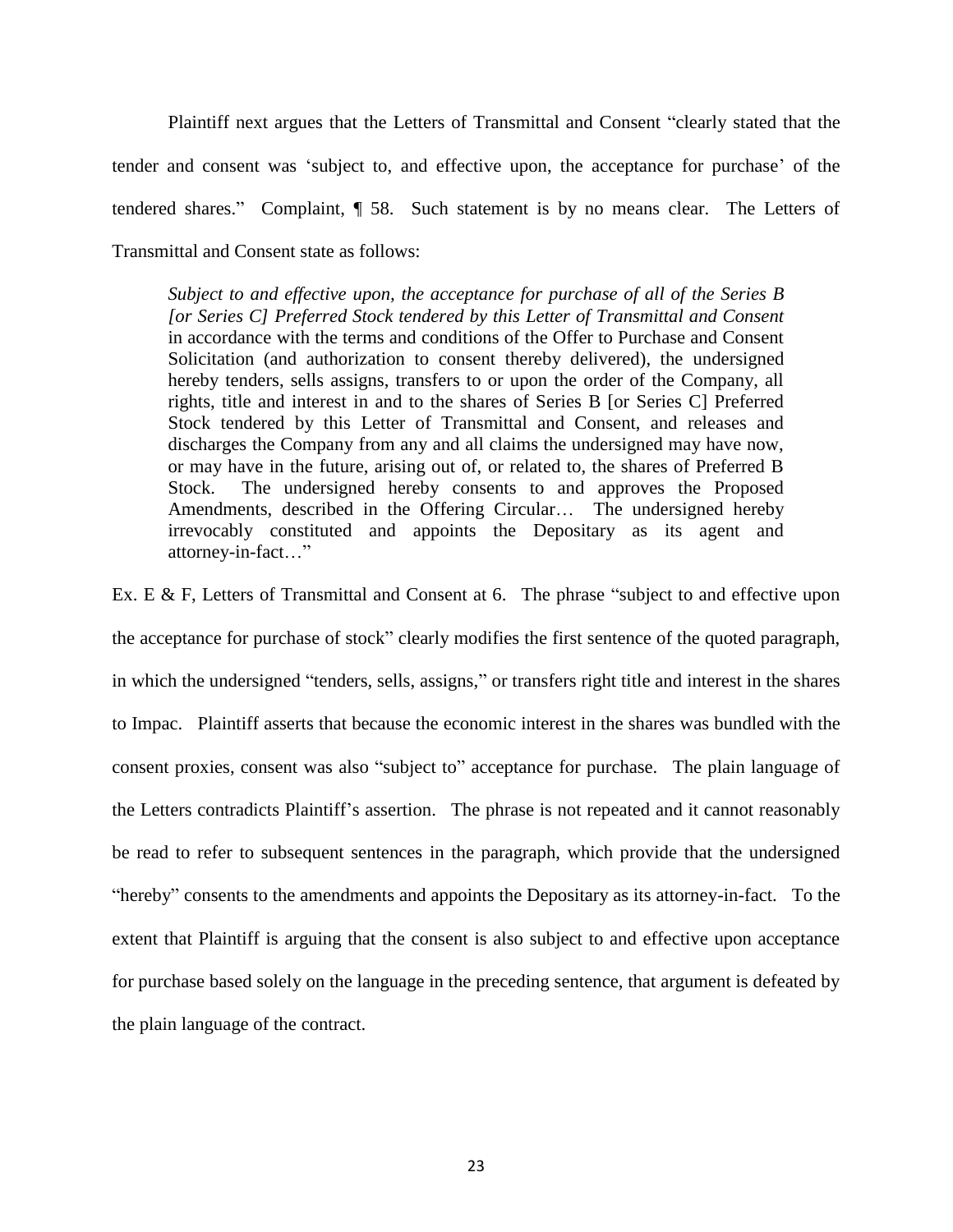Regardless of the "bundle of rights," Plaintiff also argues that the amendments are invalid because shareholder authorization to the Depositary was revocable. The Complaint alleges that any shareholder consent was not binding until the tendered stock was accepted for purchase because the tendering shareholder could withdraw the tender and consent at any time. This argument is directly contradicted by the language of the Letters of Transmittal and Consent. Impac informed each shareholder that, by executing the Letter of Transmittal and Consent, "... you irrevocably appoint the Depositary and its designees as your attorneys-in-fact and proxies…to the full extent of your rights with respect to your shares of Preferred Stock tendered and accepted for purchase by us." Ex. D, p.38. However, the transaction documents also stated that

the Preferred Stock tendered pursuant to the Offer to Purchase and Consent Solicitation may be withdrawn and, as a result, the corresponding consent revoked, *at an time on or prior to the expiration date*…and unless theretofore accepted for purchase and not returned as provided for in the Offering Circular, may also be withdrawn after the expiration of 40 business days after the commencement of the Offer to Purchase and Consent Solicitation…

*Id. See also* Exs. E & F, Letters of Transmittal and Consent at 5. This language clearly provides that Preferred Shareholders could revoke consent only on or before the expiration date or forty days after the commencement of the offer. Accordingly, there was a period of time following the expiration date during which the shares and consent were irrevocable, and the consents and tenders were binding as to shareholders during that time.

Even if the consents were irrevocable by the *shareholders*, Plaintiff asserts that the consents were nonetheless revocable by an Impac failure to accept. He asserts, therefore, that the Depositary had no authority to deliver the consents in the absence of Impac"s acceptance for purchase. The Offering Circular informed shareholders that appointment of the Depositary as attorney in fact and proxy "will be automatically revoked if [Impac does] not accept for purchase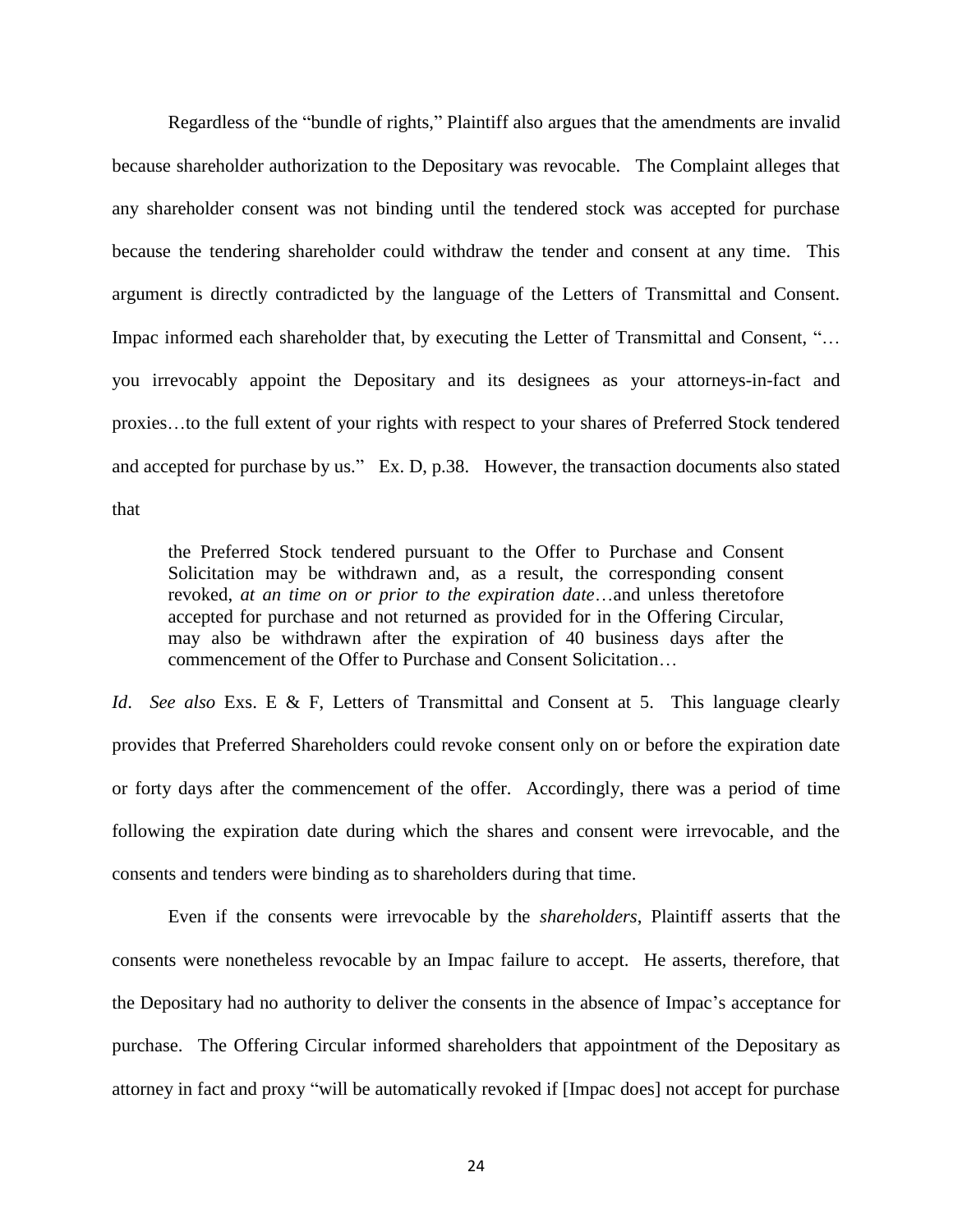shares of Preferred Stock that you have tendered." Ex. D, Tender Offer and Consent Solicitation at 38; *See also* Ex. E & F., Letters of Transmittal and Consent at 6 ("Such appointment will automatically be revoked if the Company does not accept for purchase shares of Series B [or C] Stock that a Holder has tendered.") Based upon this language, Plaintiff contends that the Depositary was not authorized to deliver consents to Impac at any time before Impac's acceptance of the shares because at no time was the Depositary assured that its authorization was valid and would not be automatically revoked.<sup>16</sup>

Defendants counter that the automatic revocation provision simply preserved the respective rights of Impac and the tendering shareholders in the event that Impac rejected the tender for any reason, such as bad documentation or a failure to meet the conditions of purchase. According to Defendants, this provision had no bearing on the instruction to the Depositary that the Depositary will be empowered to "consent to the Proposed Amendments with respect to [] shares of Preferred Stock tendered in the Offer to Purchase and Consent Solicitation immediately prior to our acceptance for purchase of the shares of the Preferred Stock that [holders] have tendered." Ex. D at 38.

Considering the transaction documents as a whole, Defendants offer the only plausible interpretation of the language authorizing the Depositary to consent. Under Plaintiff's theory,

 $16$  The parties disagree about whether or not shareholder execution of the Letters constituted actual shareholder consent sufficient in and of itself to amend the Articles Supplementary. Plaintiff argues that an amendment required either consent or delivery of consent by Depositary, acting on the authority granted to it by the shareholders in the Letters. The Letters provide that the "undersigned understands and agrees that tender of shares of Preferred Stock in the Offer to Purchase and Consent Solicitation will authorize the Depositary to execute and deliver a written consent approving the Proposed Amendments with respect to the shares of Preferred Stock so tendered on the undersigned"s behalf." Ex. E& F at 5. The Letters also provide that the "execution and delivery of this Letter of Transmittal and Consent will constitute a Holder"s consent to the Proposed Amendments and will also authorize and direct the Depositary to execute and deliver a written consent to the Proposed Amendments on such Holder"s behalf…" *Id*. at 3. As the above excerpts indicate, the Letters purport to act both as a consent to the amendments and an authorization to depositary to consent or deliver the shareholder"s consent. Thus, while a shareholder acknowledged its consent by executing the applicable Letter, the Depositary also needed to consent or, at the very least, transmit shareholder consent to Impac.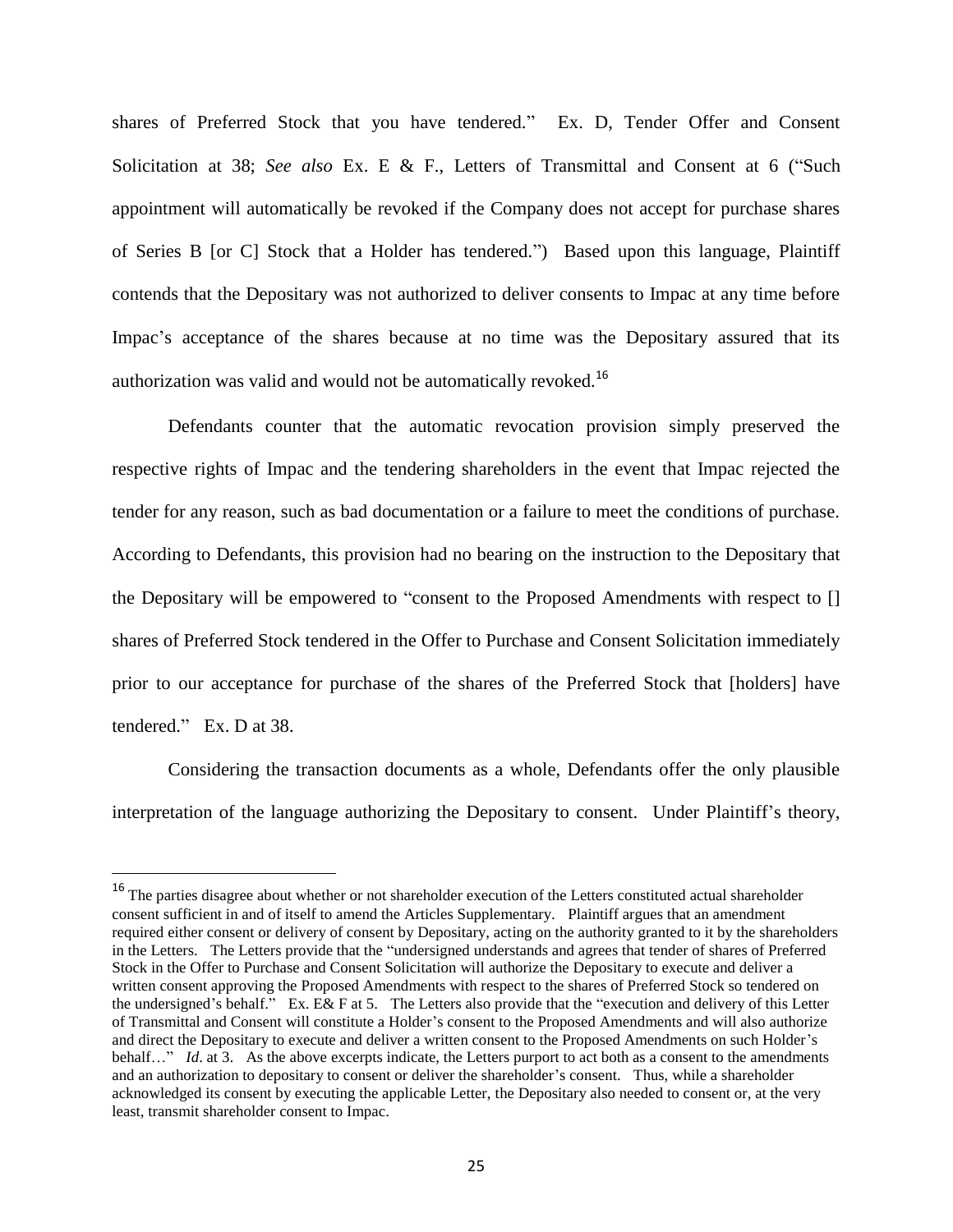the Depositary could not consent absent Impac"s acceptance of the shares. If that were the case, the language in the transaction documents that requires consent as a condition precedent to acceptance would be rendered meaningless. Plaintiff"s argument that consent was only valid upon purchase of the shares is not reasonable in the context of the requirement that consent be complete before purchase. Under Plaintiff"s theory, the Depositary could never have consented prior to Impac"s acceptance, and Impac could never have accepted prior to the Depositary"s consent.<sup>17</sup> Accordingly, no transaction could occur, and the entire purpose of the transaction and documents would be defeated.

Plaintiff also asserts that even if Impac did not directly own the shares held by the Depositary, it owned them indirectly, and was, therefore, prohibited from voting them by Maryland law. Md. Ann. Code, Corps. & Ass'ns Article, §2-509(b) provides:

(1) Shares of a corporation's own stock owned directly or indirectly by it may not be voted at any meeting and may not be counted in determining the total number of outstanding shares entitled to be voted at any given time unless they are held by it in a fiduciary capacity, in which case they may be voted and shall be counted in determining the total number of outstanding shares at any given time. (2) Shares of its own stock are considered owned indirectly by the corporation if owned by another corporation in which the corporation owns shares entitled to cast a majority of all the votes entitled to be cast by all shares outstanding and entitled to vote.

Plaintiff suggests that, by including "indirectly" in section 2-509(b), the General Assembly cast a broad net to cover mechanisms that would evade the statute's purpose. Plaintiff includes in those mechanisms an instance in which a corporation is required, by contract, to purchase its own shares. Plaintiff states that at the expiration of the Tender Offer

<sup>&</sup>lt;sup>17</sup> Plaintiff urges the Court to conclude that logical conclusion of his argument is that consent occurred after acceptance. The transaction documents are clear, however, that there could be no acceptance without prior consent: "If any of the conditions to the Offer to Purchase and Consent Solicitation are unsatisfied on the expiration date and we do not or cannot waive such conditions, the Offer to Purchase and Consent Solicitation will expire and we will not accept for purchase the shares of Preferred Stock that have been validly tendered." Ex. D, p.33.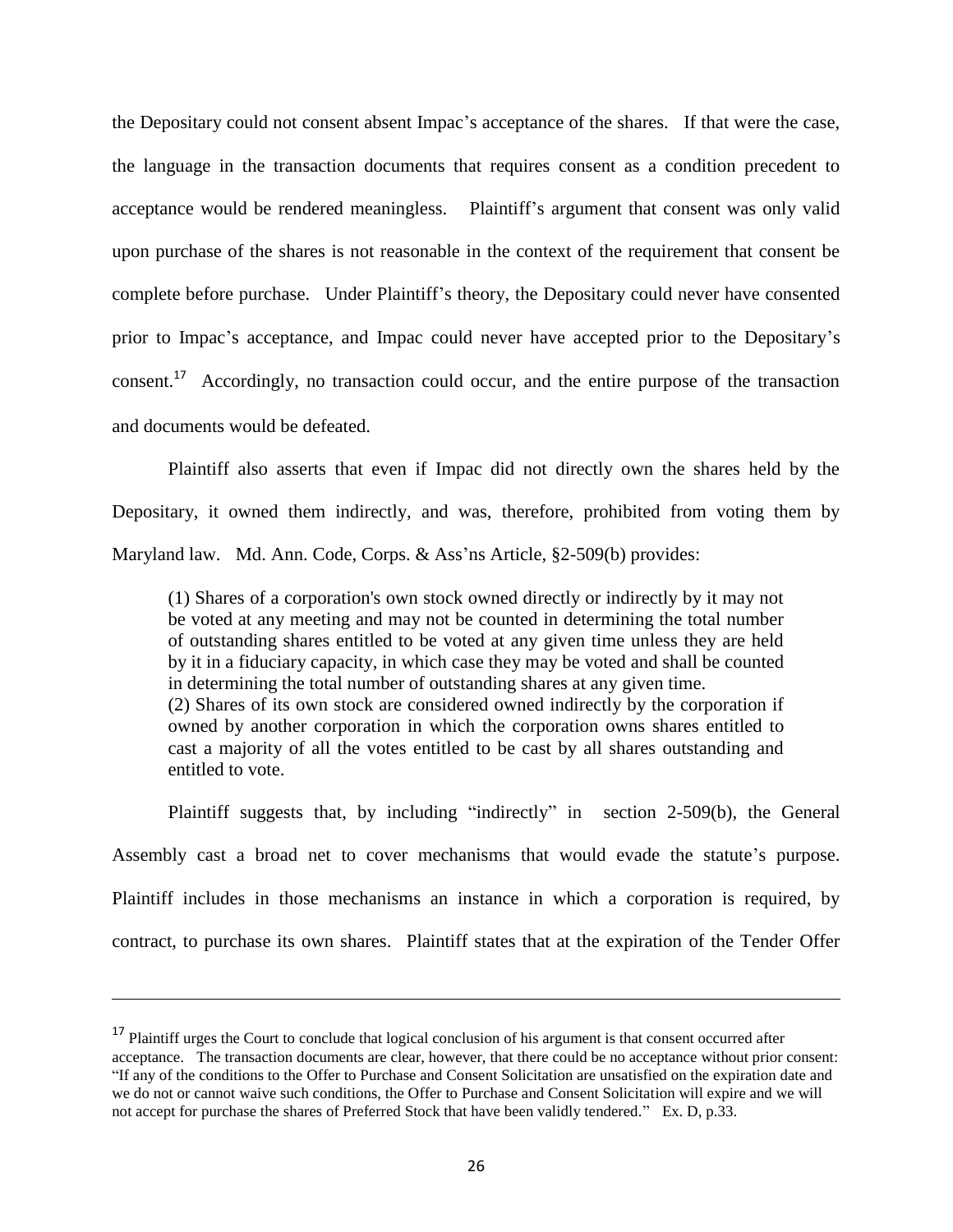period, there were no conditions of the Tender Offer that had not been met, and accordingly Impac was required to purchase the shares. He argues that Impac owned the entire economic interest and risk in the shares, and was, therefore, the indirect owner of the shares. The problem with this argument is that, as stated above, one condition of the Tender Offer that needed to be satisfied was consent to the amendments. Whether that condition was satisfied at the expiration or shortly after the expiration, it necessarily preceded Impac"s ownership of an economic interest in the shares. Accordingly, the shares were not owned by Impac at the time of the vote.

Moreover, there is no evidence that the legislature intended to adopt Plaintiff"s broad interpretation of the phrase "indirect ownership" in section 2-509(b)(2). In pursuing the real goal of statutory interpretation, the discernment of the intent of the legislature, the inquiry begins with the words of the statute and, when they are clear and unambiguous, it ends there, as well. A court neither adds nor deletes words to or from a clear and unambiguous statute to give it a meaning not reflected by the words used by the legislature, and will not engage in forced or subtle interpretation in an attempt to extend or limit the statute's meaning. *Taylor v. NationsBank, N.A*, 365 Md. 166 (2001). There have been no cases in Maryland interpreting the indirect ownership provision of section 2-509 and a review of the legislative history of the statute provides few clues as to the legislature"s intended use of the word "indirectly." A provision similar to the current section 2-509(b) has appeared in the Code dating back to at least 1931. There is no indication in the legislative history, however, as to how "indirectly" is defined, other than the addition of language explicitly defining indirect ownership to mean shares owned by another corporation in which the corporation owns shares entitled to cast a majority of all the votes entitled to be cast by all shares outstanding and entitled to vote.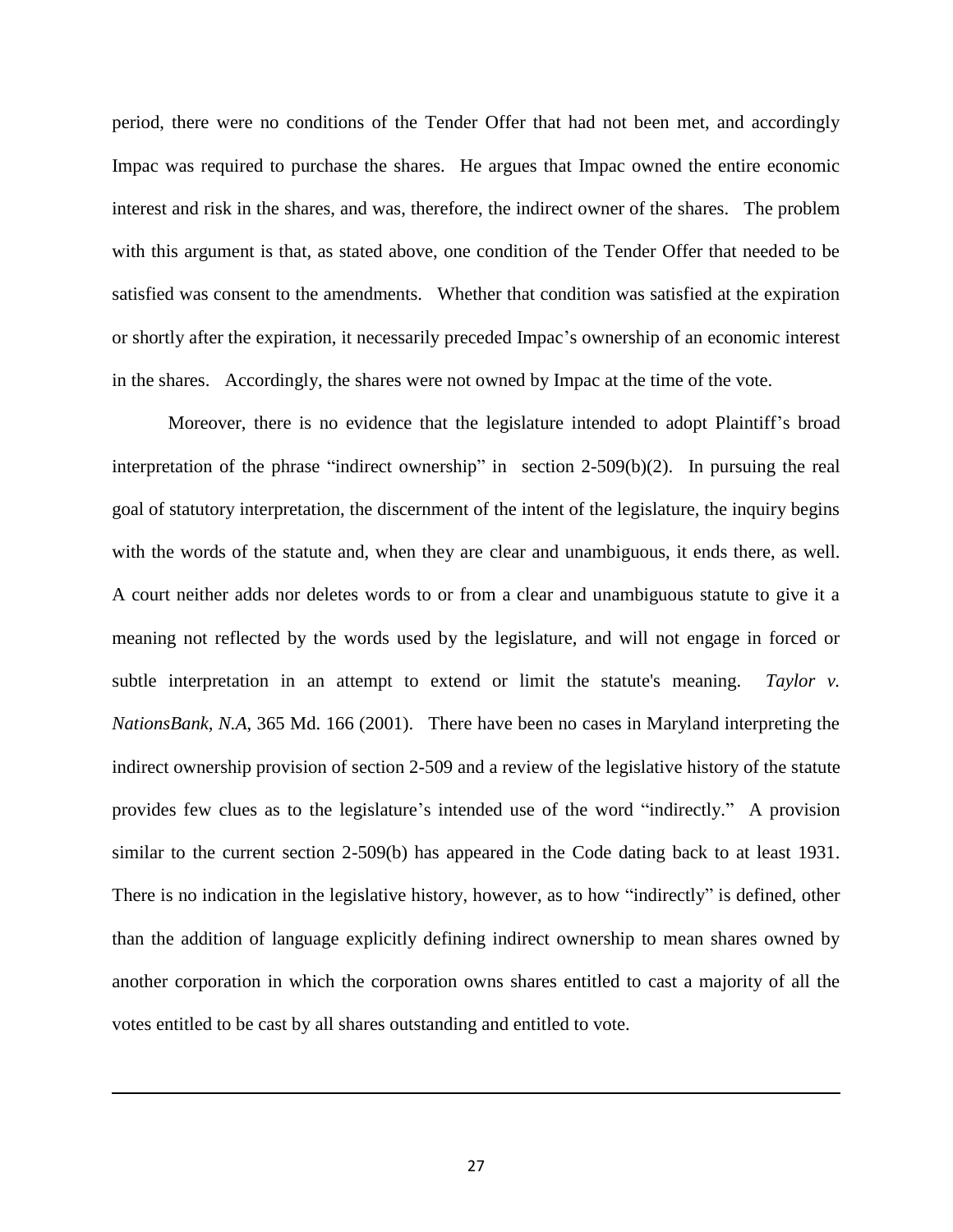Several Delaware cases have considered the history of statutes preventing corporations from voting their own shares, which have their origins in common law. <sup>18</sup> *See Speiser v. Baker*, 525 A.2d 1001, 1009 (Del. Ch. 1978)( "It is not to be tolerated that a Company should procure stock in any share which its officers may wield to the purposes of an election.")<sup>19</sup>; In re Best *Lock Corp. Litigation*, 845 A. 2d 1057, 1088 (Del. Ch. 2001)("The central evil that both the cases upon which statutes such as Section 160(c) are premised and to which the statute itself is directed, is the use of the corporation's own capital to allow incumbent corporate directors to control the voting of the corporation's stock. Such arrangements deprive holders of the company's voting securities of their proportionate voice in the governance of the enterprise. In their various guises, such arrangements have been condemned by American courts for almost two centuries."). The cases indicate that the harm historically sought to be remedied by corporate voting prohibition statutes involved instances in which the corporation controlled the vote, rather than the actual shares. That harm is not present in this case because the vote outcome was dependent upon on the number of consents tendered by shareholders themselves. In this case, even if the corporation acquired an interest in some shares, it never received any interest in shares of holders, such as Plaintiff, who "voted" "no" by refusing consent. Plaintiff again ignores the fact that the decision of whether or not to consent rested with the shareholder. Thus, Plaintiff"s allegation of a technical flaw in the timing of ownership does not amount to an allegation that Impac"s indirect ownership influenced the outcome of the vote. Although

<sup>18</sup> These cases interpreted the Delaware statute that is analogous in purpose to section 2-509. *See* 8 Delaware Code  $§160(c)$  ("Shares of its own capital stock belonging to the corporation or to another corporation, if a majority of the shares entitled to vote in the election of directors of such other corporation is held, directly or indirectly, by the corporation, shall neither be entitled to vote nor be counted for quorum purposes. Nothing in this section shall be construed as limiting the right of any corporation to vote stock, including but not limited to its own stock, held by it in a fiduciary capacity.") While the language and thus the interpretation of the Delaware statute differs from section 2-509, the general history of similar types of statutes in American law is useful.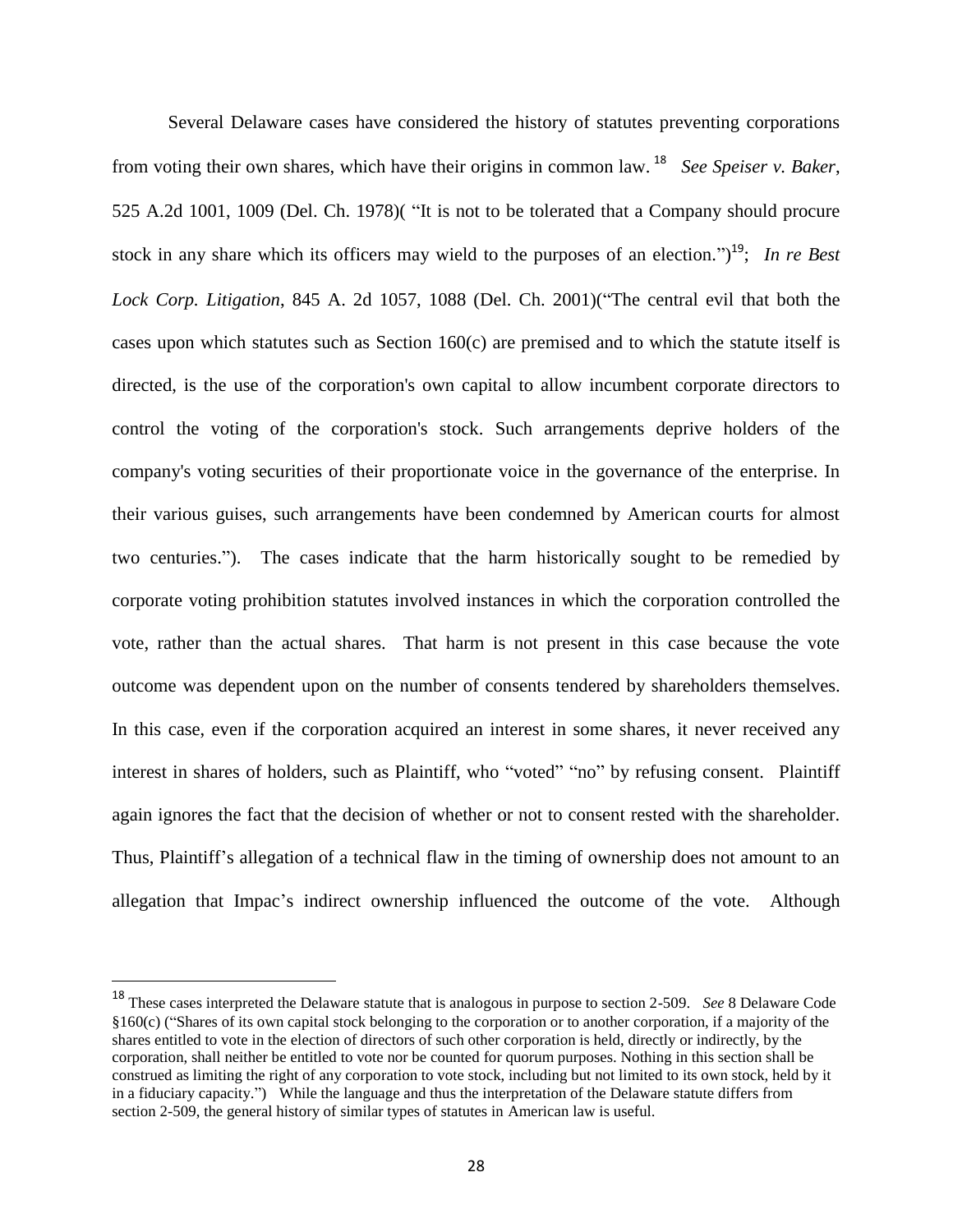Plaintiff alleges that Impac indirectly voted the shares through vote buying and coercion, he makes those allegations under a breach of fiduciary duty standard and not under section 2-509. As the *Bestlock* court stated in dicta, "the fiduciary duty of corporate officers and directors remains as the background protection to shareholder interests against arrangements that, while not violating the language of Section 160(c), nevertheless do improperly deploy corporate assets for the purpose of controlling the vote of the corporation's own stock." *Bestlock*, 845 A.2d at 1090.

Absent any evidence of legislative intent to prohibit a situation in which there was an actual vote by shareholders as a condition precedent to a transfer of shares to the corporation, the court will not extend the statute to construe "indirectly" to include shareholder decisions that are linked to an acquisition of shares by a corporation.

## **The Breach of Duty Claims**

 $\overline{a}$ 

Plaintiff"s third count alleges breach of duty claims against Impac and the Individual Defendants. Plaintiff asserts that Impac breached a contractual duty of good faith and fair dealing owed to Plaintiff. "Maryland contract law generally implies an obligation to act in good faith and deal fairly with the other party or parties to a contract," which "governs the manner in which a party may exercise the discretion accorded to it by the terms of the agreement." *Questar Builders, Inc. v. CB Flooring, LLC*, 978 Md. 241, 273 (2009). "[T]he covenant of good faith and fair dealing "does not obligate a [party] to take affirmative actions that the [party] is clearly not required to take under [the contract]… Rather, the duty simply prohibits one party to a contract from acting in such a manner as to prevent the other party from performing his obligations under the contract." *Blondell v. Littlepage*, 413 Md. 96, 114 (2010) (*quoting Parker* 

<sup>19</sup> The *Speiser* opinion provides a comprehensive history of statutes prohibiting corporations from voting their own shares.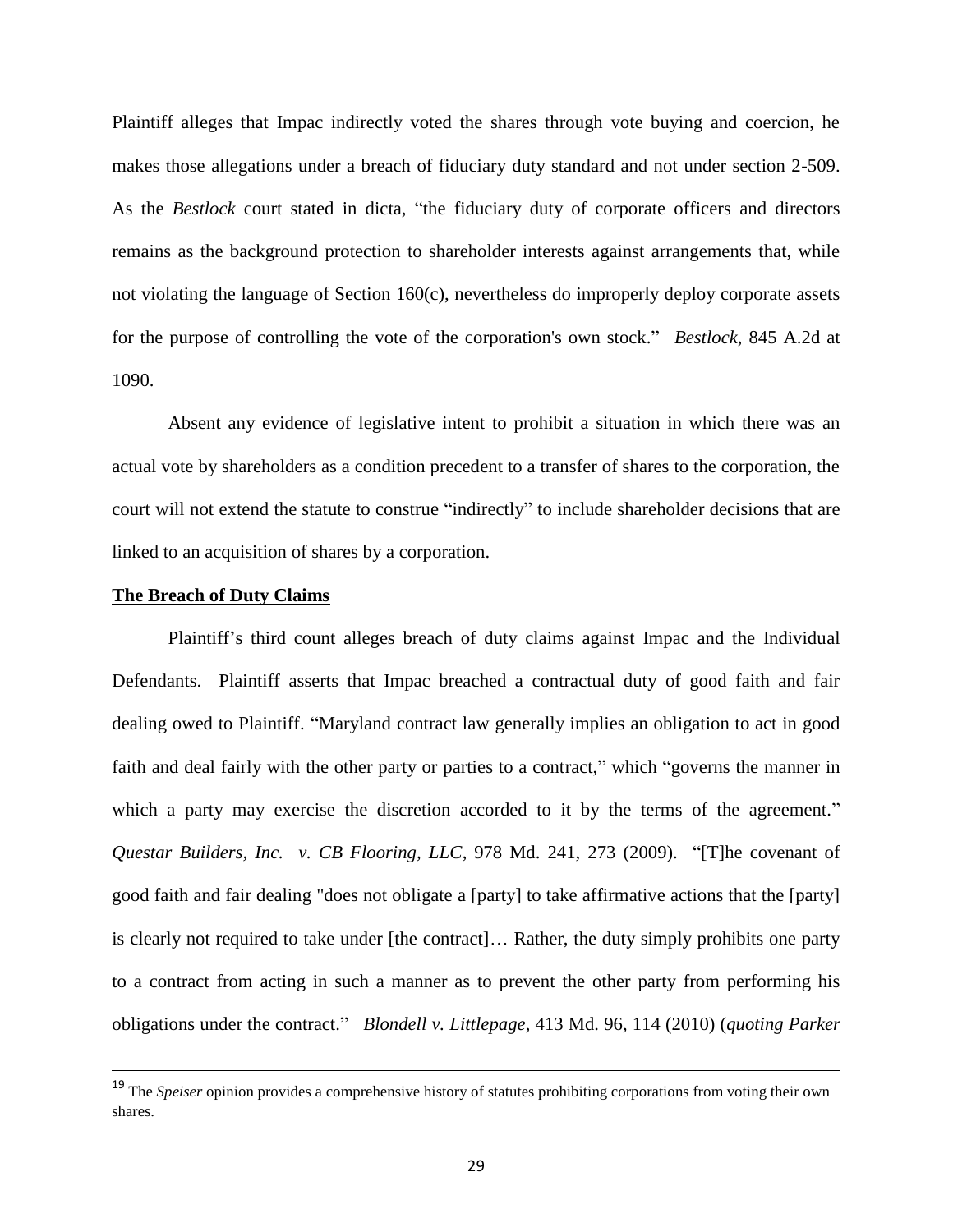*v. Columbia Bank,* 91 Md. App. 346, 366 (1992)). While the duty prohibits a party from doing anything to prevent other parties from receiving the benefits and entitlements of the agreement, it "is not understood to interpose new obligations about which the contract is silent, even if inclusion of the obligation is thought to be logical and wise." *Parker*, 91 Md. App. at 366.

Defendants argue, correctly, that the Articles Supplementary explicitly permitted material, adverse amendments, provided that such amendments were approved by two-thirds of the Preferred shareholders. Accordingly, the parties clearly contemplated the risk that Impac might propose amendments that would materially and adversely affect the Preferred Shareholders" rights under the Articles Supplementary. The contract contained an express voting requirement designed to protect shareholders' rights in the event of an adverse amendment. While Impac may have been required to act in good faith to allow a fair vote on the amendments, once a fair vote occurred, the duty of good faith and fair dealing did not require Impac to relinquish its contract rights to amend the Articles. The court will not add a new contractual obligation to limit material and adverse amendments that are expressly allowed in the contract. *Parker, supra*. Absent a finding that Impac used unfair or illegal measures to accomplish the amendments, in the form of vote buying or coercion, Plaintiff has not demonstrated that Impac acted in any way to frustrate the purpose of or the parties' expectations under the contract.

#### **Breach of Fiduciary Duty**

Plaintiff asserts that the individual Defendants breached fiduciary duties owed to Plaintiff and the Preferred Shareholders by engaging in illegal vote buying, impermissible coercion, and self-dealing. Without identifying a particular fiduciary duty that the Individual Defendants owed him, he contends that directors of a corporation have a general duty to ensure fair voting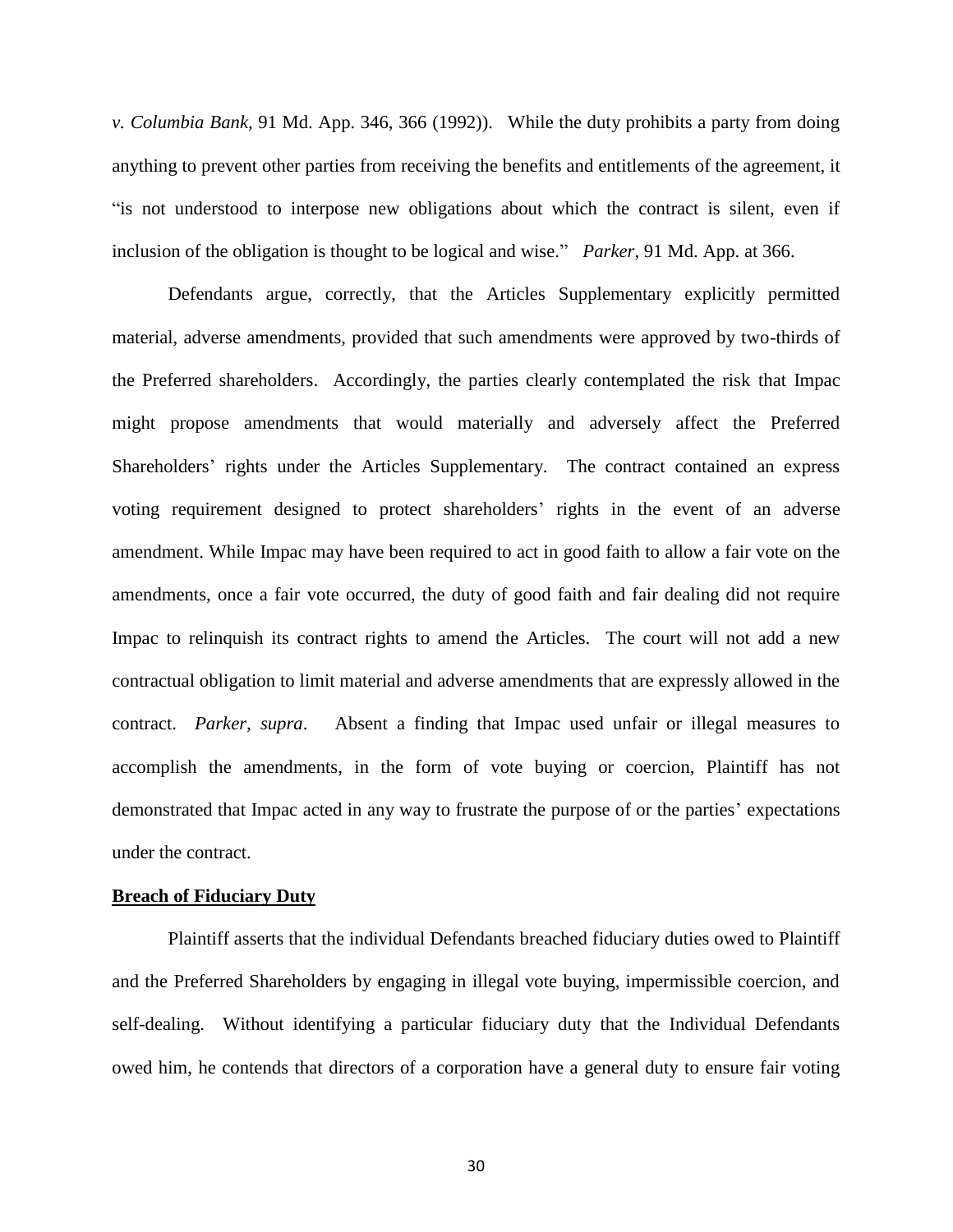procedures. He argues that based upon this general duty, the court can inquire into whether the directors abided by the relevant ground rules in conducting a vote. Although Plaintiff does not cite binding Maryland authority that clearly establishes a duty to ensure a fair vote, at least one other Maryland trial court has considered Delaware law persuasive on this point. *Shaker v. Foxby Corp.*, 2005 Md. Cir. Ct. LEXIS 16 (Cir. Ct. Balt. City March 15, 2005). The *Shaker*  Court relied upon a Delaware case, which held that "[i]n the interests of corporate democracy, those in charge of the election machinery of a corporation must be held to the highest standards of providing for and conducting corporate elections." *Id.* (*quoting Aprahamian v. HBO & Company*, 531 A.2d 1204 (Del. Ch. 1987)). The *Shaker* court was persuaded that Maryland courts would recognize similar protections of shareholder voting rights and denied a motion to dismiss a claim that alleged unfair voting procedures based upon certain notice provisions in Foxby"s by-laws.

Defendants argue that Plaintiff cannot assert a breach of duty claim because preferred stock rights are governed solely by contract, rather than by fiduciary duties. While Defendants are correct that rights that are conferred solely upon the preferred shareholders by the express terms of the charter are contractual in nature, "preferred shareholders share the same right as common shareholders to be free from wrongful coercion in a stockholder vote." *Gradient OC Master, Ltd. v. NBC Universal, Inc.*, 930 A.2d 104, 117 (Del. Ch. 2007). Defendants also question whether Plaintiff has successfully pleaded a breach of duty as a stand-alone claim and assert that Plaintiff has failed to overcome the presumption granted by the business judgment rule that the Impac directors acted in good faith and in the best interests of the company. Md. Ann. Code, Corps. & Ass'ns. Art. section 2-405.1(e). A lengthy analysis of the applicability of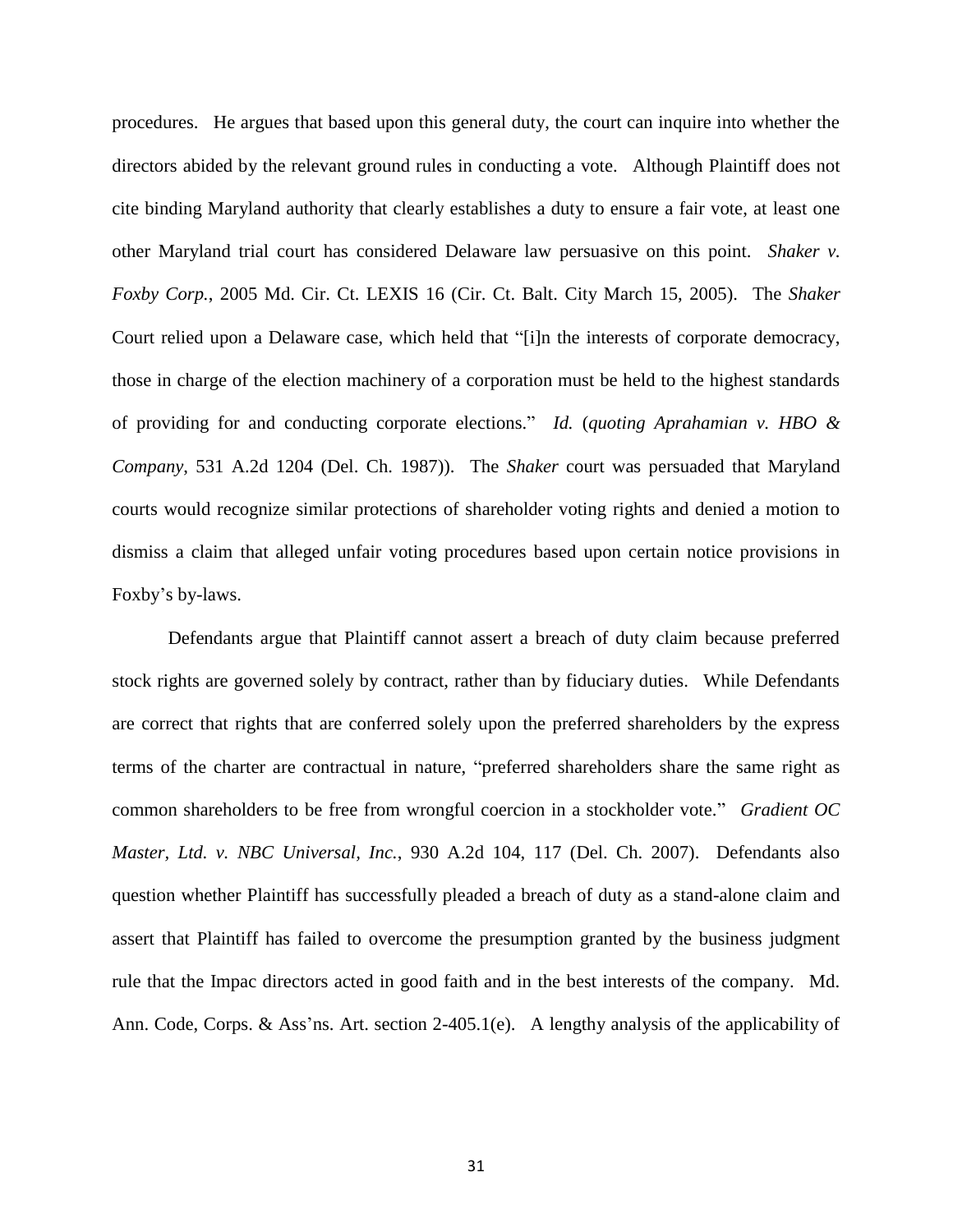the Business Judgment Rule to this case in unnecessary, however, because Plaintiff has not demonstrated that the vote was tainted by illegal vote buying or impermissible coercion.

# **Illegal Vote Buying**

Plaintiff asserts that the tender offer and consent solicitation constituted illegal vote buying. Vote-buying is "simply a voting agreement supported by consideration personal to the stockholder, whereby the stockholder divorces his discretionary voting power and votes as directed by the offeror." *Schreiber v. Carney*, 447 A.2d 17, 23 (Del. Ch. 1982). Although vote buying is not necessarily illegal, it must be examined in light of its object or purpose, *Id.* at 25, and vote-buying "is illegal per se if its object or purpose is to defraud or disenfranchise" voters. *Id.* at 24. Plaintiff argues that the tender offer and consent solicitation here disenfranchised shareholders because Impac indirectly voted the shares.

Plaintiff begins his analysis with the argument that the alleged vote-buying in this transaction was impermissible because it prevented Plaintiff from relying on the independent judgment of his fellow shareholders. He cites, among other cases, *Chew v. Inverness Management Corporation*, 352 A. 2d 426, 430 (Del. Ch. 1976)("any agreement by a stockholder to sell his vote or to vote in a certain way, for a consideration personal to himself is contrary to public policy and void") and *Macht v. Merchants Mortgage & Credit Co.*, 194 A. 19 (Del. Ch. 1937)("To allow voting rights that are bought to be exercised is against public policy, and would be in fraud of the other stockholders."). To the extent that Plaintiff is relying on the policy rationale underlying the rule that vote-buying is *per se* illegal, it has been rejected. The *Schreiber* court rejected as obsolete the notion that each stockholder is entitled to the personal judgment of each other stockholder (and that any agreement among stockholders frustrating it is invalid). *See Schreiber v. Carney*, 447 A.2d at 25 (citing 5 Fletcher *Cyclopedia Corporations*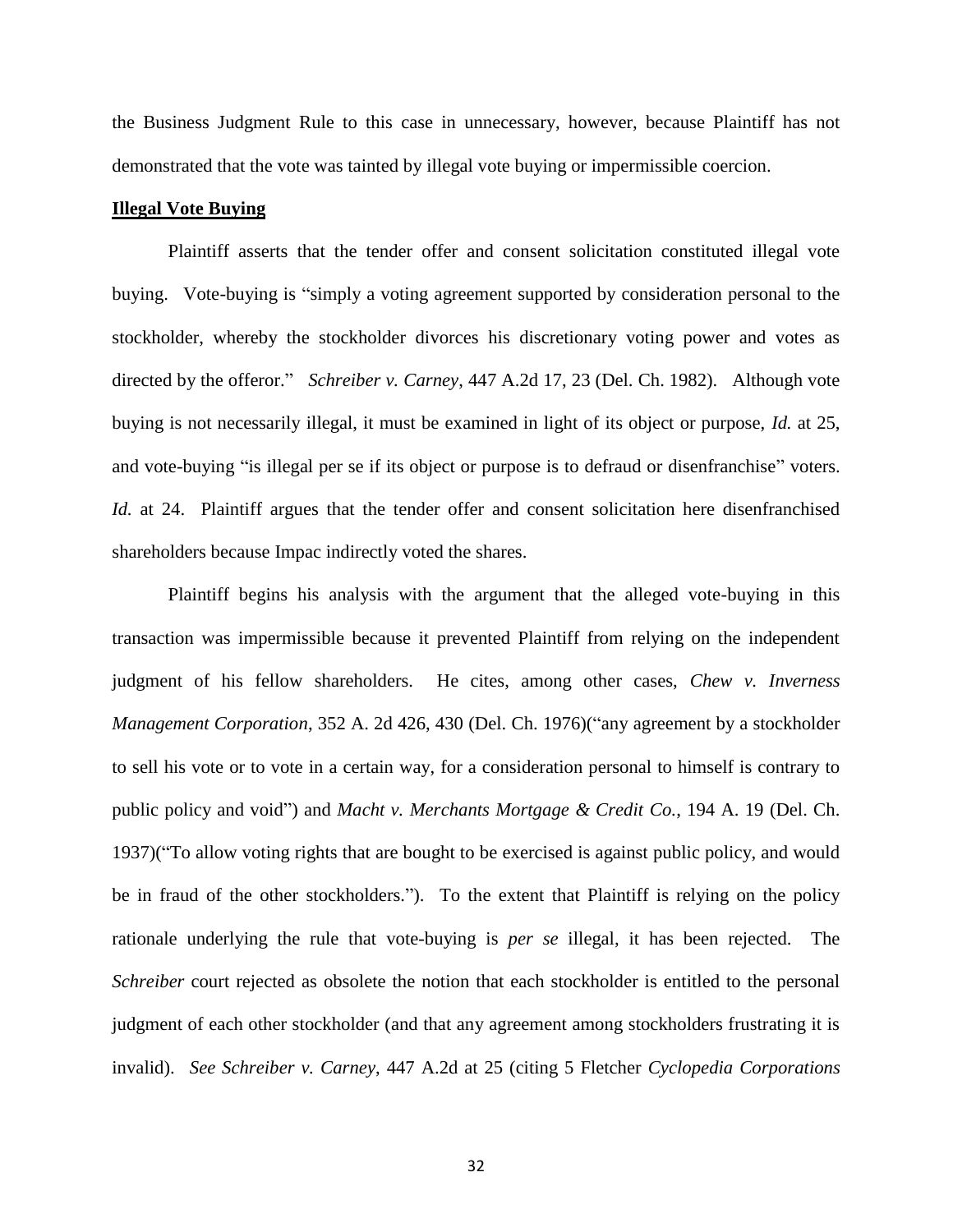(Perm. Ed.) §2066. Finding that such a rationale is both impracticable and impossible for modern corporations, the court chose instead to focus on the reason for the vote buying transaction. *Id*. Moreover, absent fraud or disenfranchisement, "Maryland stockholders have the right "to cast [their] votes, or to grant a proxy or otherwise transfer [their] right to vote, in any way [they] decide[] and for any reason or no reason." *Hudson v. Prime Retail*, *supra*, 2004 Md. Cir. Ct. LEXIS 26 at\*43.

Plaintiff"s argument that the purpose of the transaction in this case was disenfranchisement fails because all preferred shareholders were offered the same deal and therefore an opportunity to vote on that deal. Plaintiff asserts that Impac controlled the vote and had "an economic interest that was diametrically opposed to the preferred shareholders who would continue to own their own shares and be affected by the outcome." Plaintiff argues further that, as a result of Impac"s vote-buying, Impac"s interest in voting the shares of the tendering shareholders were not aligned with the remaining preferred holders. What Plaintiff fails to acknowledge is that, regardless of Impac's interest in the outcome of the vote, each individual shareholder retained the ability to accept or reject Impac"s offer. Plaintiff asserts that tendering shareholders were asked to consent to amendments in which they had no interest, and which would adversely affect only the non-tendering shareholders. At the time the consents were executed, however, all of the Preferred Shareholders had the same economic interest in the outcome of the transaction as he did. That some Preferred holders made a different decision than Plaintiff does not mean that they were not given an offer on the same terms as Plaintiff. In essence, preferred stockholders here could rely upon the independent judgment of other stockholders to take or reject the Impac offer upon the same terms offered to every stockholder. Accordingly, this case is distinguishable from those in which a small stockholder is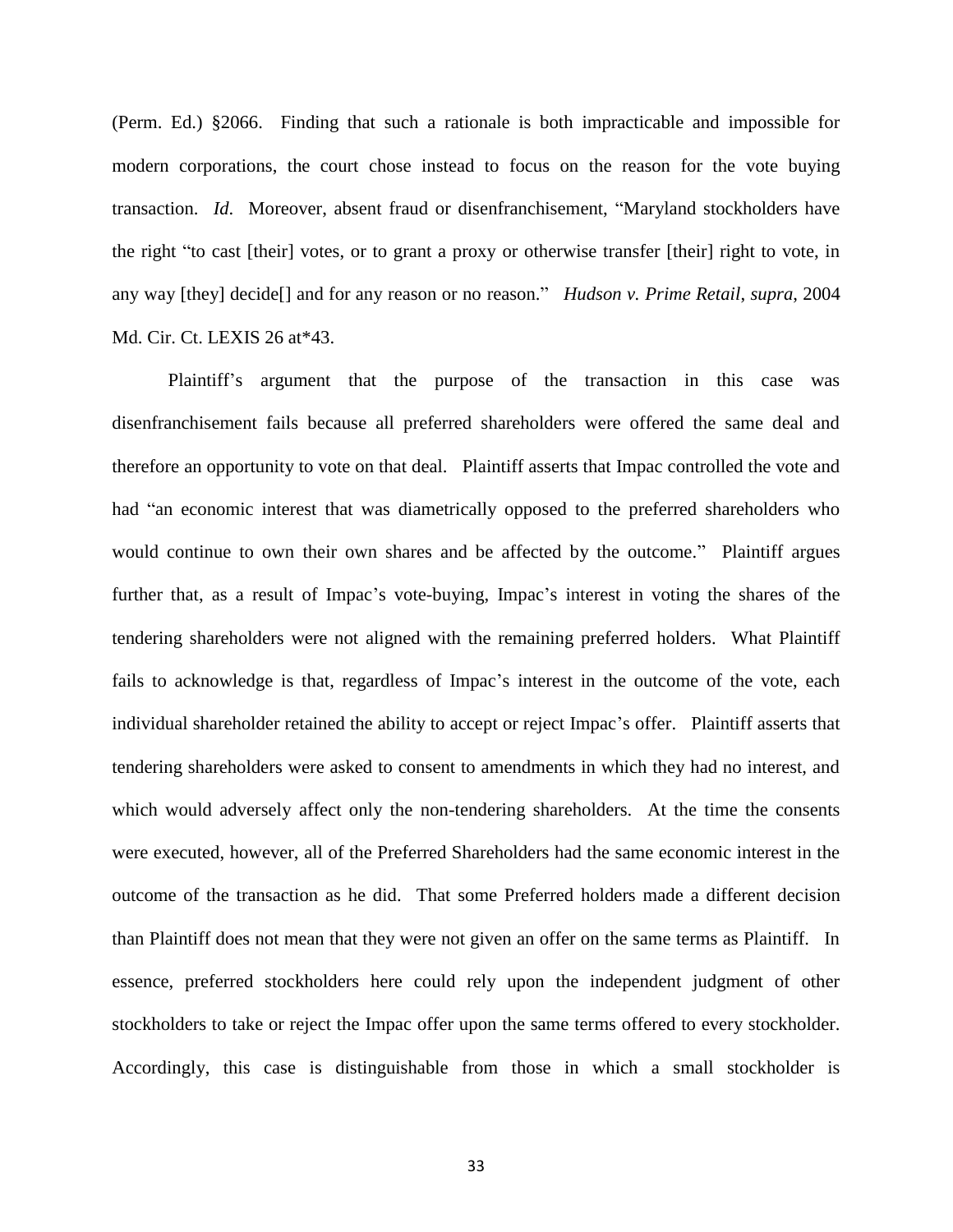disenfranchised because his vote will be overshadowed by the swing vote of a large stockholder whose vote alone has been bought. At least one court has held that a public offer to all holders on the same terms and conditions precludes a conclusion that the offer disenfranchises any vote. *Kass v. Eastern Airlines, Inc.*, 1986 Del. Ch. LEXIS 486 at \*12 (Del. Ch. Nov. 14, 1986). It is difficult for Plaintiff to argue that any Preferred Shareholder was disenfranchised in a transaction that depended on the outcome of a vote of all Preferred Shareholders, each of whom shared Plaintiff"s economic interest in the transaction and was aware of and able to consider the terms of the offer.

# **Coercion**

Plaintiff has also failed to show that the Tender Offer and Consent Solicitation were impermissibly coercive. Maryland courts have not considered a coercion claim of this nature. Under Delaware law, the "standard applicable to the [preferred shareholder's] claim of inequitable coercion is whether the defendants have taken actions that operate inequitably to induce the preferred stockholders to tender their shares for reasons unrelated to the economic merit of the offer." *Gradient O.C. Master, Ltd.,* 930 A.2d at 117, quoting *Eisenberg v. Chicago Milwaukee Corp.,* 537 A.2d 1051, 1061 (Del. Ch. 1987). Two classes of situations have been found to deprive a tender offer of its voluntary nature: cases involving materially false and misleading disclosures, and cases where the offer, by reason of its terms or the circumstances under which it is made, is wrongfully coercive. *Eisenberg,* 537 A.2d at 1056.

Plaintiff argues that the Impac tender offer and consent solicitation transaction falls under the second class of coercive transactions because it was structured to coerce the preferred holders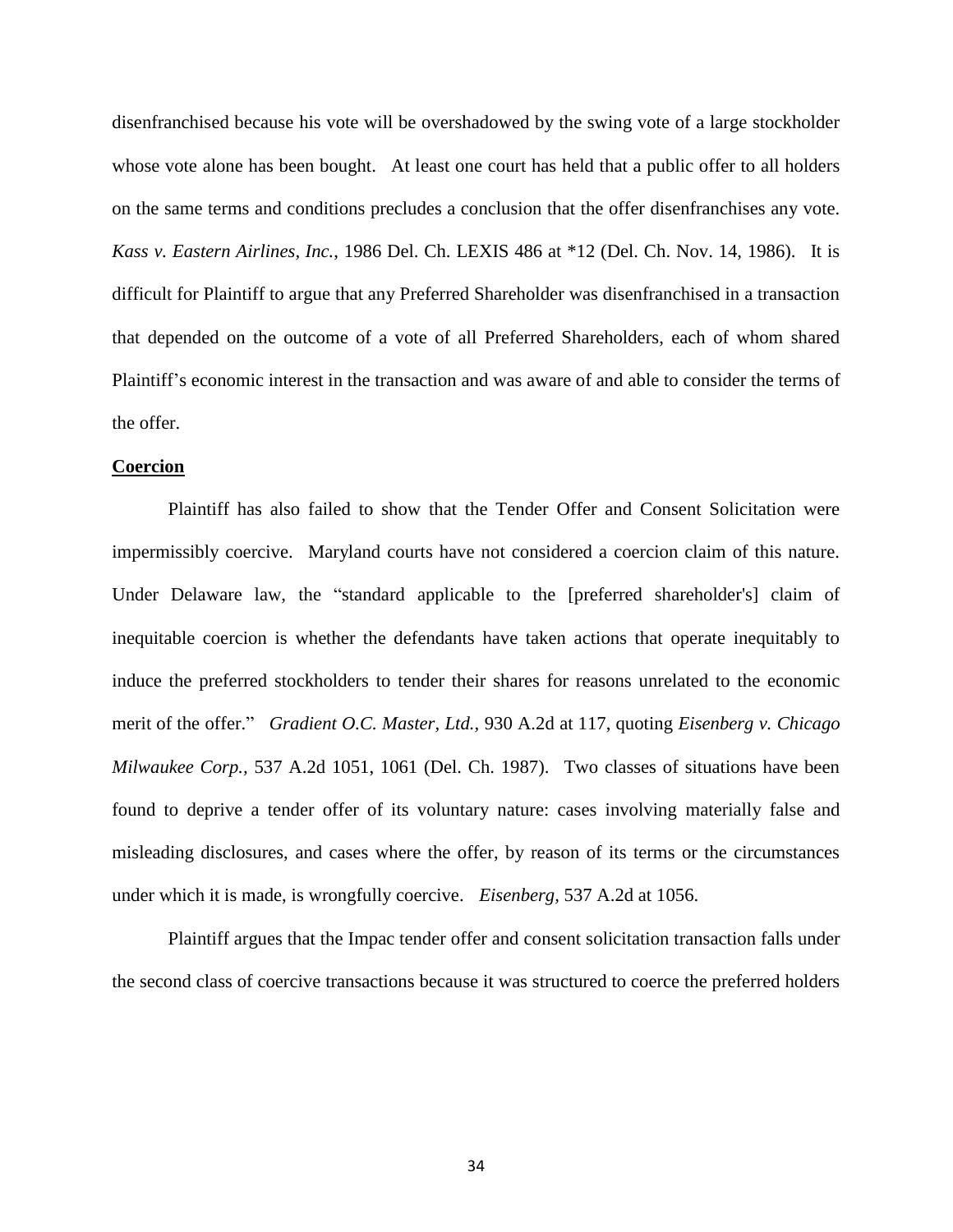to tender due to the threat of elimination of their dividend and preference rights. <sup>20</sup> He relies on several cases in which courts have found inequitable coercion to exist. He cites *AC Acquisitions Corp. v. Anderson, Clayton & Co.*, 519 A.2d 103 (Del. Ch. 1986) as a case in which the court made a factual finding that a self-tender offer was coercive because:

a Current shareholder who elects not to tender into the self-tender is very likely, upon consummation of the Company Transaction, to experience a substantial loss in the market value of his holdings." The only way, within the confines of the Company Transaction, that a shareholder can protect himself from such and immediate financial loss, is to tender into the self-tender so that he receives his pro rata share of the cash distribution…

*Id.* at 113. That language may support Plaintiff's theory at first glance, but *AC Acquisitions* is distinguishable from this case because the self-tender at issue was a board"s defensive measure to an outside tender offer, which the court considered under the standard announced in *Unocal Corp v. Mesa Petroleum Co., 493 A.2d 946* (Del. 1985).<sup>21</sup> The court found that the otherwise reasonable self-tender was responsive to and coerced shareholders away from the outside offer. *AC Acquisitions* at 114. The court acknowledged that a board is entitled to respond to an outside tender offer. "But, *in that special case* [of a response to an outside offer], a defensive step that includes a coercive self-tender timed to effectively preclude a rational shareholder from accepting an any-and-all offer cannot … be deemed to be reasonable in relation to any minimal threat posed by stockholders by such offer." *Id*. (emphasis added). Thus, although the *AC Acquisitions* court made a factual finding of coercion, the self-tender was invalidated as an

<sup>&</sup>lt;sup>20</sup> In a footnote to his Opposition, Plaintiff says that he does not concede that the disclosures in the Transaction Documents were accurate. He does not, however, assert any facts or make an argument to support a conclusion that the disclosure was materially false or misleading.

<sup>&</sup>lt;sup>21</sup> *Unocal* created a two-pronged test to measure a board's action designed to defeat a threatened change in control. *AC Acquisitions*, 519 A.2d at 111 (*citing Unocal*, 493 A.2d at 954). Under *Unocal*, there must be some basis the for board to conclude that a proper corporate purpose is served by implementation of the defensive measure, and the measure must be reasonable in relation to the threat posed by the change in control that instigates the action. *Id.*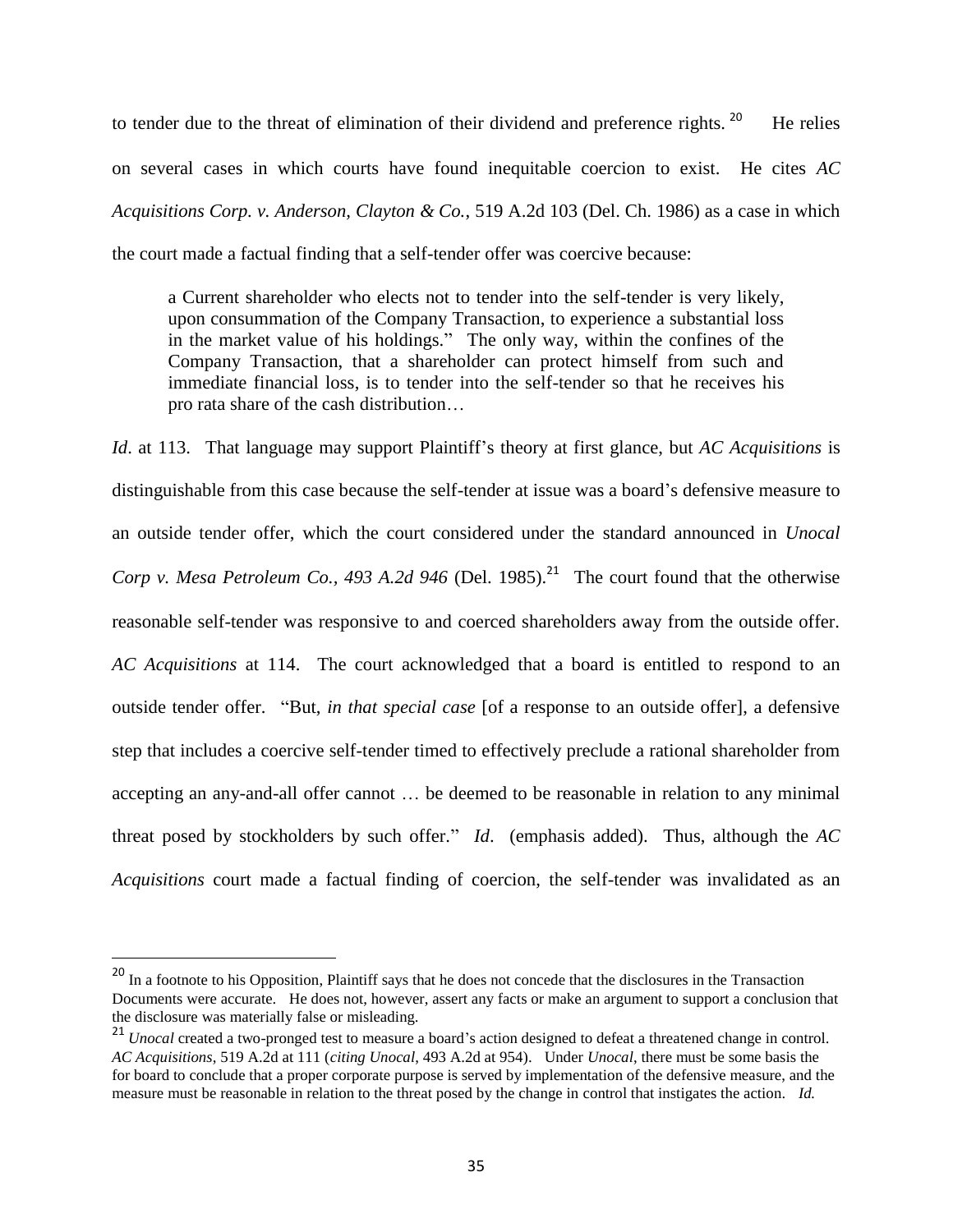unreasonable and unfair defensive measure under *Unocal*, and does not support Plaintiff"s theory that any offer which reduces share value for those who do not accept is coercive.

Plaintiff suggests that the court in *Eisenberg v. Chicago Milwaukee Corp.*, 537 A.2d 1051 (Del. Ch. 1987) concluded that a self-tender for preferred shares was inequitably coercive when the directors "disclosed that they intended to seek to eliminate a valuable attribute of the preferred stock, namely its NYSE listing." *Id.* at 1061. The decision in *Eisenberg*, however, was based upon the *threat* that the directors intended to seek delisting, rather than a simple disclosure that the shares could be delisted. The court found that the timing of the offer to coincide with the lowest stock price levels in four years and the business judgment of the directors not to pay dividends alone were not enough to make the offer inequitably coercive, even though they reduced preferred stockholders' ability to realize return on their investment for the foreseeable future. The problem was that the *only apparent purpose* of the disclosure of the company"s intent to delist the shares was to induce shareholders to tender, and "on that basis" the court concluded that the offer was inequitably coercive. *Id*. at 1062.

*E.P. Kahn v. United States Sugar Corporation*, 11 Del. J. Corp. L. 908 (Del.Ch. 1985), is similarly unpersuasive. The *Kahn* court found that a corporation's self-tender offer was coercive because of the highly leveraged nature of the transaction, but the court did not engage in a detailed coercion analysis and also found failures in the corporation"s disclosures regarding the tender offer price. *Id.* at 917. Notably, the court did *not* find statements in the proxy, which indicated that stockholders who did not tender would end up owning shares with a greatly diminished value, to have been inadequate, improper, or coercive. *Id*. at 918.

Plaintiff urges the court to adopt a rule, based upon the holdings in *AC Acquisitions*, *Eisenberg*, and *Kahn,* that any transaction in which a failure to tender leaves a holder with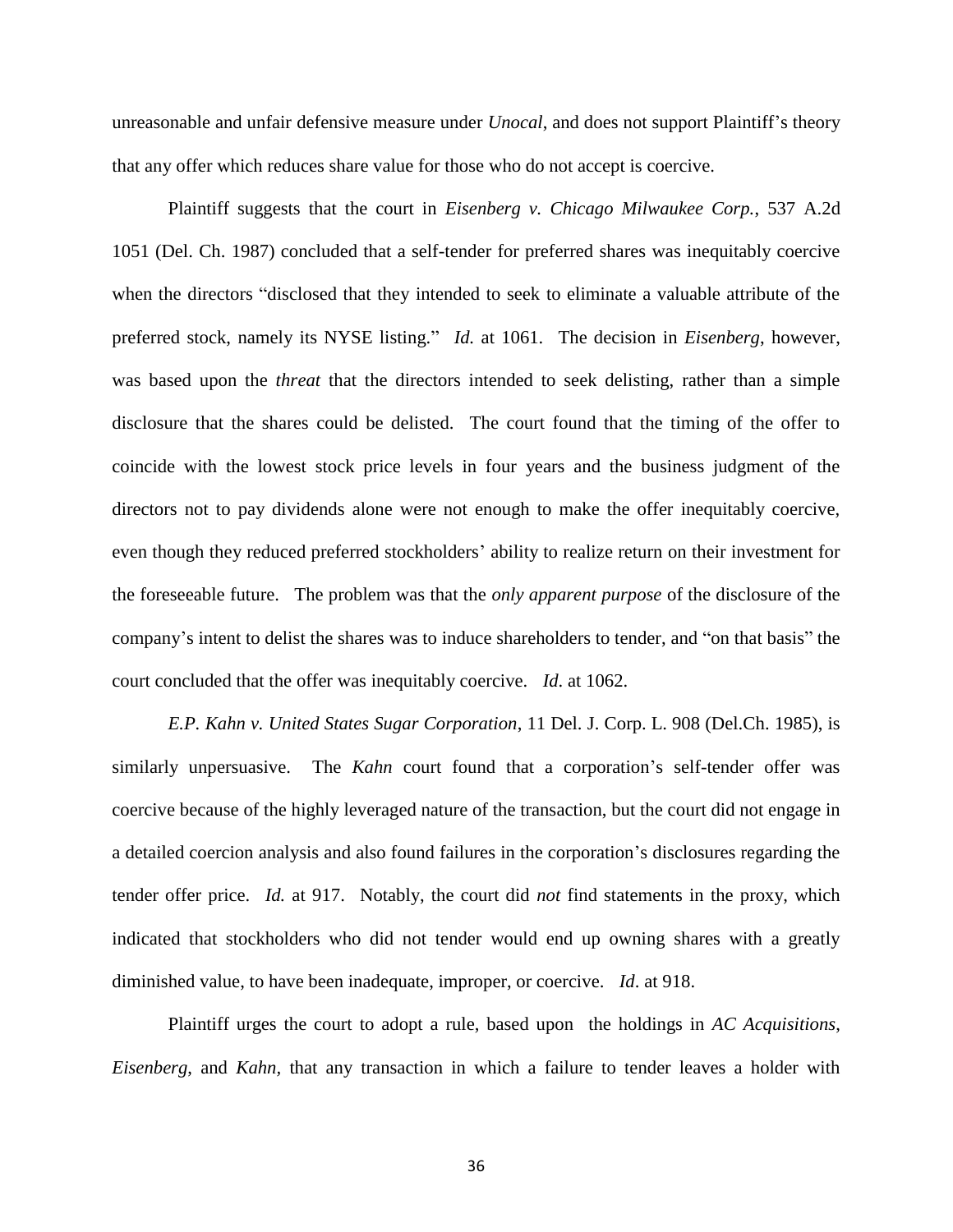securities that are significantly devalued creates a situation in which shareholders are inequitably coerced into tendering their shares. Because those holdings relied in part on the unique factual circumstances concerning the transactions at issue, the court declines to adopt Plaintiff"s expansive reading of those cases, and will not adopt a black letter rule under which any transaction that leaves non-tendering holders with shares of diminished value, without more, is inequitably coercive.

Defendants rely heavily on *Katz v. Oak Industries, Inc.*, 508 A.2d 873 (Del. Ch. 1986), *In Re General Motors Class H Shareholder Litigation*, 734 A.2d 611 (Del. Ch. 1999) and *Gradient OC Master, Ltd. v. NBC Universal, Inc.*, 930 A.2d 104 (Del. Ch. 2007). *Katz* involved an exchange offer for certain debt securities that was conditioned on the consent of tendering security holders to proposed amendments that removed significant negotiated protections to the Company"s long term debt. The tenders and the amendments were necessary to achieve a reduction in debt, which was a condition to an acquisition and stock purchase agreements that provided a much needed influx of cash to the struggling company. The plaintiff sought to enjoin the exchange offer and consent solicitation on the ground that it forced bondholders to tender and consent, and benefitted Oak"s common stockholders at the expense of debt securities holders. *Id.* at 878. The court held that duties to bondholders are contractual in nature and not fiduciary, and that no legal wrong exists, therefore, in maximizing shareholder benefit at the expense of bondholders, absent some requirement to that effect in the contract. The court also concluded that the linking of the exchange offer and consent solicitation did not involve the risk that bondholder interest will be affected by a vote involving anyone with a financial interest in the subject of the vote, other than a bondholder"s interest – "not only will proposed consents be granted or withheld only by those with a financial interest to maximize the return on their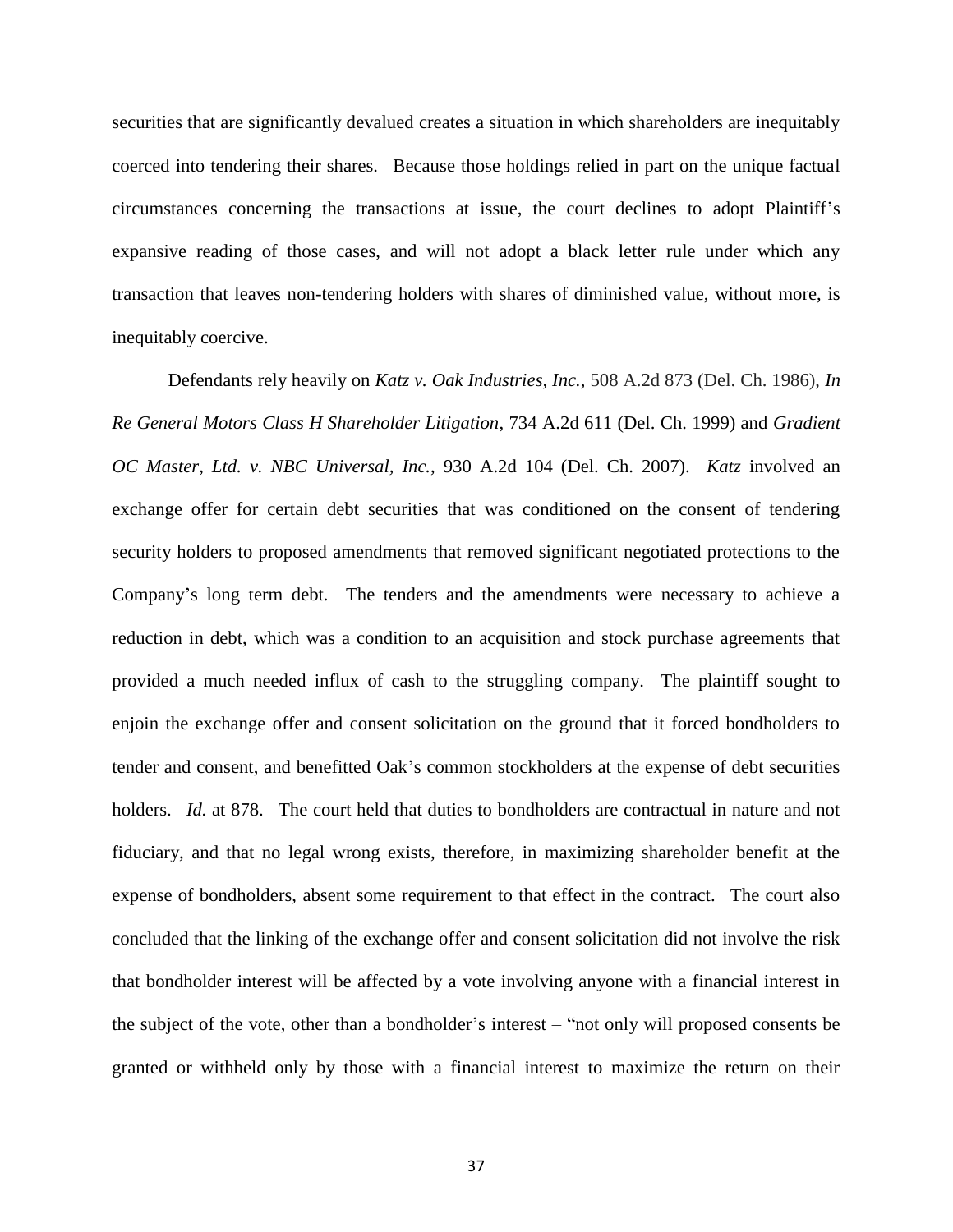investment in Oak"s bonds, but the incentive to consent is equally available to all members of each class of bondholders." *Id.* at 881. Ultimately, the exchange offer's success depended upon the ability and willingness of the issuer to extend an offer that will be a financially attractive alternative to holders. *Id*.

The *General Motors* court reviewed a complex merger transaction that required the shareholders at issue to approve a merger that waive charter protections which would otherwise have been available to them. The court rejected a coercion claim where it was alleged that shareholders were forced to choose between acquiescing to a unilateral elimination of lucrative recapitalization rights or blocking the transaction and squandering the potentially enhanced stock values realizable therefrom. *Id*. at 620. The plaintiff also argued that, due to a change in tax law, any future transaction would have a less favorable tax treatment than the one that was up for a vote. The transaction was not coercive because the stockholders had a free choice between maintaining their current status and taking advantage of the new status offered by the transaction. *Id.* at 621. The court distinguished cases in which there was a threat of retribution if the transaction *was defeated* because such threats left the stockholders with a choice between a new position and a compromised position. *Id*.

*Gradient* involved a share exchange in a complex debt restructuring of an overly leveraged company. The plaintiffs, preferred shareholders, contended that the transaction was impermissibly coercive because depending on the level of participation in the offer, preferred shareholders faced the devaluation of their shares caused by an elevation of other shares, elimination of certain protective covenants, or both. The plaintiffs asserted that any elevation would push them "out of the money." The court considered numerous coercion cases, including the cases cited by Plaintiff and Defendants here and found that the exit consents were not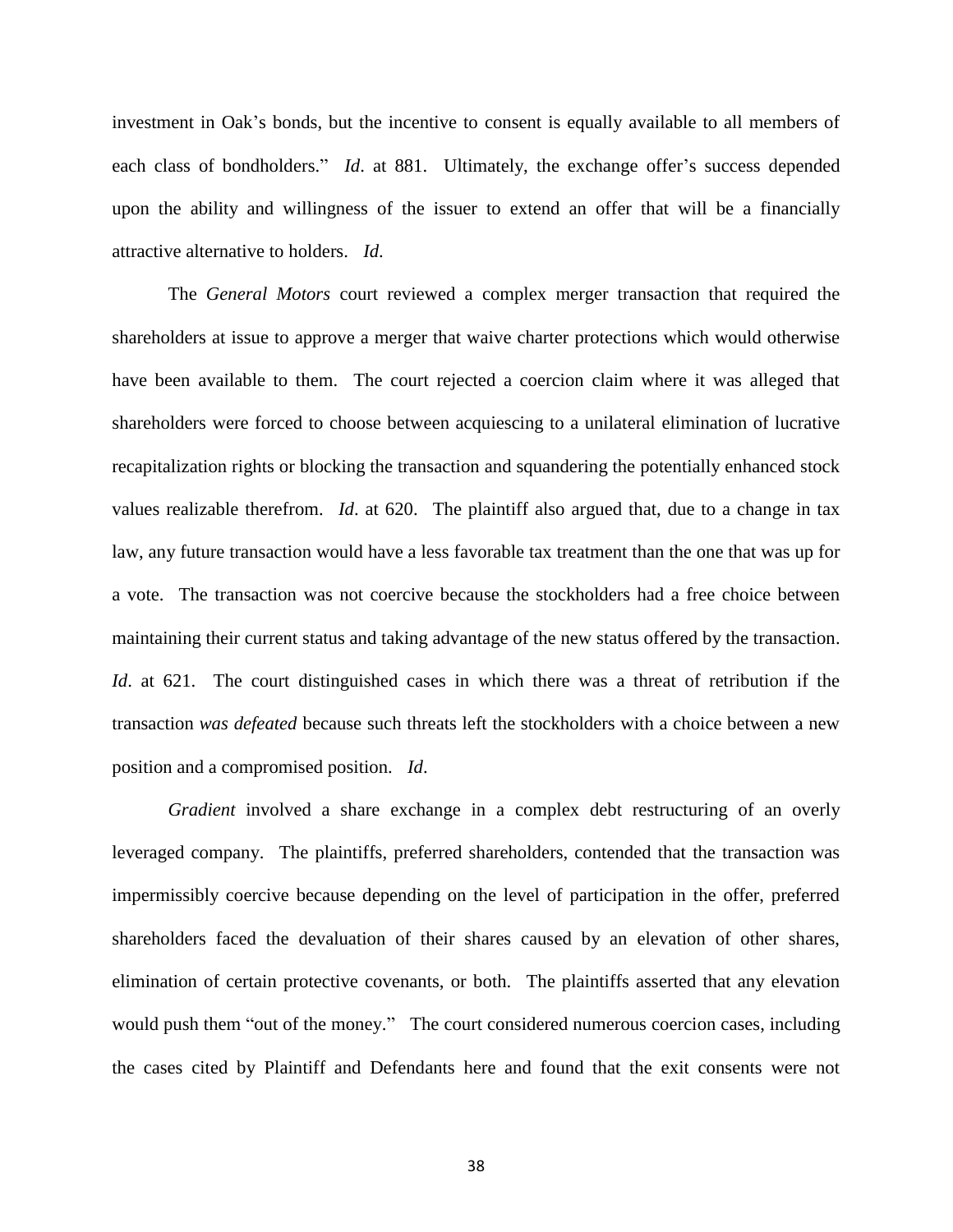actionably coercive. The court characterized the coercion allegation as the plaintiffs" attempt to "put one foot in a new bargain, and still keep the other foot in the previous game by hedging, through the related covenant protection, the original bargain." *Id*. at 122. Shareholders, "in the aggregate, [were] free to choose between accepting new debt securities (by tendering one"s shares) or staying in one's place (and refusing to tender)." *Id*. If the required number of shareholders tendered, "elimination of non-tendered shares covenants [was] merely an effect of the reality that a majority of the [preferred] peers have disagreed with the non-tendering shareholders and concluded that accepting the Exchange Offer is in their best interest." *Id*. With regard to the elevation provision, the court noted that plaintiffs did not have the right, as one of the options available to them to maintain the status quo. The result is that they must choose between two alternatives, both of which have pros and cons depending on each investor's views as to the prospects of the company. *Id.* at 124.

In this case, plaintiff is correct that the non-tendering shareholders would be left with devalued shares if the offer were successful. The outlook for the Preferred shares, however, was not particularly bright prior to the Tender Offer and Consent Solicitation. The value of the Preferred Shares had decreased significantly prior to the offer, the stock had been delisted from the New York Stock Exchange, and Impac had not paid dividends for several quarters. Preferred holders were, in the aggregate, required to choose between accepting approximately \$0.29, plus the payment of outstanding dividends, in exchange for their shares, or maintaining their already devalued position by rejecting the offer. The fact that enough shareholders chose to tender their shares in order to make the transaction successful is a reflection of their view as to the prospects of Impac and the value of the Preferred shares. Nearly one third of the Preferred Shareholders had a different view of the Preferred stock"s prospects and decided to take their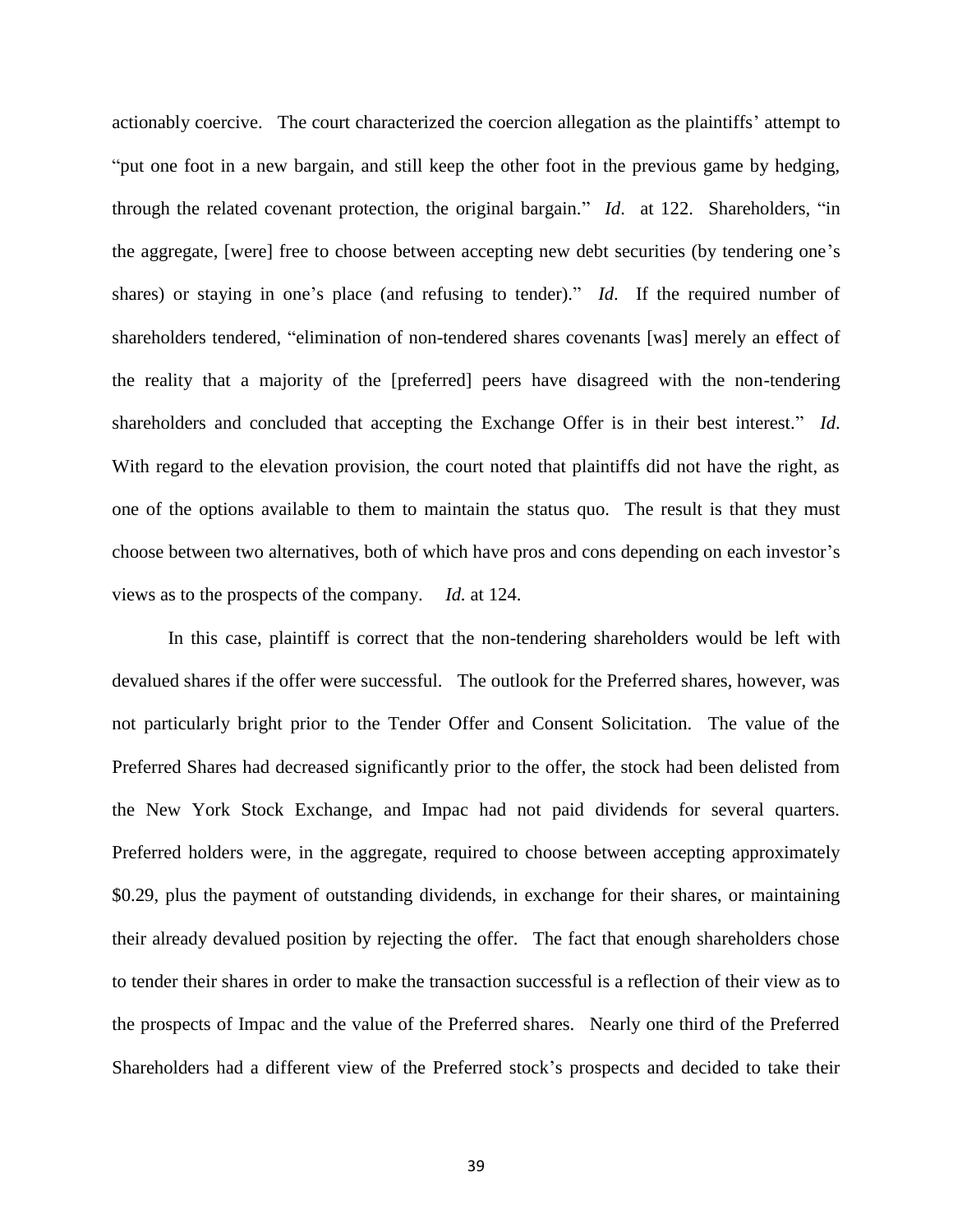chances that the value of the Preferred stock would improve. Although Impac stated that non-tendering holders would hold an illiquid investment indefinitely, such a statement reflected the truth of the outcome of a successful transaction rather than a threat of company action in reaction to a particular outcome of the vote. Absent a black letter rule that any possible devaluation of shares following a tender offer dictates a finding of inequitable coercion, Plaintiff has not alleged any facts to show that the tendering Preferred shareholders were actionably coerced.

Finally, Plaintiff has abandoned any stand-alone self-dealing claim he may have alleged. He merely states that Impac's management personally profited from their fiduciary breach and that the purpose of the Individual Defendants' scheme was to redistribute value from the hands of the Preferred Stockholders to the hands of the common stockholders. He makes no further argument other than a footnote, in which he states that *Eisenberg*, *AC Acquisitions*, and *Kahn* all indicate that designing a coercive tender offer is a fiduciary breach, even when there is no director self-interest.

Absent a basis to find that Impac or the other defendants unfairly influenced the vote to approve the Tender Offer and Consent Solicitation, Plaintiff"s breach of duty claims fail. Accordingly, judgment will be granted in favor of all Defendants with regard to Count III.

#### **The Breach of Contract Claims in Counts IV and VI**

Plaintiff's breach of contract claims in Counts IV and VI are based upon Defendants' actions after the Tender Offer and Consent Solicitation, which violated the provisions of the Articles Supplementary as they existed prior to the Amendments that were purportedly enacted as a part of the Tender Offer and Consent Solicitation. In Count IV, Plaintiff alleges that Defendants breached the Articles Supplementary by repurchasing shares in the fourth quarter of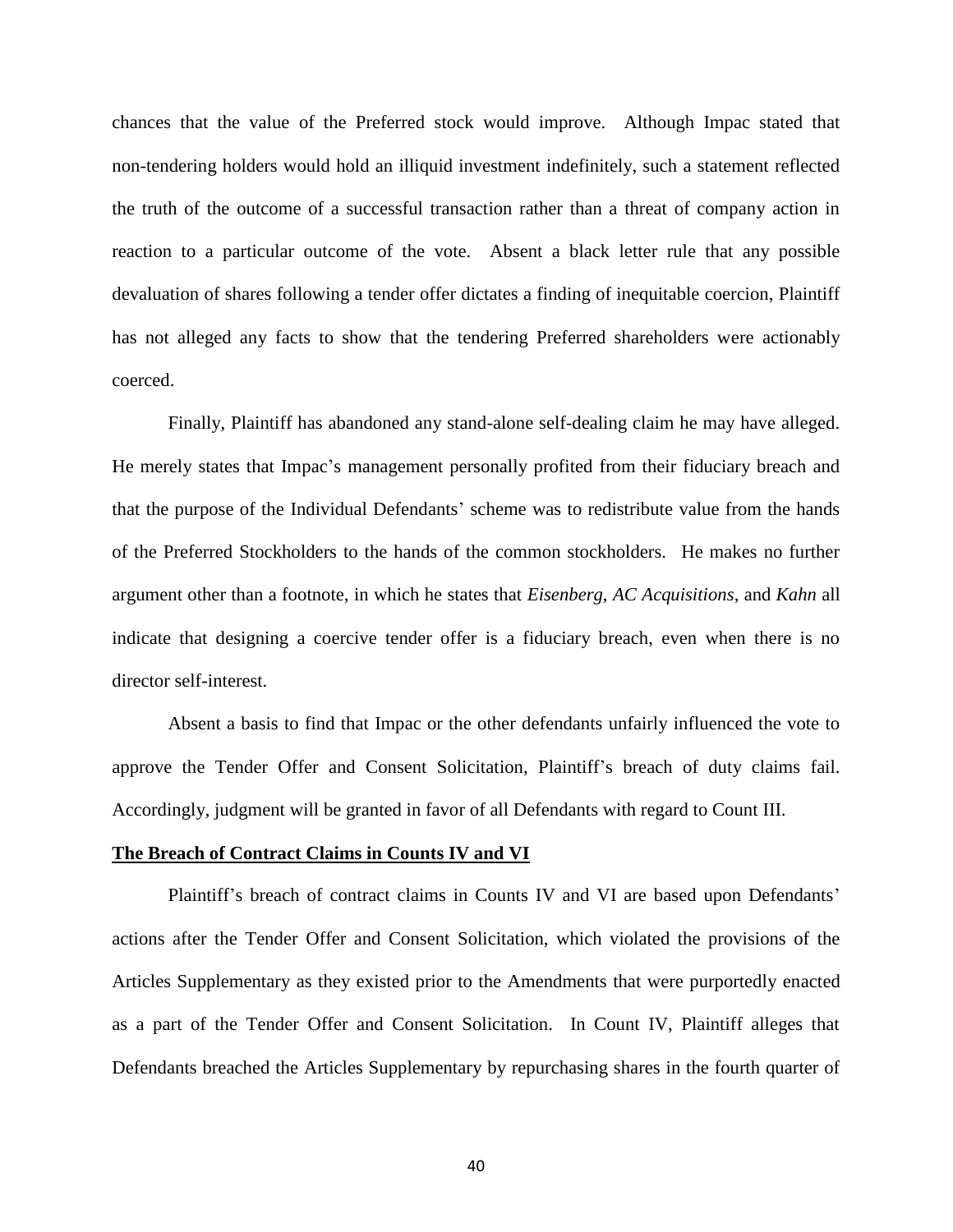2009 without paying cumulative dividends. In Count VI, Plaintiff alleges that the preferred shareholders are immediately entitled to elect two directors to Impac"s board of directors because Impac has failed to pay dividends for six consecutive quarters. The parties agree that, under the Articles Supplementary as they existed prior to the purported amendments, Impac"s failure to pay dividends would prevent a stock repurchase and would entitle the preferred shareholders to elect two directors to the board. Defendants assert that the Articles Supplementary were amended and that the amended Articles removed the protections for the preferred stock upon which Plaintiff relies in Counts IV and VI. Because the court has denied summary judgment on Count I, the issue of whether the Articles Supplementary were validly amended is open, and judgment cannot be granted on Counts IV and VI on this basis. Accordingly, summary judgment on Counts IV and VI will be denied.

## **Count V: Punitive Damages**

In Count V, plaintiff seeks punitive damages. Plaintiff acknowledges that recovery of punitive damages requires a showing of actual malice, which is present when a defendant acts with the purpose of deliberately and willfully injuring the plaintiff. *See, e.g., Darcars Motors of Silver Spring, Inc. v. Borzym*, 379 Md. 249 (2004). Plaintiff seeks to meet this standard through allegations that Defendants intended to injure holders of Preferred B and Preferred C shares by stripping them of all of their economic rights. Apart from the fact that conclusory allegations are insufficient to state a claim under Maryland pleading standards, these allegations are insubstantial, and simply seek, without a colorable basis in fact, to convert a garden variety breach of contract claim into a claim for punitive damages. *Cf. Wills Family Trust v. Alloy*, 2009 Md. Cir. Ct. LEXIS 1 \* 12 (January 23, 2009). Therefore, summary judgment will be granted for defendants on this claim.